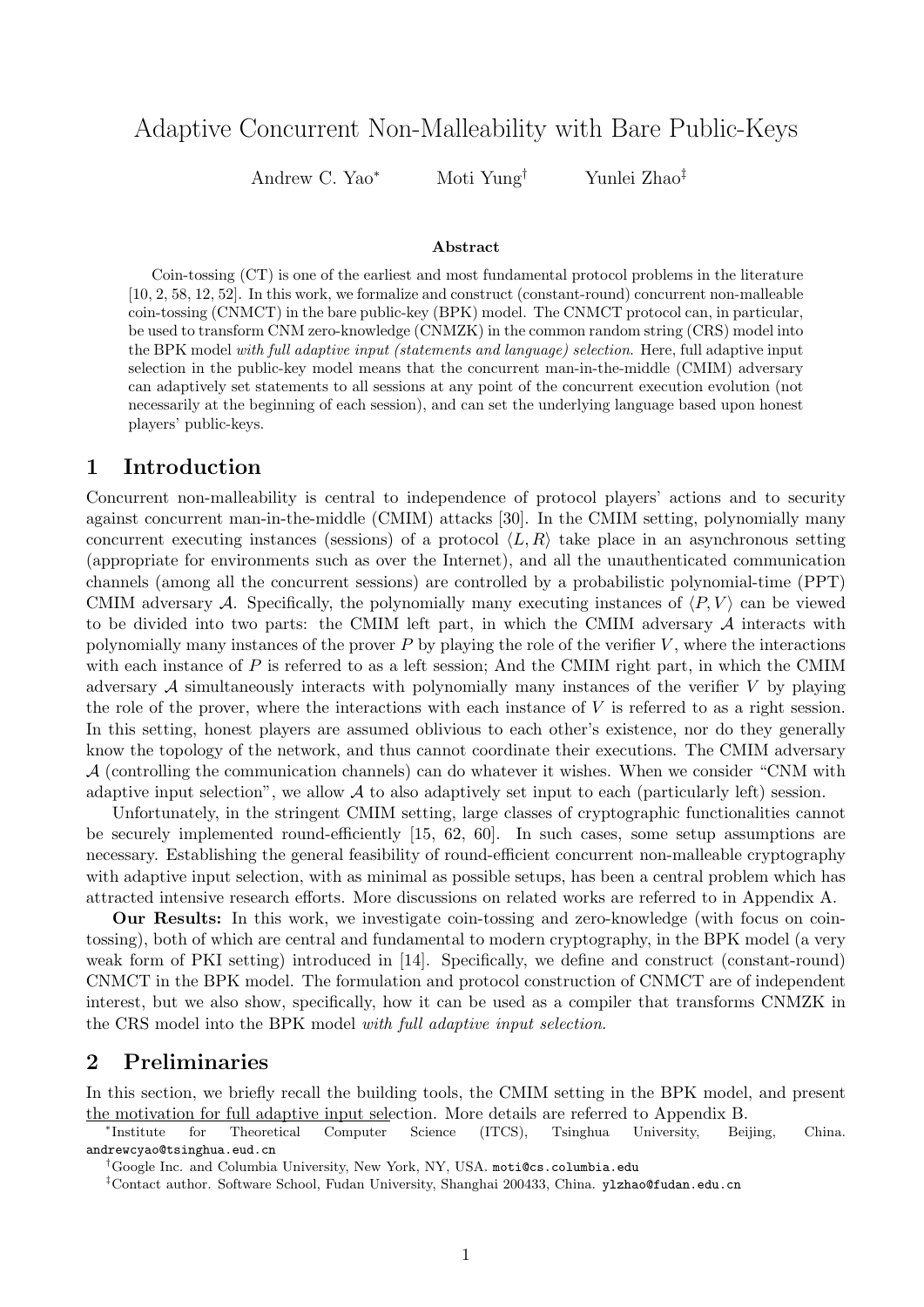### **2.1 Building Tools**

Pseudorandom functions (PRF) can be constructed under any one-way function (OWF) [42, 40]. A OWF  $f: \{0,1\}^* \to \{0,1\}^*$  is called *linear*, if for sufficiently large *n* and any  $x \in \{0,1\}^n |f(x)| = O(n)$ , where  $|f(x)|$  denotes the length of  $f(x)$ .

Non-interactive statistically-binding commitments can be based on any one-way permutation (OWP) [10, 44]. Practical perfectly-binding non-interactive (string) commitment scheme can be based on the decisional Diffie-Hellman (DDH) assumption. A commitment scheme *C* is called *linear*, if for sufficiently large *n* and any string  $x \in \{0,1\}^n$  both  $|C(x, s)|$  (i.e., the length of the commitment to *x* using random coins *s*) and |*s*| (i.e., the length of *s*) are bounded by  $O(n)$ . In particular, the perfectly-binding commitment scheme over prime order groups based on [33] is *linear*.

Very roughly, adaptive tag-based one-left-many-right non-malleable statistical zero-knowledge argument of knowledge (NMSZKAOK) is non-malleable against any one-left-many-right PPT man-in-the-middle adversary *A* who involves one left session with the prover and many right sessions with verifiers; each session is indexed by a string (called a tag) and *A* is allowed to set the input and tag to the left session (besides those of right sessions). Then, the security says that for any PPT one-left-many-right MIM adversary *A*, there exists an (expected) polynomial-time simulator *S* such that *S* outputs a simulated transcript that is *statistically* indistinguishable from the real view of *A*; Moreover, for any successful right session on a input in the simulated transcript w.r.t. a tag different from that of the left session, a valid  $\mathcal{NP}$ -witness (to the statement set adaptively by  $\mathcal A$  to this session) is also extracted.

The Pass-Rosen ZK (PRZK, in short) [72, 73], *with some specified length parameters*  $l(n)$  where  $l(\cdot)$ is a positive polynomial and *n* is the security parameter, is a *constant-round* adaptive tag-based oneleft-many-right NMSZKAOK. Furthermore, PRZK is *public-coin* and can be *perfect* ZK. In [72, 73], the tag and input length is just specified to be the security parameter *n* (in this case, the length parameter is specified to be  $l(n) \geq 2n^3 + n$ , and the works [72, 73] did not explicitly consider adaptive input and tag selection for the one left-session. But a closer investigation shows that the PRZK can be extended to work for tags of length  $O(n)$  (and inputs of length  $poly(n)$ ) with length parameter  $l(n) \geq O(n^3)$  (the actual length parameter  $l(n)$  is specific to the tag length), and for the more general case of adaptive left-session tag and input selection.

### **2.2 The CMIM Setting in the BPK Model**

Briefly speaking, a protocol in the BPK model simply assumes that all players have each deposited a public-key in a public file before any interaction takes place among the users. Note that, no assumption is made on whether the public-keys deposited are unique or valid (i.e., public keys can even be "nonsensical," where no corresponding secret-keys exist or are known) [14]. That is, no trusted third party is assumed, and the underlying communication network is assumed to be adversarially asynchronous. In many cryptographic settings, availability of a public key infrastructure (PKI) is assumed or required and in these settings the BPK model is, both, natural and attractive (note that the BPK model is, in fact, a weaker version of PKI where in the later added key certification is assumed). It was pointed out that BPK is, in fact, applicable to interactive systems in general [65].

We next briefly describe the CMIM setting in the BPK model for any two-party protocol *⟨L, R⟩*. When it comes to zero-knowledge protocols, *L* stands for the prover *P* and *R* stands for the verifier *V*. Throughout this work, we abuse the notations *L* and *R*. Specifically, *L* stands for the left-player (e.g., a prover) and in some context we may explicitly indicates *L* to be a language, *R* stands for the right-player (e.g., a verifier) and in some context we may explicitly indicates *R* to be a relation.

We say a class of  $\mathcal{NP}$ -languages  $\mathcal{L}$  is *admissible* to an interactive proof (IP) protocol  $\langle L, R \rangle$  (e.g., a ZK protocol), if the protocol can work (or, be instantiated) for any language  $L \in \mathcal{L}$ . Typically,  $\mathcal{L}$  can be the set of all *N P*-languages or the set of any languages admitting Σ-protocols [20] (in the latter case *⟨L, R⟩* could be instantiated efficiently without going through general *N P*-reductions).

Each player in the BPK model works in two stages: the *key-generation stage* in which it generates and registers a public-key in a public file *F*; and the *proof* stage between two players specified by a key pair  $(PK_L, PK_R)$  in *F*. The file *F* output at the end of the key-generation stage is denoted as  $\{PK_I^{(1)}, PK_I^{(2)}, \cdots, PK_I^{(poly(n))}\}\$  that is to be used and *remain intact* during the proof stage, where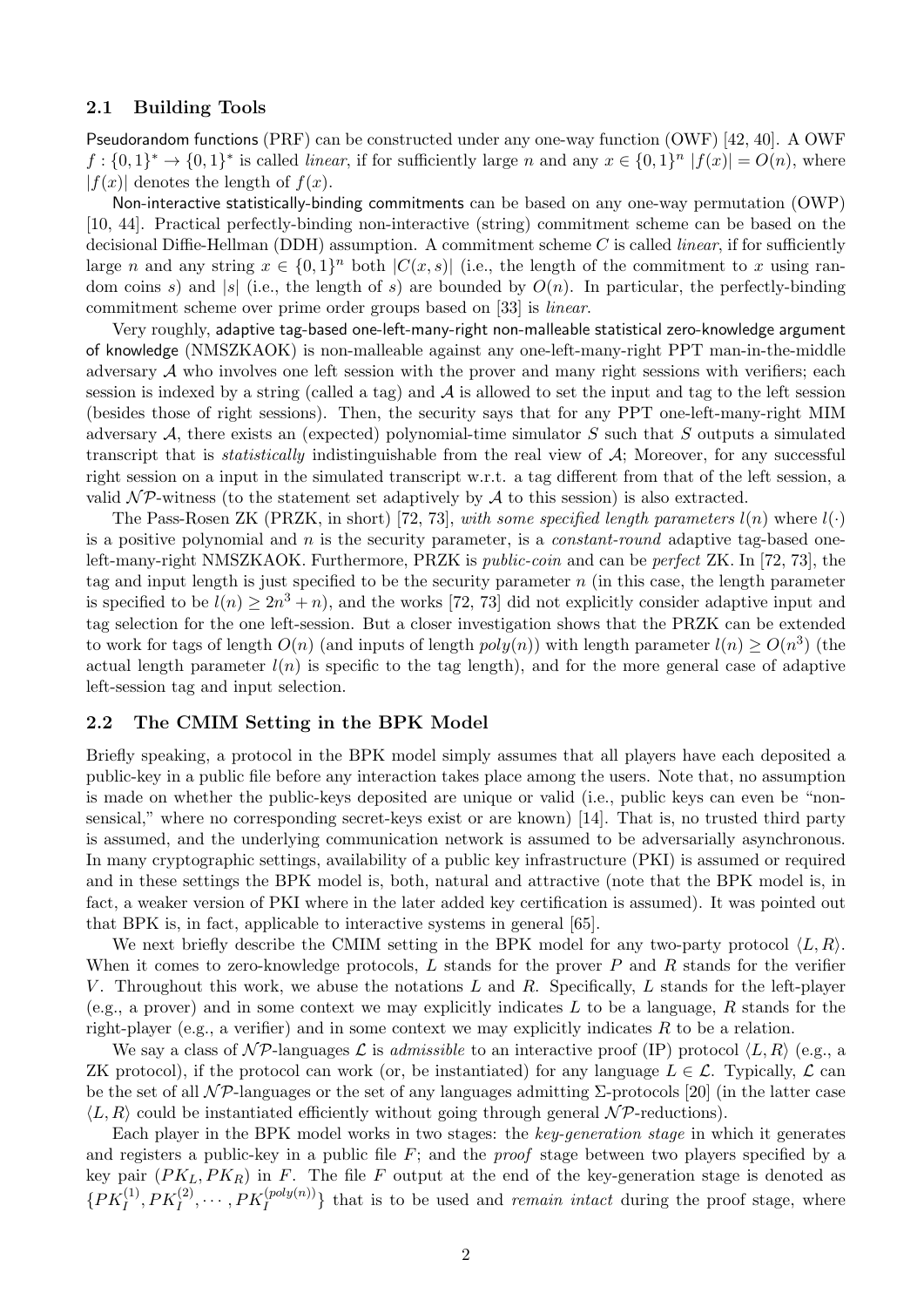$PK_I^{(j)}$  denotes a left-player key if  $I = L$  or a right-player key if  $I = R$ . We also denote by  $\mathcal{R}_{KEY}^I$  the  $N$ *P*-relation validating the key pair  $(PK_I, SK_I)$ , i.e., whether  $SK_I$  is a valid secret-key w.r.t.  $PK_I$ . For an IP protocol *⟨L, R⟩ with adaptive language selection in the BPK model*, there exists also a PPT language-selecting machine, denoted  $\mathcal{M}_{\mathcal{L}}$ , that on inputs  $(1^n, F)$  outputs the description of an  $\mathcal{NP}$ relation  $\mathcal{R}_L$  for a language  $L \in \mathcal{L}$ , on which the proof stage is to be conducted. We require that given the description of  $\mathcal{R}_L$ , the admissibility of *L* (i.e., the membership of  $L \in \mathcal{L}$ ) can be efficiently decided.

*The CMIM adversary A*. In the key-generation stage, on  $1^n$  and some auxiliary input  $z \in \{0,1\}^*$ and a pair of honestly generated public-keys (*PKL, PKR*), *A* outputs a set of public-keys *F ′* (and an admissible language  $L \in \mathcal{L}$ , if  $\langle L, R \rangle$  is an IP protocol). Then the public file *F* for the proof stage is set to be  $F' \cup \{PK_L, PK_R\}$ . Here, we remark that, in general, the input to  $A$  in order to generate *F ′* could be a set of public-keys generated by many left and right players, rather than a single pair of honestly generated public-keys (*PKL, PKR*). Our CNM analysis works also for this general case, to be addressed later (at the end of Section 4). The formulation with a single pair of honestly generated public-keys is only for presentation simplicity.

In the proof stage, A can concurrently interact with any polynomial number of instances of the honest left-player of public-key *PK<sup>L</sup>* in the *left CMIM interaction part*. The interactions with each instance of the honest left-player is called a *left session*, in which *A* plays the role of the right-player with a public-key  $PK_R^{(j)} \in F$ ; *Simultaneously*, *A* interacts with any polynomial number of instances of the honest right-player of public-key *PK<sup>R</sup>* in the *right CMIM interaction part*. The interactions with each instance of the honest right-player is called a *right session*, in which *A* plays the role of the left-player with a public-key  $PK_L^{(j)} \in F$ . For CMIM adversary with full adaptive input selection, *A* can further set statements to all sessions *on the fly at any point of the concurrent session run and adaptively base this action on its view*. A CMIM adversary is called *s*-CMIM adversary, for a positive polynomial  $s(\cdot)$ , if the adversary involves, on security parameter  $1^n$ , at most  $s(n)$  concurrent sessions in each CMIM interaction part and registers at most  $s(n)$  public-keys in  $F'$ .

For any  $(PK_L, SK_L) \in \mathcal{R}_{KEY}^L$  and  $(PK_R, SK_R) \in \mathcal{R}_{KEY}^R$ , we denote by  $view_{\mathcal{A}}^{L(SK_L), R(SK_R)}(1^n, z, PK_L, z)$ *PKR*) the random variable describing the view of *A* specific to (*PKL, PKR*), which includes its random tape, the auxiliary string  $z \in \{0,1\}^*$ , the (specific)  $(PK_L, PK_R)$ , and all messages it receives from the instances of  $L(1^n, SK_L)$  and  $R(1^n, SK_R)$  in the proof stages.

We next describe a more detailed experiment, referred to as  $\text{Expt}_{CMIM}^{\mathcal{A}}(1^n, z)$ , for the full adaptive input selection CMIM setting w.r.t. an IP protocol  $\langle P, V \rangle$  and an  $s(n)$ -CMIM adversary A.

**Honest player key generation.**  $(PK_P, SK_P) \leftarrow P_1(1^n), (PK_V, SK_V) \leftarrow V_1(1^n),$  where  $P_1$  (resp., *V*1) denotes the key-generation stage of *P* (resp., *V* ).

**Preprocessing stage of the CMIM.**  $\mathcal{A}(1^n, PK_P, PK_V, z)$  outputs  $(F', \mathcal{R}_L, \tau)$ , where  $F'$  consists of a list of, at most  $s(n)$ , public-keys,  $\mathcal{R}_L$  specifies an admissible language  $L \in \mathcal{L}$ , and  $\tau \in \{0,1\}^*$ is some auxiliary information to be transferred to the proof stage of *A*. Then, the public file and language to be used in the proof stage are set to be :  $F = F' \cup \{PK_P, PK_V\}$  and  $L \in \mathcal{L}$ .

**Proof stage of the CMIM.** At *any time* during this stage, *A* can do one of the following actions.

- *•* Deliver to *V* a message for an already started right session, or deliver to *P* a message for an already started left session.
- Full adaptive statement selection: *A* sets a statement  $\tilde{x}_i \in \{0,1\}^{poly(n)}$  for the *i*-th left or right session,  $1 \leq i \leq s(n)$ . We stress that if  $\tilde{x}_i \in \{0,1\}^{poly(n)}$  is set to the *i*-th left session, it is required that  $\tilde{x}_i \in L \cup \{0,1\}^{poly(n)}$ , i.e., *A* is restricted to set only true statements for left sessions (otherwise, the experiment may render an  $N\mathcal{P}$ -membership oracle to  $\mathcal{A}$ ), and then a witness  $\tilde{w}_i$  such that  $(\tilde{x}_i, \tilde{w}_i) \in \mathcal{R}_L$  is given (e.g., by an exponential-time machine [55]) to the prover instance of *P*. Though the adversary is allowed to set statement at any point of the concurrent execution evolution, whenever at some point the subsequent activities of an honest player in a session may utilize the statement of the session while the adversary did not provide it, the honest player just simply aborts the session.
- Session initiation: *A* starts a new *i*-th left (resp., right) session,  $1 \leq i \leq s(n)$  by indicating a key  $PK_V^{(j)} \in F$  (resp.,  $PK_P^{(j)} \in F$ ) to the honest prover *P* of public-key  $PK_P$  (resp., the honest verifier *V* of public-key  $PK_V$ ). Then, *P* (resp., *V*) initiates a new session with the verifier of  $PK_V^{(j)}$  (resp., the prover of  $PK_P^{(j)}$ ) pretended by the CMIM *A*. We remark that full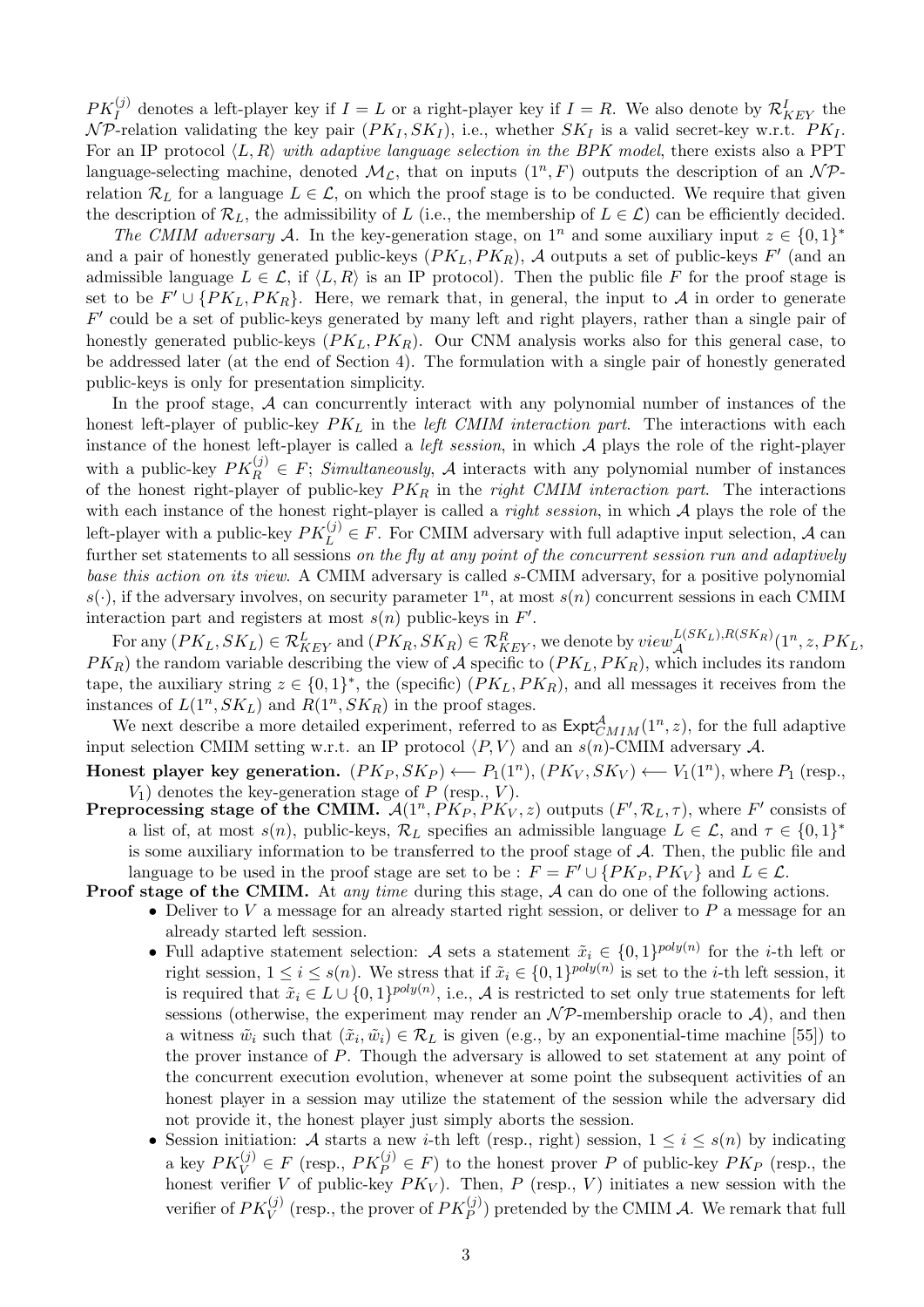adaptive input selection and session initiation can be merged, if the statement to a session is mandated to be presented at the start of the session.

*•* Output a special "end attack" symbol within time polynomial in *n*.

We remark that the original specification of the BPK model does allow key registrations for both verifiers and provers. But, when dealing with some specific cryptographic problems, e.g., ZK and commitments, or adversaries without the capability of full adaptive input selection, all previous works in the BPK model only require verifiers to register public-keys. Note also that we strengthen the BPK model by allowing adaptive language selection.

### **2.3 Motivation for CNM with Full Adaptive Input Selection**

In the traditional formulations of CNM with adaptive statement selection, the CMIM adversary *A* is required (limited) to set the statement to each (either left or right) session at the *beginning* of that session. Also, most previous works in the BPK model implicitly assume that the underlying language is fixed and cannot be adaptively set by the adversary. We note that such requirements, on input (i.e., statements and language) selection, could limit the applicability of CNMZK or the power of the CMIM adversary in certain natural settings. We give some concrete examples below. For presentation simplicity, throughout this work, we use "input" to refer to "both statements and language" in the public-key setting, and only to "statements" in other settings.

Though we can always mandate each honest prover (and also the CMIM adversary) to determine the statement to be proved at the beginning of each session, such a requirement limits the applicability of CNMZK in some natural settings. For example, when ZK is used for identification, the statement being proved is prover's identity information. However, in many scenarios (e.g., E-commerce over the Internet), for privacy preserving reasons an honest prover would like not to hastily reveal the statement to be proved (e.g., its digital identity like a card number) until the session run has successfully reached a certain point (even just the last round, so that the identity information is revealed only for successfully completed sessions). Note that for such privacy-preserving honest provers, the CMIM adversary can in particular set statements to right sessions not necessarily at the beginning of each right session. Though an honest prover can also send a commitment to its identity (i.e., the statement being proved) on the top of the session run to preserve its privacy, but such an approach incurs additional complexity to the system and is less common in practice. In such settings, it is thus more desirable to achieve CNMZK with full adaptive input selection. Note that most existing CNMZK protocols, in the plain model or in the BPK model, are composed of several sub-protocols, where the statement to be proved is only used in the last sub-protocol [7, 70, 56, 55].

Consider any protocol resulted from the composition of a coin-tossing protocol (referred to as the CT sub-protocol) and a protocol in the common random string (CRS) model (referred to as the CRS sub-protocol). In most prevalent cases, the input to the CRS sub-protocol is also the input to the entire composed protocol, and can be set after the CT sub-protocol is finished and even just at the last round of the composed protocol. In particular, ZK protocols resulted from such composition well fit the scenario of privacy preserving identifications as clarified above. We remark that an adaptive adversary in the CRS model is allowed to set statements and language (particularly if the protocol works for any language in  $\mathcal{N}P$ ) based on the CRS. Though we can always mandate honest players to determine their inputs on the top of each session run of the composed protocol, from our view it is still desirable for the composed protocol to be applicable to some privacy-preserving scenarios (with statements to be revealed not necessarily on the top of each session run) and to remain CNM secure against the *more powerful* CMIM adversaries who can set statements and language being proved based upon the output of the CT-protocol. Also note that, if the above CRS sub-protocol is an IP protocol working for a set of admissible languages without going through *N P*-reductions, the composed protocol is also without going through *N P*-reductions.

For cryptographic protocols running concurrently in the public-key model, it is a far more realistic strategy for an adversary to mix the public-key structure as part of the underlying languages (on which the protocols are conducted). This issue of adaptive language selection may not be applicable to protocols in the BPK model that work only for a fixed pre-determined language (e.g., a generic  $N\mathcal{P}$ complete language). But in real executions when the protocols in the BPK model can be instantiated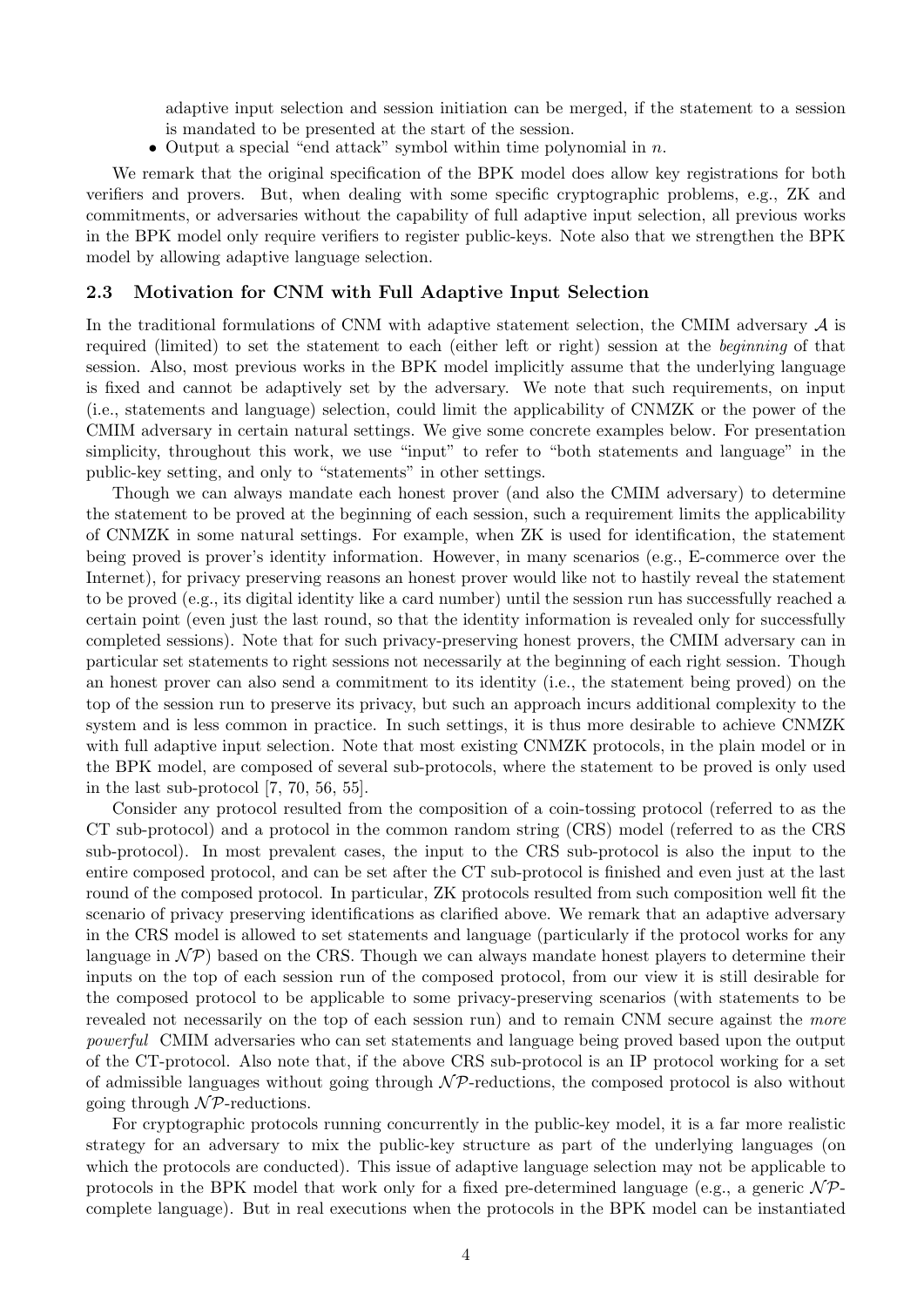to work for a set of admissible languages (e.g., languages that admit Σ-protocols *particularly without going through general N P-reductions*), as demonstrated in [75, 76, 78] and in this work, adaptive language selection based upon honest players' public-keys can render strictly stronger power to the CMIM adversary. In this work, as in [78], we strengthen the BPK model by allowing adaptive language selection based upon honest players' public-keys. To further justify adaptive language selection in the public-key setting, we demonstrate a concrete attack (presented in Appendix C) on the CNMZK protocol proposed in [24]. This attack allows a CMIM, *capable adaptive language selection based on honest players' public-keys*, to successfully convince the honest verifier of some  $\mathcal{NP}$  statements but without knowing any witnesses to the statements being proved.

In contrast, by CMIM with *full* adaptive input selection (CNM-FINS in short), we mean that a CMIM adversary can set statements to both left sessions and right sessions, besides adaptive language selection in the public-key setting; furthermore, the adversary does not necessarily set the statement to each session at the beginning of the session; Rather, the statement may be set on the way of the session, and is based on the whole transcript evolution. By CMIM with predetermined left-session inputs but full adaptive input selection on the right, we refer to that the statements to left sessions are fixed and the CMIM adversary only sets statements to right sessions in the above fully adaptive manner (besides adaptive language selection in the public-key setting).

# **3 Formulations and Discussions of CNMZK and CNMCT in the Public-Key Model**

**On formulating CNMZK in the public-key model.** Motivated by concrete attacks against existing protocols in the BPK model, we highlight a key difference between CNM in the standard model and CNM in the public-key model, which standard simulation/extraction formulation of CNM does not capture. For the CMIM setting in the standard model, honest verifiers are PPT algorithms. In this case, traditional CNM formulation only considers the extra advantages the CMIM can get from concurrent left sessions, as the actions of honest verifiers in right sessions can be efficiently and perfectly emulated. But, for the CMIM setting in the public-key model, honest verifiers possess secret values (i.e, secret-keys) that can *not* be efficiently computed out. That is, for protocols in the public-key model, the CMIM adversary can get extra advantages both from the left sessions and *from the right sessions*. To emulate the actions of honest verifiers in the public-key model, as clarified in [78], the simulator/extractor has to simulate the key-generation stages of honest verifiers and thus possesses the secret-keys of the simulated verifiers; otherwise, concurrent transcript simulation and knowledge extraction w.r.t. the real public-keys of honest verifiers in this setting amounts to constant-round CNMZK in the plain model (by viewing verifiers' public-keys as protocol inputs) [78]. However, for simulation/extraction w.r.t. simulated public-keys, traditional knowledge extraction [4, 9] does not guarantee that the CMIM adversary does indeed "know" the extracted witnesses to successful right sessions. Specifically, the knowledge extracted may be dependent on (even just equal to) the secret-keys possessed by the simulator/extractor itself in order to emulate honest verifiers.

With the above key difference in mind, we investigate reformulating CNMZK in the public-key model. Besides the ability of simulation/extraction, we require that for any CMIM adversary the witnesses extracted for (different) statements of successful right sessions are "*independent*" of the secret-keys used by the simulator/extractor *S* (who emulates honest verifiers in the simulation/extraction). Such property is named concurrent non-malleable knowledge-extraction independence (CNMKEI), which is an extension of the formulation of knowledge extraction independence (KEI) [78] into the more complicated CMIM setting. The formal definition of CNMZK in the BPK model, together with discussions and clarifications, is presented in Appendix C. Below, we mainly formulate CNMCT in the BPK model, as is the focus of this work. We note that the CNMZK [70] in the BPK model seems also to be CNMKEI secure, though the KEI issue was not explicitly formulated there.

**On the subtleties of achieving CNM with full adaptive input selection.** We briefly note that no previous ZK protocols in the BPK model or the plain model were proved to be CNM secure against even CMIM with predetermined left-session inputs but full adaptive input selection on the right, let alone to be CNM secure against CMIM with full adaptive input selection. Specifically, the standard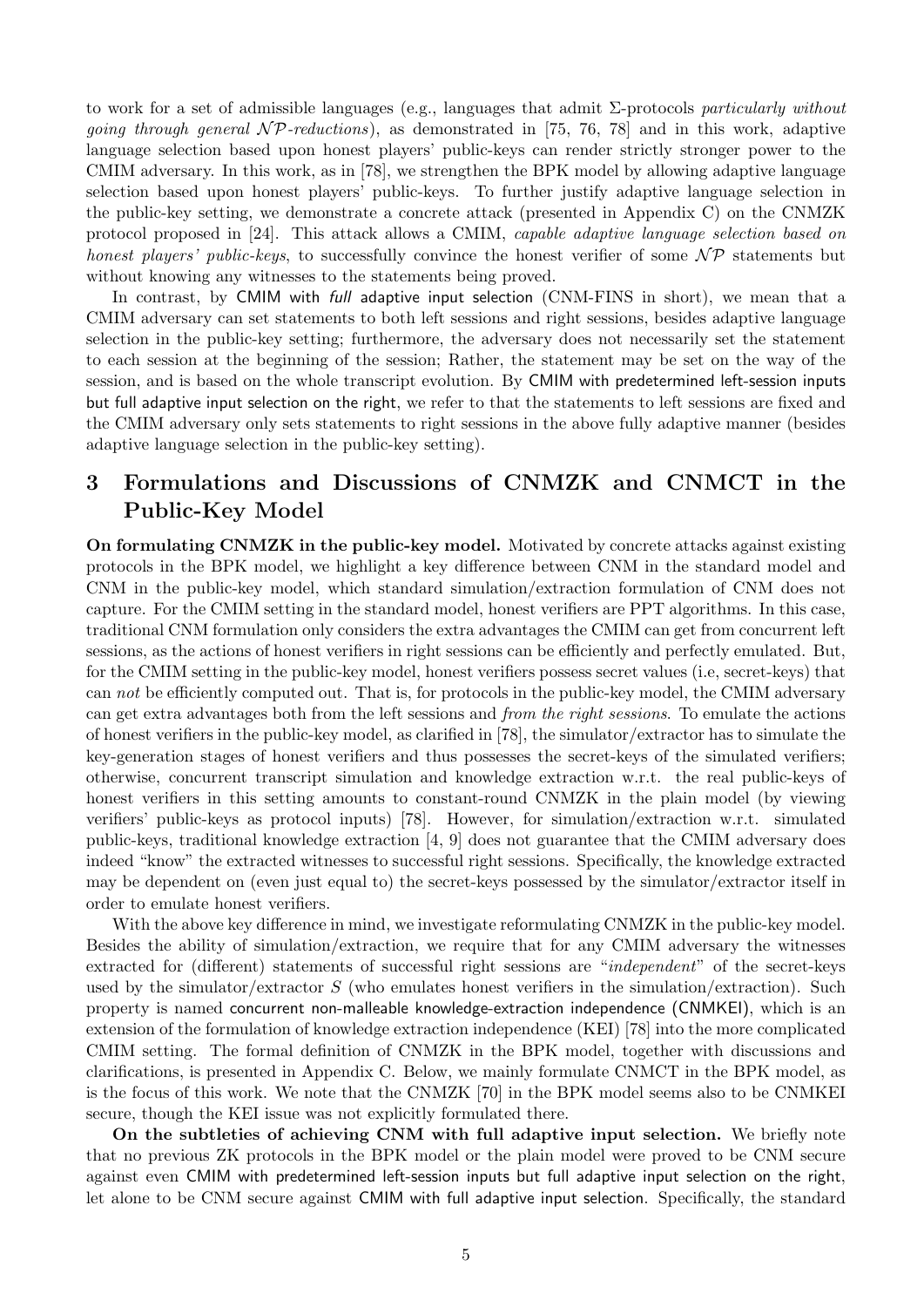simulation-extraction paradigm (e.g., [58, 2, 72, 73, 7, 70, 71, 56, 55]) for showing CNM security fails, in general, when the CMIM is allowed the capability of full adaptive statement selection for right sessions.

In more detail, the standard simulation-extraction paradigm for establishing CNM security works as follows: the simulator first outputs an indistinguishable simulated transcript; and then extracts the witnesses to (different) inputs of successful right sessions appearing in the simulated transcript, *one by one sequentially*, by applying some assured underlying knowledge-extractor. This paradigm can work for CMIM adversary with the capability of traditional adaptive input selection, as the input to each right session is fixed at the beginning of the right session; Thus, applying knowledge-extractor on a right session does not change the statement of that session. But, for CMIM adversary of fully adaptive input selection, the standard simulation-extraction paradigm fails in general. The reason is, when we apply knowledge-extractor on a successful right session, the statement of this session may however also be changed, which means that the extractor may never extract the witness to the same statement appearing and being fixed in the simulated transcript.

### **3.1 Formulation and Discussion of CNMCT in the BPK Model**

**Legitimate CRS-simulating algorithm**  $\mathcal{M}_{CRS}$ . Let  $(r, \tau_r) \leftarrow \mathcal{M}_{CRS}(1^n)$ , where  $\mathcal{M}_{CRS}$  is a PPT algorithm. The PPT algorithm  $\mathcal{M}_{CRS}$  is called a legitimate CRS-simulating algorithm with respect to a polynomial-time computable CRS-trapdoorness validating relation *RCRS*, if the distribution of its first output, i.e., *r*, is computationally indistinguishable from *U<sup>n</sup>* (the uniform distribution over strings of length *n*), and  $\mathcal{R}_{CRS}(r, \tau_r) = 1$  for all outputs of  $\mathcal{M}_{CRS}$  (typically,  $\tau_r$  is some trapdoor information about r). For a positive polynomial  $s(\cdot)$ , we denote by  $(\{r_1, r_2, \cdot, r_{s(n)}\}, \{\tau_{r_1}, \tau_{r_2}, \cdots, \tau_{r_{s(n)}}\}) \leftarrow \mathcal{M}_{CRS}^{s(n)}(1^n)$  the output of the experiment of running  $\mathcal{M}_{CRS}(1^n)$  *independently*  $s(n)$  times, where for any  $i, 1 \leq i \leq s(n)$ ,  $(r_i, \tau_{r_i})$  denotes the output of the *i*-th independent execution of  $\mathcal{M}_{CRS}$ .

*MCRS* **trivially achievable distribution.** Let *G* be a set of pairs of integers  $\{(i_1, j_1), (i_2, j_2), \cdots,$  $(i_t, j_t)$ , where  $1 \leq i_1 < i_2 < \cdots < i_t \leq s(n)$  and  $1 \leq j_1, j_2, \cdots, j_t \leq s(n)$  are distinct integers, and  $0 \le t \le s(n)$  such that *G* is defined to be the empty set when  $t = 0$ . Let  $\mathcal{M}_{s,n,G}$  be the probability distribution over  $({0,1})^n$ <sup>2*s*(*n*)</sup>, obtained by first generating 2*s*(*n*) – *t n*-bit strings  ${x_m, y_k | m \in \{1, 2, \cdots, s(n)\}, k \in \{1, 2, \cdots, s(n)\} - \{j_1, j_2, \cdots, j_t\}\}\,$  by running  $\mathcal{M}(1^n)$  independently  $2s(n) - t$  times, and then defining  $y_{j_d} = x_{i_d}$  for  $1 \le d \le t$  and taking  $(x_1, x_2, \dots, x_{s(n)}, y_1, y_2, \dots, y_{s(n)})$ as the output. A probability distribution over  $({0,1})^n$ <sup>2*s*(*n*)</sub> is called *M-trivially achievable*, if it is a</sup> convex combination of  $U_{s,n,G}$  over all *G*'s.

**Definition 3.1 (concurrently non-malleable coin-tossing CNMCT) Let**  $\Pi = \langle L, R \rangle$  **be a two***party protocol in the BPK model, where*  $L = (L_{KEY}, L_{PROOF})$  and  $R = (R_{KEY}, R_{PROOF})$ *. We say that* Π *is a concurrently non-malleable coin-tossing protocol in the BPK model w.r.t. some key-validating relations*  $\mathcal{R}_{KEY}^L$  *and*  $\mathcal{R}_{KEY}^R$ *, if for any PPT s*(*n*)*-CMIM adversary A in the BPK model there exists a probabilistic (expected) polynomial-time algorithm*  $S = (S_{KEY}, S_{PROOF})$  *such that, for any sufficiently large n*, any auxiliary input  $z \in \{0,1\}^*$ , any PPT CRS-simulating algorithm  $M_{CRS}$  and any polynomial*time computable (CRS-trapdoor validating) relation RCRS, and any polynomial-time computable (SKindependence distinguishing) relation*  $\mathcal{R}$  *(with components drawn from*  $\{0,1\}^* \cup \{\perp\}$ *), the following hold, in accordance with the experiment*  $\text{Expt}_{\text{CNMCT}}(1^n, z)$  *described below (page 7):* 

*•* **Simulatability.** *The following ensembles are computationally indistinguishable:*  $\{S(1^n, z, PK_L, PK_R, SK_R)\}_{1^n, PK_L \in \mathcal{K}_L, (PK_R, SK_R) \in \mathcal{R}_{KEY}^R, z \in \{0,1\}^*}$  and

 $\{view_{\mathcal{A}}^{L(SK_L),R(SK_R)}(1^n,z,PK_L,PK_R)\}_{1^n,PK_L \in \mathcal{K}_L, (PK_R, SK_R) \in \mathcal{R}_{KEY}^R, z \in \{0,1\}^*}$ 

- *•* **Strategy-restricted and predefinable randomness.** *With overwhelming probability, both the distribution of*  $(R_L, sta_L)$  *and that of*  $(R_R, sta_R)$  *are identical to the distribution of*  $\mathcal{M}_{CRS}^{s(n)}(1^n)$ *; furthermore, the distribution of* (*RL, RR*) *is M-trivially achievable.*
- **Secret-key independence.**  $|\Pr[\mathcal{R}(SK_R, str, sta) = 1] \Pr[\mathcal{R}(SK'_R, str, sta) = 1]|$  *is negligible.*

*The probabilities are taken over the randomness of S in the key-generation stage (i.e., the randomness for generating*  $(PK_R, SK_R, SK'_R)$ *) and in all proof stages, the randomness of*  $L_{KEY}$ *, the randomness of MCRS, and the randomness of A.*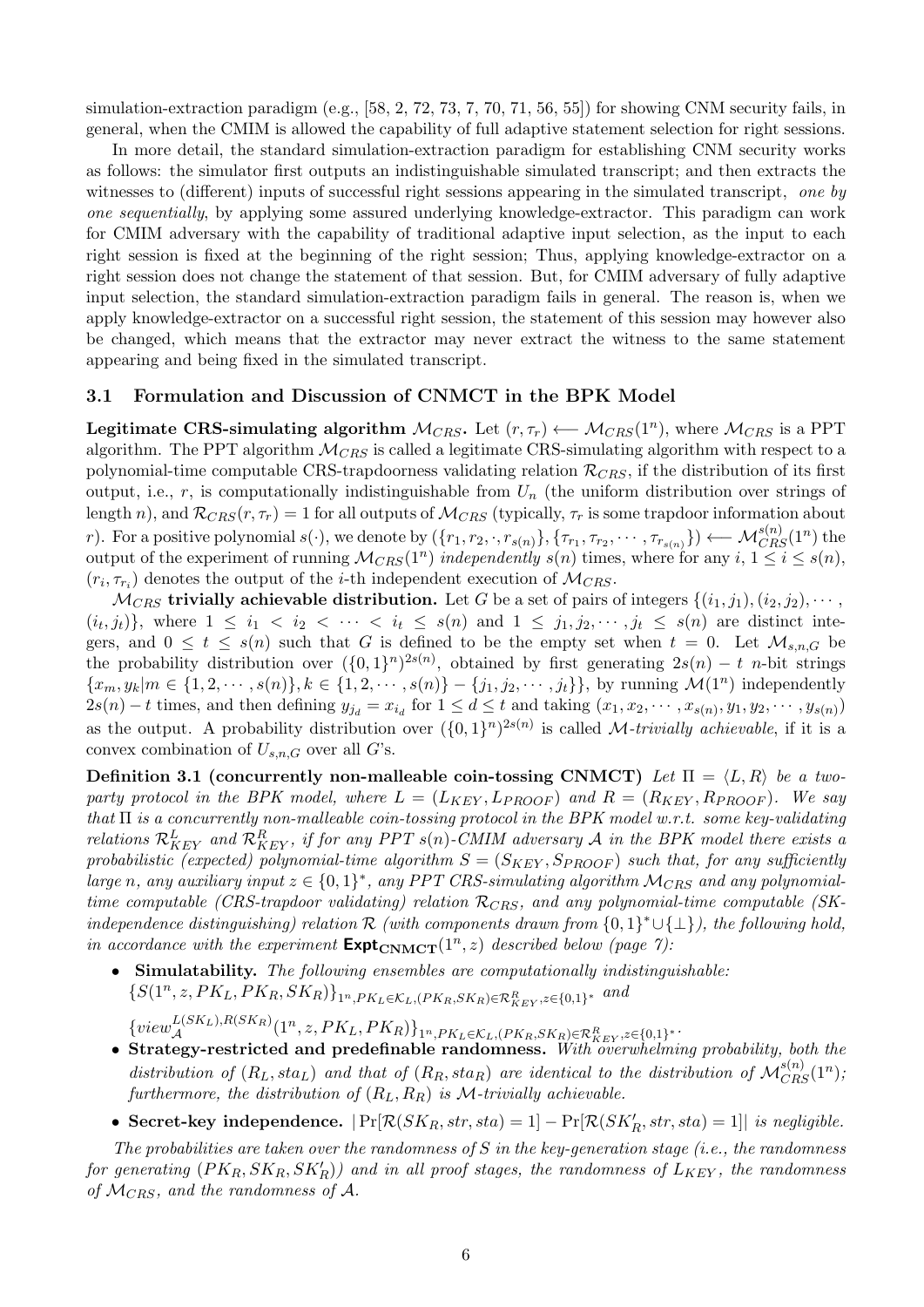# $\frac{1}{\sqrt{\text{Expt}_{\text{CMMCT}}(1^n, z)}}$

#### **Honest left-player key-generation:**

 $(PK_L, SK_L) \leftarrow L_{KEY}(1^n)$ . Denote by  $\mathcal{K}_L$  the set of all legitimate public-keys generated by  $L_{KEY}(1^n)$ .

**The simulator**  $S = (S_{KEY}, S_{PROOF})$ **:** 

 $(PK_R, SK_R, SK'_R) \leftarrow$  *S<sub>KEY</sub>*(1<sup>n</sup>), where the distribution of  $(PK_R, SK_R)$  is identical with that of the output of  $R_{KEY}$ ,  $\mathcal{R}_{KEY}^R(PK_R, SK_R) = \mathcal{R}_{KEY}^R(PK_R, SK_R') = 1$  and the distributions of  $SK_R$  and  $SK'_R$  are identical and *independent*.

 $(str, sta)$  $\mathcal{A}(1^n, PKL, PK_R, z)(1^n, z, PK_L, PK_R, SK_R)$ . That is, on inputs  $(1^n, z, PK_L, PK_R, SK_R)$  and with oracle access to  $\mathcal{A}(1^n, PK_L, PK_R, z)$  (by providing random coins to *A* and running *A* as a subroutine), the simulator *S* outputs a simulated transcript *str* and some state information *sta*. Denote by  $R_L = \{R_L^{(1)}\}$  $R_L^{(1)}, R_L^{(2)}, \cdots, R_L^{(s(n))}\}$ the set of outputs of the  $s(n)$  left sessions in  $str$  and by  $R_R = \{R_R^{(1)}, R_R^{(2)}, \cdots, R_R^{(s(n))}\}\)$  the set of outputs of the *s*(*n*) right sessions in *str*. The state information *sta* consists, among others, of two sub-sets (of  $s(n)$  components each):  $sta_L = \{sta_L^{(1)}, sta_L^{(2)}, \cdots, sta_L^{(s(n))}\}\$ and  $sta_R = \{sta_R^{(1)}, sta_R^{(2)}, \cdots, sta_R^{(s(n))})\}$ . Note that S does not know secret-key SK<sub>L</sub> of honest left *player, that is, S can emulate the honest left-player only from its public-key PKL.*

For any  $z \in \{0,1\}^*$ , any  $PK_L \in \mathcal{K}_L$  and  $(PK_R, SK_R) \in \mathcal{R}_{KEY}^R$ , we denote by  $S(1^n, z, PK_L, PK_R, SK_R)$  the random variable *str* specific to  $(z, PK_L, PK_R, SK_R)$ .

**Discussion on the CNMCT definition.** The property of strategy-restricted and predefinable randomness is a formal definition of the following informal statements: *the coin-tossing output of each left (resp., right) session is either independent of the outputs of all other sessions OR copied from the output of one right (resp., left) session on the opposite CMIM part; furthermore, the output of each session in one CMIM part can be copied into the opposite CMIM part at most once. Moreover, the simulator S sets and controls, at the same time* in an online fashion*, the coin-tossing outputs of* all *left and right sessions in the simulated transcript (in the sense that S knows the corresponding trapdoor information of* all *the coin-tossing outputs appearing in the simulated transcript).* To justify this strategy-restricted randomness property, we consider some alternative formulations: One formulation is to require that all coin-tossing outputs are independent random strings. Such formulation rules out the natural copying strategy by definition, and thus is too strong to capture naturally secure protocols. On the other hand, in order to allow the copying strategy to the CMIM, an alternative relaxed formulation is to only require that the coin-tossing output of each *individual* session is random. But, this alternative formalization may be too weak to rule out naturally insecure protocols. For instance, consider that the CMIM manages to set the outputs of some sessions to be maliciously correlated (e.g., the XOR of two right-session outputs equals one left-session output, though each individual session output is random itself), or even just to be identical.

The ability of *S* in online setting (and learning the trapdoor information of) all coin-tossing outputs is critical to transforming CNM protocols *with straight-line simulation/extraction* in the CRS model into the BPK model *with full adaptive input selection*.

The secret-key independence property is necessary to guarantee that *A* knows what it claims to know in its CMIM attack in the BPK model, as (*str, sta*) implies *straight-line* knowledge-extraction.

In comparison, the Barak's approach [2] deals with *stand-alone* NMCT *in the plain model*. The NMCT formulation in [2] essentially says that the right-session coin-tossing output is either identical to or independent of the coin-tossing output of the left-session. But, the NMCT formulation [2] does not require online learning the trapdoor information of the coin-tossing outputs (in the simulated transcript that is indistinguishable from the real view of MIM). When composing an NMZK in the CRS model with the NMCT protocol of [2], the (stand-alone) non-malleability of the whole composed protocol is still proved via standard knowledge-extraction technique with rewindings, which particularly implies that the NMZK implied by [2] is not w.r.t. full adaptive input selection. This suggests that our approach for composing protocols in the CRS model with CNMCT may be considered more modular or powerful.

**On achieving CNMZK with full adaptive input selection in the BPK model.** When com-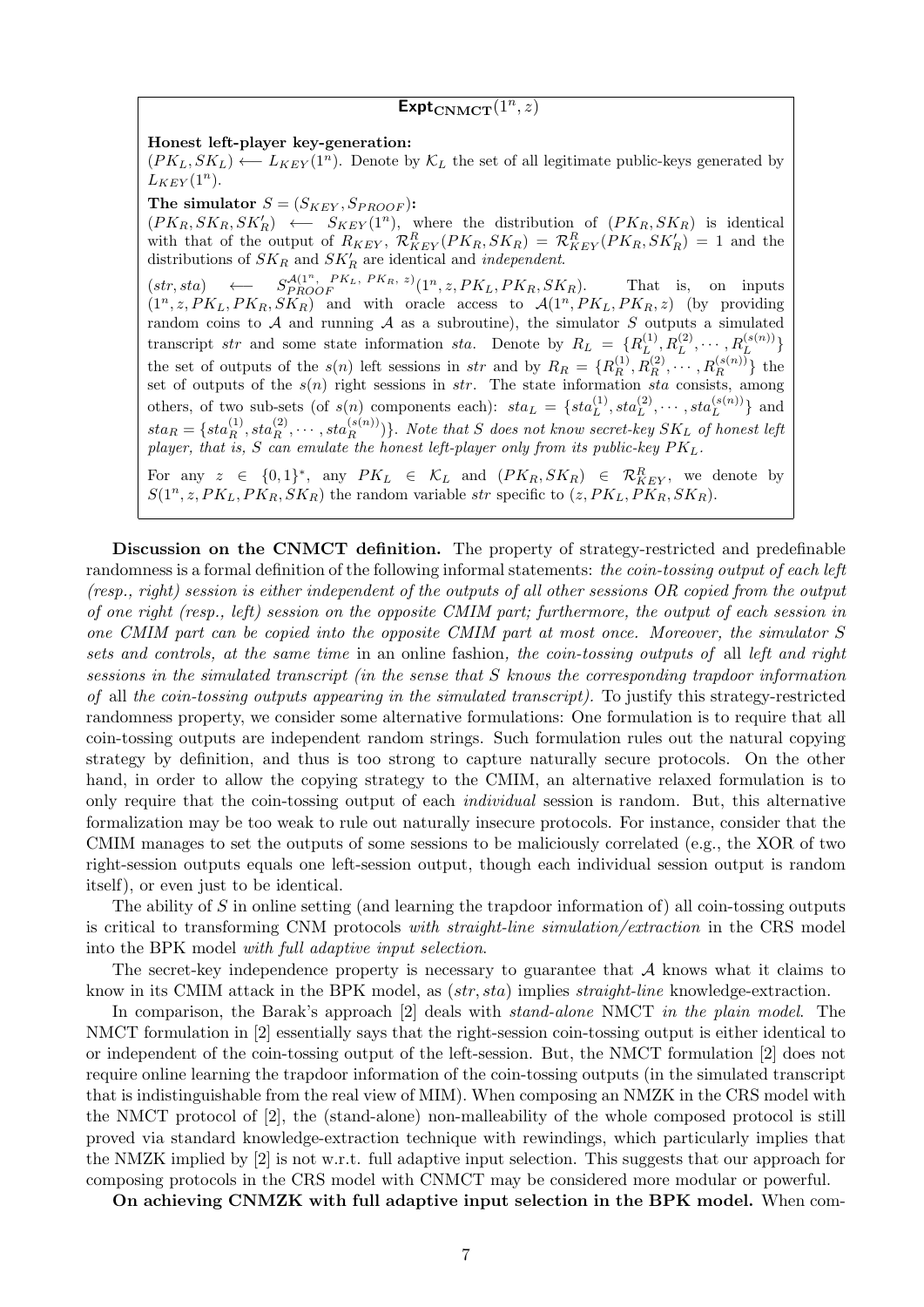posing CNMCT with the robust non-interactive zero-knowledge (NIZK) of [23], which is also universal composable ZK (UCZK) against static adversaries [16], or the UCZK protocol of [13, 16] in the CRS model, CNMCT implies CNMZK argument of knowledge with full adaptive input selection in the BPK model. Note that both of the ZK protocols in [23, 13, 16] enjoy straight-line simulation/extraction in the CRS model, where straight-line simulation/extraction is enabled by the trapdoor information (of the CRS) possessed by the simulator/extractor which simulates CRS in the security analysis.

Specifically, we can view the composed protocol as a special version of coin-tossing, and note that in this case (*str, sta*) implies knowledge-extraction. Then, the property of simulatability and the property of strategy-restricted and predetermined randomness of CNMCT imply simulation-extraction *against CMIM capable of full adaptive input selection*, by viewing *MCRS* as the CRS simulator of the underlying ZK protocols in the CRS model. The CNMKEI property of the composed protocol is derived from the property of secret-key independence of CNMCT. In the rest of this paper, we focus on achieving constant-round CNMCT protocols in the BPK model.

### **4 Constant-Round CNM Coin-Tossing in the BPK Model**

**High-level overview of the CNMCT construction.** We design a coin-tossing mechanism in the BPK model, which allows each player to set the coin-tossing output whenever it learns its peers's secret-key. The starting point is the basic Blum-Lindell coin-tossing [10, 58]: the left-player *L* commits a random string  $\sigma$ , using randomness  $s_{\sigma}$ , to  $c = C(\sigma, s_{\sigma})$  with a statistically-binding commitment scheme *C*; The right-player *R* responds with a random string  $r_r$ ; *L* sends back  $r = \sigma \oplus r_l$  and proves the knowledge of  $(\sigma, s_{\sigma})$ . To render the simulator the ability of online setting coin-tossing outputs against malicious right-players, *R* proves its knowledge of its secret-key *SK<sup>R</sup>* (using the key-pair technique of [69]), and *L* accordingly proves the knowledge of either  $(\sigma, s_{\sigma})$  or  $SK_R$ . To render the ability of online setting coin-tossing outputs against malicious left-players, L registers  $c = C(\sigma, s_{\sigma})$  as its public-key and treats  $\sigma$  as the seed of a pseudorandom function PRF; *L* firstly sends  $r'_{l}$  that commits to  $r_{l} = PRF_{\sigma}(r'_{l});$ after receiving  $r_r$  from R, it returns back  $r = r_l \oplus r_r$  and proves the knowledge of either its secretkey  $SK_L = (\sigma, s_{\sigma})$  (such that  $r = r_r \oplus PRF_{\sigma}(r'_l)$ ) or the right-player's secret-key  $SK_R$ . To ensure *correct* knowledge-extraction against CMIM in the BPK model, the underlying proof of knowledge is implemented with the composed protocol of statistically-binding commitment and PRZK, referred to as commit-then-PRZK [73, 70, 57]. The commit-then-PRZK is regular witness indistinguishable (actually, as shown by Proposition B.1 in Appendix B, page 22, the composition of statistically-binding commitment and any strong witness indistinguishable protocol [40, 41] is itself regular WI), and is also non-malleable witness indistinguishable argument-of-knowledge (NMWIAOK) [70].

The constant-round CNMCT protocol  $\langle L, R \rangle$  in the BPK model, is depicted in Figure 1 (page 9). Here, for presentation simplicity, we often write *L* and *R* to denote the left and right players directly without explicitly indicating the key-generation algorithm and the proof algorithm (which are implicitly clear from the context). Note that in the CNMCT construction, the protocol of commit-then-PRZK is used as a building block tool and is composed with other sub-protocols, and that the left-tag of PRZK in Stage-5 is set interactively. The actual statements to be proved by commit-then-PRZK and PRZK (in Stage-1 and Stage-5) are achieved by applying  $\mathcal{NP}\text{-reductions}$ , while the tags remaining the same. Note that the tags of the underlying PRZK in Stage-1 and Stage-5 can be equal, both of which are *O*(*n*) as both the OWF *f* and the statistically-binding commitment scheme *C* are required to be linear. For PRZK to work with the CNMCT construction, we should require the length parameter  $l(n) \geq O(n^3)$ which are specific to the underlying tools *f* and *C* (in particular,  $l(n) = n^4$  sufficies for this work).

We reminder some differences between the uses of commit-then-PRZK in [70] and in this work. Above all, commit-then-PRZK is used in [70] to achieve CNMZK in the BPK model, while commit-then-PRZK is used for achieving CNMCT in this work. Secondly, when achieving tag-based NMWIAOK with commit-then-PRZK in [70], commit-then-PRZK is also accompanied with a one-time strong signature, which is however waived for our purpose of achieving CNMCT in the BPK model (see the notes in page 32). Thirdly, the CNMZK in [70] involves *merely* the sequential composition of two NMWIAOK protocols, while in the CNMCT construction commit-then-PRZK is composed with other protocols (say, the interactions in Stages 2-4). Finally, the left-tag and statement of commit-then-PRZK in Stage-5 is set interactively with our CNMCT construction, while in the CNMZK of [70] the tag and the statement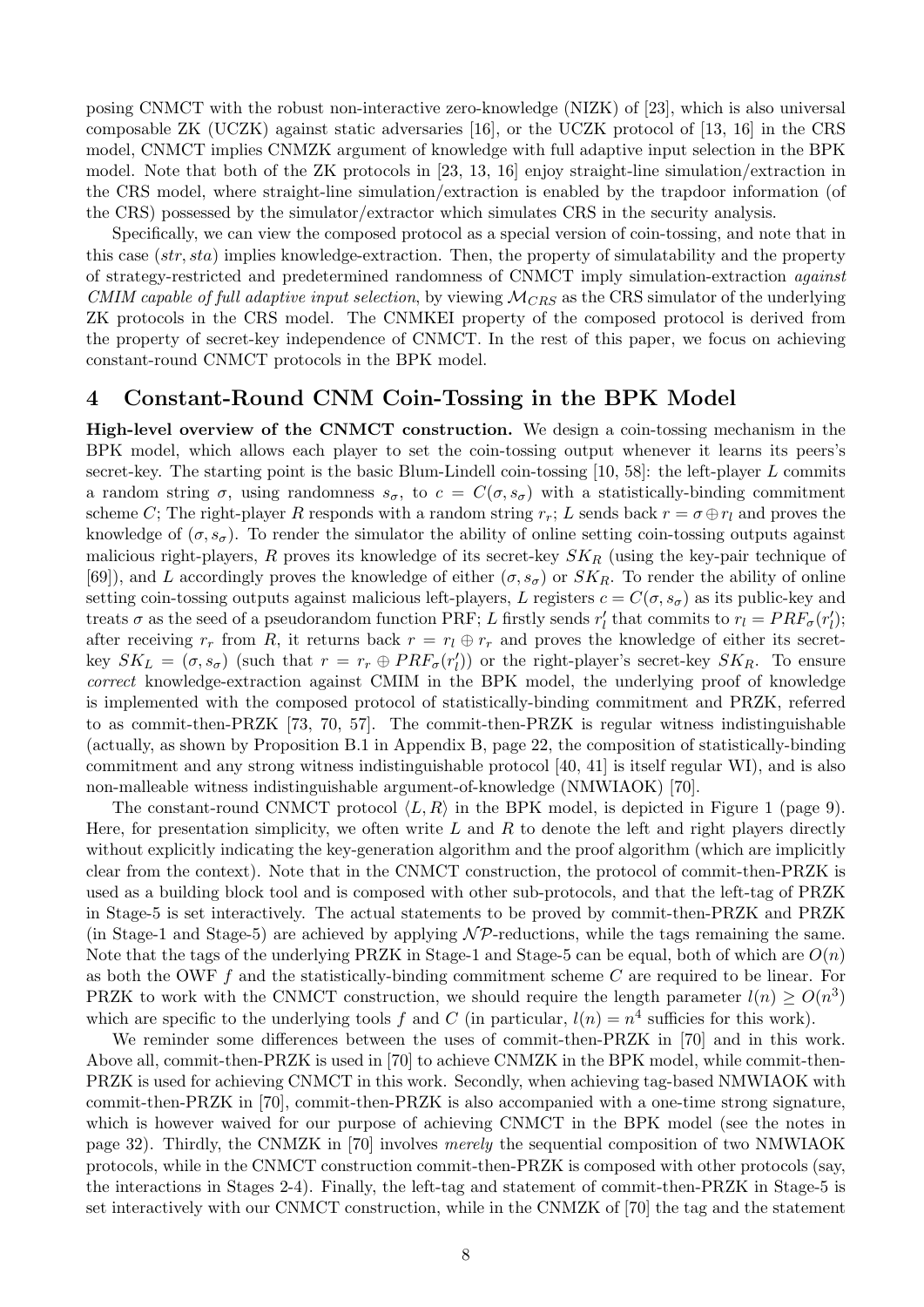- **Right-player key registration:** Let  $f : \{0,1\}^* \to \{0,1\}^*$  be a linear one-way function. On a security parameter *n*, the right-player *R* (actually  $R_{KEY}$ ) randomly selects  $s_0, s_1$  from  $\{0, 1\}^n$ , computes  $y_0 =$  $f(s_0)$ ,  $y_1 = f(s_1)$ . *R* publishes  $PK_R = (y_0, y_1)$  as its public-key, and keeps  $SK_R = s_b$  as its secretkey for a random bit  $b \in \{0,1\}$  while discarding  $SK' = s_{1-b}$ . Define  $\mathcal{R}_{KEY}^R = \{((y_0, y_1), x)|y_0 =$  $f(x) \vee y_1 = f(x)$ , and  $\mathcal{K}_R$  the corresponding  $N \mathcal{P}$ -language.
- **Left-player key registration:** Let *C* be a non-interactive statistically-binding *linear* commitment scheme. Each left-player *L* (actually  $L_{KEY}$ ) selects  $\sigma \in \{0,1\}^n$  and  $s_{\sigma} \in \{0,1\}^{poly(n)}$  uniformly at random, computes  $c = C(\sigma, s_{\sigma})$  (i.e., committing to  $\sigma$  using randomness  $s_{\sigma}$ ). Set  $PK_L = c$ and  $SK_L = (\sigma, s_{\sigma})$ , where  $\sigma$  serves as the random seed of a pseudorandom function *PRF*. Define  $\mathcal{K}_L = \{c | \exists (x, s) \; s. \; t. \; c = C(x, s) \}.$
- **Stage-1.** The right-player *R* (actually  $R_{PROOF}$ ) computes and sends  $c_{sk} = C(SK_R, s_{sk})$ , where *C* is the statistically-binding commitment scheme and *ssk* is the randomness used for commitment; Define  $\mathcal{L}_{SK} = \{((y_0, y_1), c_{sk}) | \exists (s_{sk}, SK) \text{ s.t. } c_{sk} = C(SK, s_{sk}) \land (y_0 = f(SK) \lor y_1 = f(SK))\}.$  Then, R proves to the left-player *L* the knowledge of  $(SK_R, s_{sk})$  such that  $((PK_R, c_{sk}), (SK_R, c_{sk})) \in \mathcal{R}_{\mathcal{L}_{SK}}$ , by running the PRZK for  $\mathcal{NP}$  with the tag set to be  $(PK_L, PK_R = (y_0, y_1))$  that is referred to as the *right* tag. The composed protocol of statistically-binding commitment and PRZK is called *commit-then-PRZK*.

**Stage-2.** The left player *L* (actually  $L_{PROOF}$ ) randomly selects  $r'_{l} \leftarrow \{0, 1\}^{n}$ , and sends  $r'_{l}$  to *R*.

**Stage-3.** The right player *R* randomly selects  $r_r \leftarrow \{0, 1\}^n$  and sends  $r_r$  to the left player.

- **Stage-4.** The left player computes  $r_l = PRF_\sigma(r'_l)$  (where  $\sigma$  is the random seed of *PRF* committed in *L*'s public-key  $PK_L$ ), and sends  $r = r_l \oplus r_r$  to the right player.
- **Stage-5.** *L* computes and sends  $c_{crs} = C(\sigma||s_{\sigma}, s_{crs})$ , where "*||*" denotes the operation of string concatenation. Define  $\mathcal{L}_{CRS} = \{(PK_L = C(\sigma, s_{\sigma}), PK_R = (y_0, y_1), r'_l, r_r, r, c_{crs}) | \exists (x, s, s_{crs}) \ s.t. \ c_{crs} =$  $C(x||s, s_{crs}) \wedge [(PK_L = C(x, s) \wedge PRF_x(r'_l) = r \oplus r_r) \vee y_0 = f(x) \vee y_1 = f(x)]\}.$  Then, L proves to R the knowledge  $(\sigma, s_{\sigma}, s_{crs})$  such that  $((PK_L, PK_R, r'_l, r_r, r, c_{crs}), (\sigma, s_{\sigma}, s_{crs})) \in \mathcal{R}_{\mathcal{L}_{CRS}}$ , by running the PRZK for  $\mathcal{NP}$  with the tag set to be  $(PK_L, r_r, r)$  that is referred to as the *left* tag. That is, *L* proves to *R* that either the value committed in  $c_{crs}$  is  $SK_L = (\sigma, s_{\sigma})$  such that  $PRF_{\sigma}(r'_l) = r \oplus r_r$  OR the *n*-bit prefix of the committed value is the preimage of either  $y_0$  or  $y_1$ . W.l.o.g., we can assume the left-tag  $(PK_L, r_r, r)$  and the right-tag  $(PK_L, y_0, y_1)$  are of the same length (e.g., f is simply a one-way permutation).

The result of the protocol is the string *r*. We will use the convention that if one of the parties aborts (or fails to provide a valid proof) then the other party determines the result of the protocol.

#### Figure 1: Constant-round CNMCT in the BPK model

to the second NMWIAOK are fixed. In view of these differences and the subtleties of CNMCT in the BPK model, we preferred to present the CNMCT construction and analysis from scratch.

**Theorem 4.1** *Under linear OWF, (non-interactive) linear statistically-binding commitments, and PRZK, the protocol*  $\Pi = \langle L, R \rangle$  *depicted in Figure 1 is a constant-round CNMCT protocol in the BPK model.* The proof details of Theorem 4.1 are given in Appendix D. We present the analysis outline below.

**The (high-level) description of the CNM simulation.** For any *s*-CMIM adversary *A* in the BPK model, consider a mental simulator M who, on input  $(1^n, z, PK_L, PK_R, SK_R, F')$ , additionally knows secret-keys corresponding to all public-keys registered by *A* in *F'*. For any *i*,  $1 \leq i \leq s(n)$ , in the *i*-th left-session w.r.t. a (right-player) public-key  $PK_R^{(j)} \in F = F' \cup \{PK_L, PK_R\}$ , the Stage-4 message  $r^{(i)}$  and the state-information are set to be  $(S_L^{(i)})$  $\tau_L^{(i)},\tau_L^{(i)}$  $L^{(i)}$  by running the CRS-simulating algorithm  $\mathcal{M}_{CRS}(1^n)$ ; then *M* commits the secret-key  $SK_R^{(j)}$  (assumed known to it) to  $c_{crs}^{(i)}$  and finishes the PRZK with  $SK_R^{(j)}$  as the witness in Stage-5. For the *i*-th right-session w.r.t.  $PK_L^{(j)}$  (with  $SK_L^{(j)} = (\sigma^{(j)}, s_{\sigma}^{(j)}))$ , after receiving Stage-2 message  $\tilde{r}_{l}^{(i)}$  $\mathcal{M}_{CRS}(1^n)$  to get the output denoted  $(S_R^{(i)})$  $\tau_R^{(i)}, \tau_R^{(i)}$  $R^{(i)}$ , sends  $r_r^{(i)} = PRF_{\sigma^{(j)}}(\widetilde{r}_l^{(i) \prime})$  $g^{(i)\prime}_l) \oplus S^{(i)}_R$  $R<sup>(1)</sup>$  at Stage-3. Here, the notation of *m* denotes a message sent by the simulator (emulating honest players), and  $\tilde{m}$  denotes the arbitrary message sent by  $A$ . To build up the simulator *S* from scratch, we resort to the key-coverage techniques of [14, 5, 43]. Specifically,  $S(s_b)$  with simulated  $SK_R = s_b$ , works in at most  $s(n) + 1$  repetitions. In each simulation repetition, it either successfully finishes the simulation or "covers" a new public-key. But, key-coverage in the complex CMIM setting with bare public-keys turns out to be much more complicated and subtler.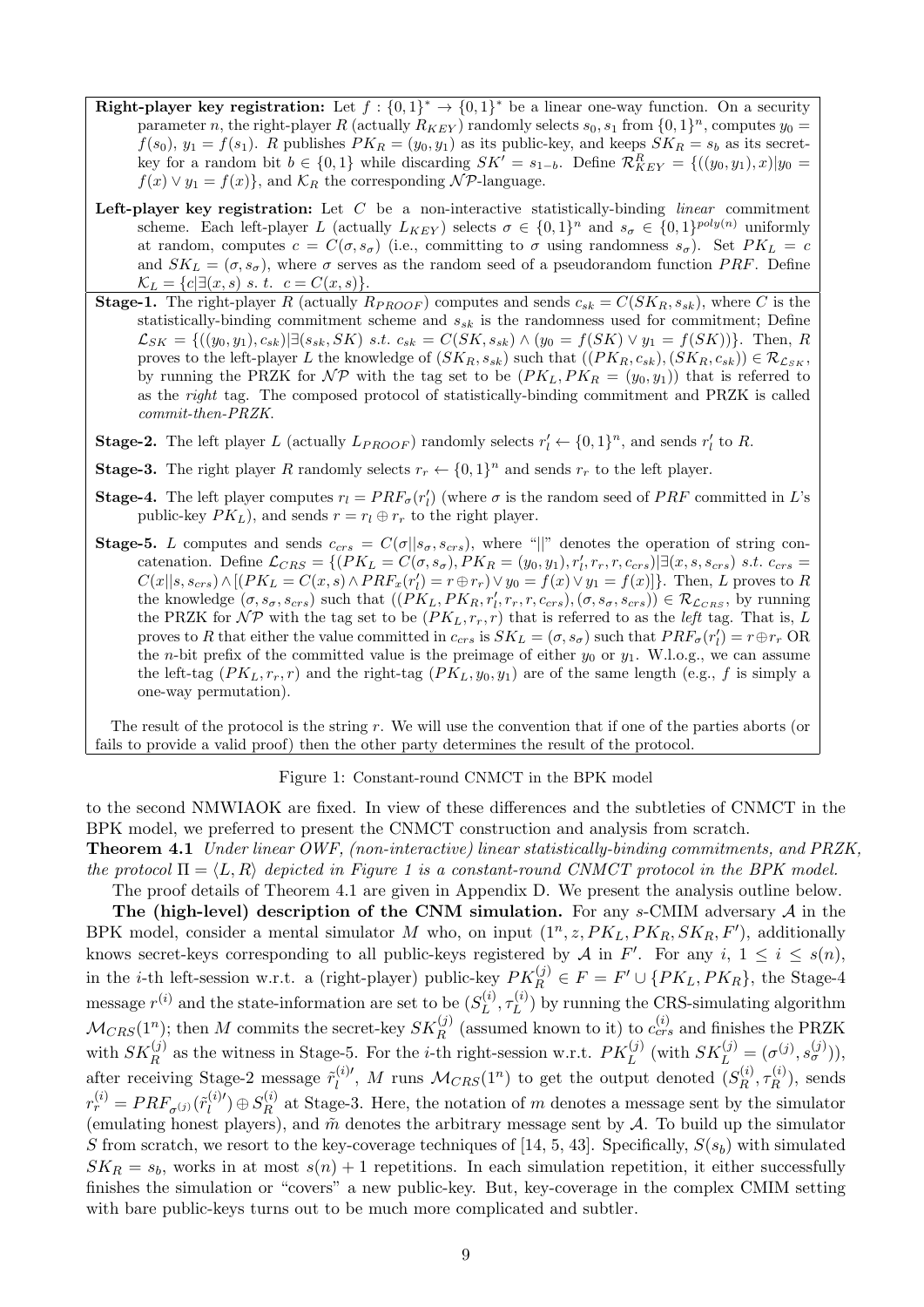The CNM simulation is described in Figure 2 (page 11). Note that in Case-R2 of right-session simulation w.r.t. the uncovered left-player key  $PK_L^{(j)} = PK_L$ , S does not try to extract the secret-key of  $PK<sub>L</sub>$ . In the following analysis, we show that in this case, with overwhelming probability, the tag of Stage-5 of this successful right session is identical to that of Stage-5 of a left-session. As the tag of Stage-5 of a session consists of the session output (i.e., the coin-tossing output), this implies that the session output of the right-session is identical to that of one of left-sessions. Moreover, we show that with overwhelming probability each left-session output can appear, as session output, in at most one successful right-session. In the unlikely event that  $A$  finishes a right session and the Stage-1 of a left-session simultaneously, both of which are w.r.t. uncovered public-keys, extracting *SK<sup>R</sup>* in left simulation part takes priority.

**Simulatability.** Assuming truly random first output of *MCRS* (the analysis to the pseudorandom case is direct), there are two differences between the output of the mental simulator *M* and the real view of *A*: (1) Truly random (in simulation) vs. pseudorandom (in real execution) Stage-4 messages of leftsessions. The distinguishable gap caused by such difference can be ruled out, using hybrid arguments, by the pseudorandomness of PRF and the hiding property of *PK<sup>L</sup>* that commits to the seed of PRF; (2) Witness difference in Stage-5 of left sessions: *M* always uses the (right-player) secret-key  $SK_R^{(j)}$ , while the honest left-player *L* always uses *SK<sup>L</sup>* in real execution. The second difference can be ruled out, using hybrid arguments, by the regular WI property of commit-then-PRZK. For the simulator  $S(s_b)$ from scratch with key-coverage, the subtle point here is: the value extracted from successful Stage-5 of a right session w.r.t. an uncovered  $PK_L^{(j)}$ , by the argument of knowledge (AOK) of PRZK, may not necessarily be  $SK_L^{(j)}$ , but may possibly be the preimage of  $y_b = f(s_b)$  (due to the one-wayness of  $y_{1-b}$ , the value extracted cannot be the preimage of  $y_{1-b}$ ). This is called *key-coverage failure* (i.e., the Case-R2 failure in Figure 2). All left (to establish the simulatability property) is to show that key-coverage failure occurs with negligible probability, which is also the core of the whole analysis and is heavily rely upon the one-left-many-right non-malleability of PRZK.

We first present some observations on commit-then-PRZK *with restricted input selection and indistinguishable auxiliary information.* Specifically, consider the following experiments:  $EXPT(1^n, w^b, aux^b)$ , where  $w^b \in \{0,1\}^n$  for  $b \in \{0,1\}$ . In EXPT $(1^n, w^b, aux^b)$ , the commit-then-PRZK for  $\mathcal{NP}$  is run concurrently, and an *m*-CMIM adversary *A* for some polynomial  $m(\cdot)$ , possessing auxiliary information *aux<sup>b</sup>* , can set the inputs and tags to prover instances in left sessions with the restriction: for any  $x_i$ ,  $1 \leq i \leq m(n)$ , set by *A* for the *i*-th left session, the fixed value  $w^b$  is always a valid  $\mathcal{NP}$ -witness. Denote by *trans<sup>b</sup>* the transcript of the experiment EXPT(1<sup>n</sup>,  $w^b$ ,  $aux^b$ ), and by  $\widetilde{W}^b$  =  $\{\hat{w}_1^b, \dots, \hat{w}_{s(n)}^b\}$  the witnesses encoded (determined) by the statistically-binding commitments (at the beginning) of *successful* right sessions (of the commit-then-PRZK) in *trans<sup>b</sup> with tags different from those of left-sessions.* By a series of hybrid arguments, we can get: if  $\{aux^0\}_{n\in N,w^0\in\{0,1\}^n,w^1\in\{0,1\}^n}$  and  $\{aux^1\}_{n\in N, w^0\in\{0,1\}^n, w^1_{\alpha}\in\{0,1\}^n}$  are indistinguishable, the ensembles  $\{(trans^0, \widehat{W}^0)\}$  and  $\{(trans^1, \widehat{W}^1)\},$ indexed by  $\{n \in \mathbb{N}, w^0 \in \{0,1\}^n, w^1 \in \{0,1\}^n\}$ , are also indistinguishable.

Denote by  $\mathcal{C}_b^k$  the set of covered key-pairs, corresponding to public-keys in  $F - \{PK_R\}$ , which is used by  $S(1^n, s_b)$  in its *k*-th simulation repetition. Note that  $\mathcal{C}_b^k$  does not include the simulated  $(PK_R, SK_R)$ now. The key observation here is: by viewing the messages involving  $SK_R = s_b$  from the simulator *S* (in Stage-1 of right sessions, or Stage-5 of left sessions *in case A impersonates the honest right-player of*  $PK_R$ ) in the simulation as from the instances of the prover  $P(1^n, s_b)$  of commit-then-PRZK, and viewing the interactions of Stage-1 of left-sessions and Stage-5 of right-sessions in the simulation (in which the underlying CMIM adversary *A* serves as the prover of commit-then-PRZK) are relayed by another PPT algorithm  $\hat{S}$  between the underlying CMIM adversary  $\mathcal{A}$  and external commit-then-PRZK verifiers (who actually just send random coins, as PRZK is *public-coin*), the *k*-th simulation repetition actually amounts to the experiment of  $\text{EXPT}(1^n, w^b, aux^b)$ , with  $w^b$  set to be  $s_b$  and  $aux^b$  set to be  $\mathcal{C}_b^k$  and  $\hat{S}$ playing the role of CMIM. Here, a point of worthy noting is: though commit-then-PRZK is composed with other interactions (say, the interactions at Stage-2, Stage-3 and Stage-4), all interactions other than the interactions with the prover  $P(s_b)$  of commit-then-PRZK can be internally emulated by  $\hat{S}$ . By inductive steps, we can get  $\{\mathcal{C}_0^k\}_{n,s_0,s_1}$  and  $\{\mathcal{C}_1^k\}_{n,s_0,s_1}$  are indistinguishable, for any  $k, 1 \leq k \leq s(n)+1$ . Suppose key-coverage failure occurs in the successful *i*-th right session w.r.t. an uncovered  $PK_L^{(j)}$  during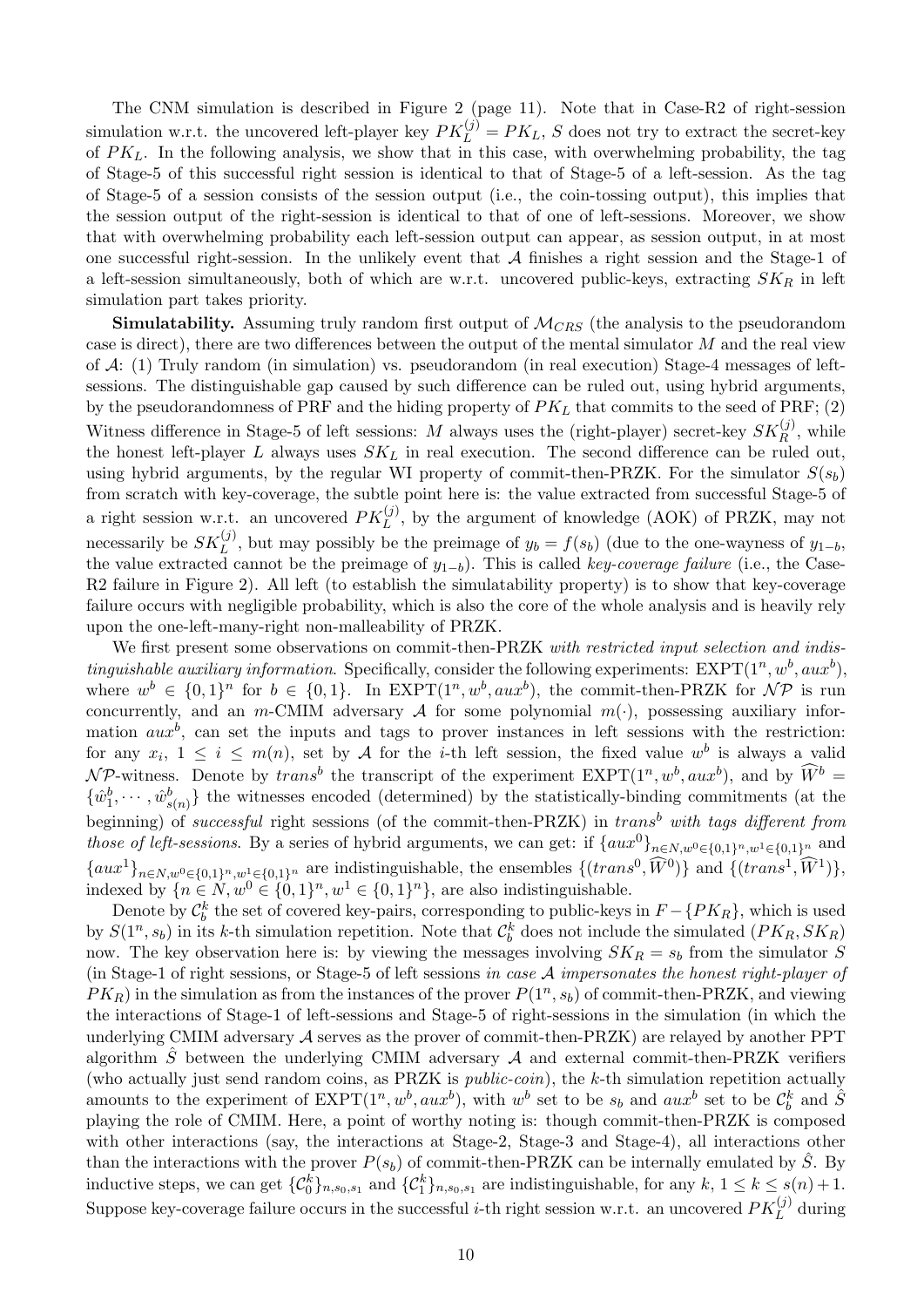**External honest left-player key-generation:** Let  $(PK_L, SK_L) \leftarrow L_{KEY}(1^n)$ , where  $PK_L = c$  and  $SK_L = (\sigma, s_{\sigma})$  such that  $\sigma \in \{0, 1\}^n$  and  $s_{\sigma} \in \{0, 1\}^{t(n)}$  and  $c = C(\sigma, s_{\sigma})$ . This captures the fact that S does not know  $SK_L$  and can emulate the honest left-player with the same public-key  $PK_L$ .

#### **Public-key file generation:**

 $S_{KEY}(1^n)$  perfectly emulates the key-generation stage of the honest right-player, getting  $PK_R$  $(y_0 = f(s_0), y_1 = f(s_1))$  and  $SK_R = s_b$  and  $SK'_R = s_{1-b}$  for a random bit *b*. Then,  $S_{KEY}$  runs  $\mathcal{A}(1^n, PK_L, PK_R, z)$  to get  $(F', \tau)$ , where F' is a set of at most  $s(n)$  public-keys and  $\tau$  is the state information to be used by the proof stage of *A*. The public-key file to be used in the proof-stage is  $F = F' \cup \{PK_L, PK_R\}.$ 

 $S \leftarrow \{(PK_R, SK_R)\}$  (i.e. initiate the set of *covered* keys *S* to be  $\{(PK_R, SK_R)\}$ ).

On input  $(1^n, F', PK_L, PK_R, SK_R, \tau)$  and running  $\mathcal{A}(PK_L, PK_R, F', \tau)$  as a subroutine, the following process is run by  $S_{PROOF}$  repeatedly at most  $s(n) + 1$  times. In each simulation repetition, *S* uses fresh randomness and tries to either end with a successful simulation or cover a new public-key in *F −S*.

### **Straight-line left simulation:**

In the *i*-th left concurrent session (ordered by the time-step in which the first round of each left-session is played) between *S* and *A* in the left CMIM interaction part w.r.t. a public-key  $PK_R^{(j)} = (y_0^{(j)}, y_1^{(j)}) \in \mathcal{K}_R$ ,  $1 \le i, j \le s(n)$ , *S* acts as follows:

In case *A* successfully finishes Stage-1 and  $PK_R^{(j)}$   $\in$  *F'*  $-$  *S*, the simulator ends the current repetition of simulation trial, and starts to extract a secret-key  $SK_R^{(j)}$  such that  $\mathcal{R}_{KEY}^R(PK_R^{(j)}, SK_R^{(j)}) = 1$ , which is guaranteed by the AOK property of PRZK. Then, let *S ←*  $\mathcal{S} \cup \{(PK_R^{(j)}, SK_R^{(j)})\},\$  and move to the next repetition (with the accumulated covered-key set *S*). In case *A* successfully finishes Stage-1 and

 $PK_R^{(j)} \in \mathcal{S}$  (i.e., *S* has already learnt the secretkey  $SK_R^{(j)}$ , *S* randomly selects  $r_l^{(i)} \leftarrow \{0, 1\}^n$ and sends  $r_l^{(i)}$  to *A* at Stage-2. After receiving Stage-3 message, denoted  $\tilde{r}_r^{(i)}$ , from A, S invokes  $\mathcal{M}_{CRS}(1^n)$  and gets the output denoted  $(S_L^{(i)}$  $\tau_L^{(i)},\tau_L^{(i)}$  $L^{(i)}$ ). *S* then sends  $r^{(i)} = S_L^{(i)}$  $L^{(i)}$  as the Stage-4 message (rather than sending back  $r^{(i)}$  =  $PRF_{\sigma}(r_i^{(i)'} ) \oplus \tilde{r}_r^{(i)}$  as the honest left-player does), and sets  $sta_L^{(i)} = \tau_L^{(i)}$  $L^{(i)}$ . In Stage-5, *S* computes and  $\text{sends}~~ c_{crs}^{(i)} \; = \; C(SK_R^{(j)}||0^{t(n)},s_{crs}^{(i)}) \; \; \text{to} \; \; \mathcal{A} \; \; (\text{rather})$ than sending back  $c_{crs}^{(i)} = C(\sigma||s_{\sigma})$  as the honest left-player does), where  $t(n)$  is the length of *s<sup>σ</sup>* in *SKL*. Finally, *S* finishes the PRZK of Stage-5 with  $(SK_R^{(j)}, s_{crs}^{(i)})$  as its witness and  $(PK_L, \tilde{r}_r^{(i)}, S_L^{(i)})$  as the tag.

### **Straight-line right simulation:**

In the *i*-th right concurrent session (ordered by the time-step in which the first round of each right-session is played) between *S* and *A* in the right CMIM interaction part with respect to a public-key  $PK_L^{(j)} = c^{(j)} \in \mathcal{K}_L$ ,  $1 \leq i, j \leq s(n)$ , *S* acts as follows:

*S* perfectly emulates honest right-player in Stage-1 of any right session, with *SK<sup>R</sup>* as the witness to committhen-PRZK and  $(PK_L^{(j)}, PK_R)$  as the tag.

**Case-R1:** If  $PK_L^{(j)} \in S$  (i.e., *S* has already learnt the secret-key  $SK_L^{(j)} = (\sigma^{(j)}, s_{\sigma}^{(j)}))$ , after receiving  $\tilde{r}_l^{(i)}$ from *A* at Stage-2, *S* runs  $M_{CRS}(1^n)$  and gets the output denoted  $(S_R^{(i)}, \tau_R^{(i)})$ , and then computes and sends  $PRF_{\sigma^{(j)}}(\tilde{r}_l^{(i)'}) \oplus S_R^{(i)}$  as Stage-3 message, and goes further as the honest right-player does.

**Case-R2:** If  $PK_L^{(j)} \notin S \cup \{PK_L\}$ , and *A* successfully finishes the *i*-th right session, then *S* ends the current repetition of simulation trial, and starts to extract a secret-key  $SK_L^{(j)}$  such that  $\mathcal{R}_{KEY}^L(PK_L^{(j)}, SK_L^{(j)}) = 1$ . *In case S fails to extract such*  $SK_L^{(j)}$ , *S stops the simulation, and outputs a special symbol ⊥ indicating simulation failure. Such simulation failure is called Case-R2 failure.* In case *S* successfully extracts such  $SK_L^{(j)}$ , then let  $\mathcal{S}$  ←  $\mathcal{S} \cup \{(PK_L^{(j)}, SK_L^{(j)})\},$  and move to the next repetition. If  $PK_L^{(j)} = PK_L$ , *S* just works as the honest right-player does.

**Setting**  $sta<sub>R</sub>$ **:** For successful *i*-th right session, if the Stage-4 message  $\tilde{r}^{(i)}$  is  $S_R^{(i)}$  or  $S_L^{(k)}$  $L_L^{(k)}$  for some  $k, 1 \leq k \leq$ *s*(*n*), then *sta*<sup>(*i*)</sup>) is set accordingly to  $\tau_R^{(i)}$  or  $\tau_L^{(k)}$  $L^{(\kappa)}$ ; otherwise,  $sta_R^{(i)}$  is set to be ⊥.

### Figure 2: The CNM simulation

the *k*-th simulation repetition, by the tag-setting mechanism, the Stage-5 tag used by *A* in the *i*-th right session must be *distinct* (i.e., different from all tags used by the simulator for Stage-1 of right sessions and Stage-5 of left sessions). This means that the value committed to  $\tilde{c}_{crs}^{(i)}$ , and extracted efficiently, cannot be the preimage of  $y_b$  (as otherwise the indistinguishability between  $\mathcal{C}_0^k$  and  $\mathcal{C}_k^1$  is violated), from which key-coverage failure is ruled out.

**Secret-key independence.** For any pair  $(s_0, s_1)$  in the (simulated right-player) key-generation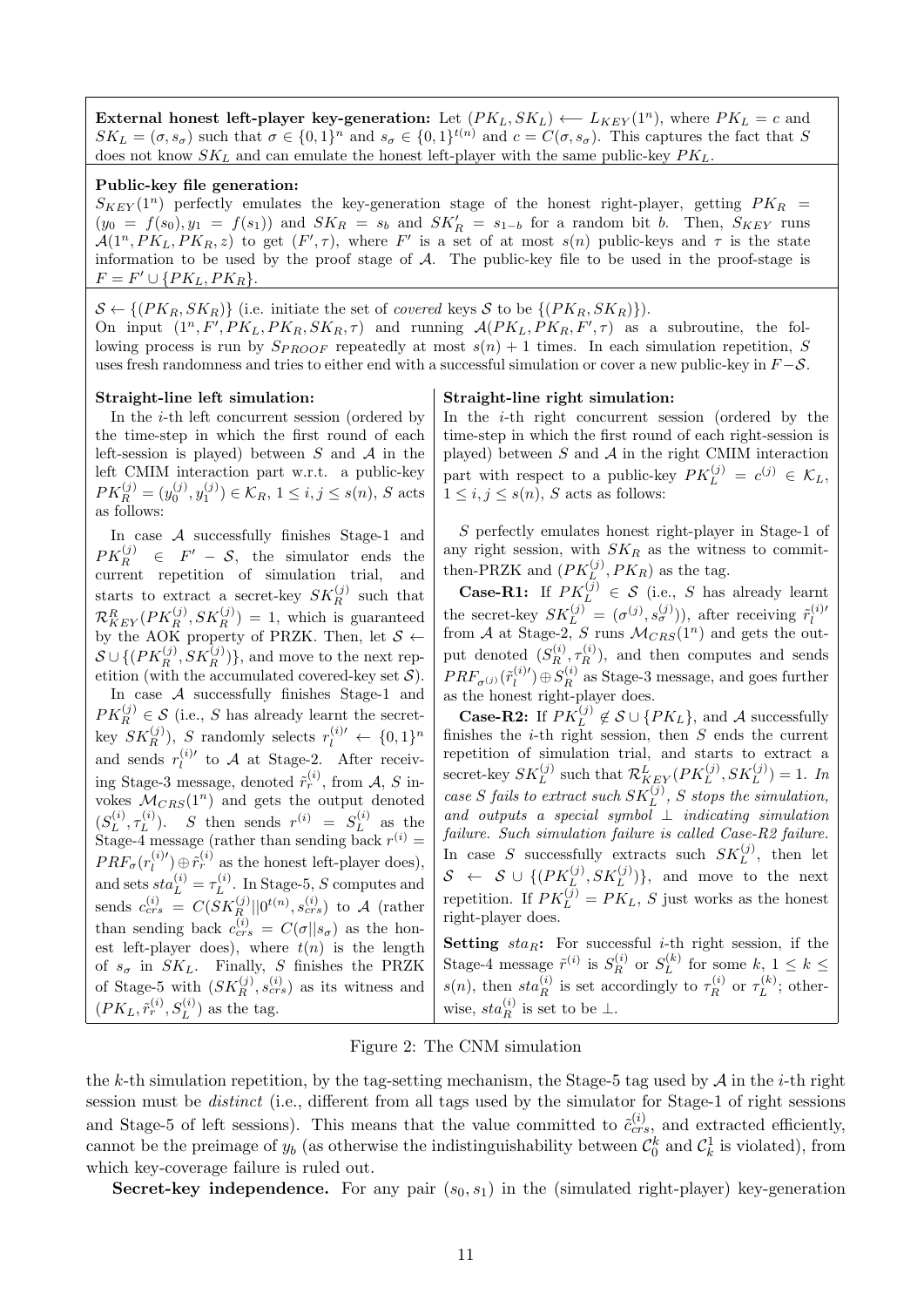stage, denote by  $(str^b, sta^b)$  the output of  $S(1^n, s_b)$  with  $SK_R = s_b$ . Suppose the secret-key independence property does not hold, there must exist a bit  $\alpha \in \{0,1\}$  such that the difference between  $\Pr[\mathcal{R}(s_{\alpha}, str^0, sta^0) = 1 | S \text{ uses } s_0 \text{ in generating } (str^0, sta^0)] \text{ and } \Pr[\mathcal{R}(s_{\alpha}, str^1, sta^1) = 1 | S \text{ uses } s_1 \text{ in } S \text{ and } s_2 \text{ and } s_2 \text{ and } s_3 \text{ is } s_3 \text{ and } s_4 \text{ is } s_4 \text{ and } s_5 \text{ is } s_6 \text{ and } s_7 \text{ is } s_7 \text{ and } s_8 \text{ is } s_9 \text{ is } s_9 \text{ is } s_9 \text{ is } s_1 \text{ and } s$ generating  $(str^1, sta^1)$ ] is non-negligible. This implies  $(s_\alpha, str^0, sta^0)$  and  $(s_\alpha, str^1, sta^1)$  are distinguishable. But, the preceding analysis has already established that the ensembles  $\{(str^0, sta^0)\}\$ and  $\{(str1, sta<sup>1</sup>)\}$ , indexed by  $\{n \in N, s_0 \in \{0, 1\}^n, s_1 \in \{0, 1\}^n\}$ , are indistinguishable.

**Strategy-restricted and predefinable randomness.** This is essentially to show, with overwhelming probability, for any *i*, the output of the successful *i*-th right session w.r.t.  $PK_L^{(j)}$  is either  $S_R^{(i)}$ *R* or  $S_L^{(k)}$  $L_L^{(k)}$  for some  $k, 1 \leq i, k \leq s(n)$ ; furthermore, any left-session output  $S_L^{(k)}$  $L^{(k)}$  can be the output for at most *one* successful right session.

As key-coverage failure occurs with negligible probability, we get  $PK_L^{(j)} \in C_b \cup \{PK_R, PK_L\}$ , where  $\mathcal{C}_b$  denotes the set of extracted-keys (corresponding to public-keys in  $F - \{PK_R\}$ ) used by  $S(s_b)$  in its last simulation repetition. If  $PK_L^{(j)} = PK_L$ , we show that the Stage-5 tag of the successful *i*-th right session must be identical to that of Stage-5 of a left session, which means the coin-tossing output is identical to the output of the left-session (note that each Stage-5 tag contains coin-tossing output of the session). Otherwise (i.e., the Stage-5 tag of the *i*-th right session is different from Stage-5 tags of all left-sessions), the Stage-5 tag of the *i*-th right session is *distinct*, which violates one of the following (by considering the possibilities of the value committed to  $\tilde{c}_{crs}^{(i)}$  that can be efficiently extracted): onewayness of *PK<sup>L</sup>* (note *S* never uses *SK<sup>L</sup>* in simulation), one-wayness of *y*1*−b*, the one-left-many-right non-malleability of PRZK (by the above analysis of key-coverage failure).

For the case of  $PK_L^{(j)} \neq PK_L$ , similar analysis shows that the coin-tossing output is either  $S_R^{(i)}$  $\int_R^{(i)}$  or  $S^{(k)}_L$  $L^{(k)}$  for some *k*. Otherwise, by the tag setting mechanism, the Stage-5 tag used by *A* in the successful *i*-th right session must be *distinct* (recall Stage-5 tags of left sessions always include  $PK_L$ ). Again, we consider the value committed to  $\tilde{c}_{crs}^{(i)}$  that can be extracted by the AOK property of PRZK. As *S* always  $\text{sets}~r_r^{(i)} = PRF_{SK_L^{(j)}}(\tilde{r}_l^{(i)'}$  $\binom{(i)'}{l}$   $\oplus$   $S_R^{(i)}$  $R_R^{(i)}$ , suppose the coin-tossing output is not  $S_R^{(i)}$  $R^{(i)}$  then the value committed to  $\tilde{c}_{crs}^{(i)}$  cannot be  $SK_L^{(j)}$ , as otherwise the *NP*-statement to be proved by PRZK in Stage-5 of the *i*-th right session is false. But, the value committed to  $\tilde{c}_{crs}^{(i)}$  also cannot be the preimage of either  $y_{1-b}$  (which violates the one-wayness of  $y_{1-b}$  or  $y_b$  (which violates the one-left-many-right non-malleability of PRZK by the above analysis of key-coverage failure).

Finally, suppose there are two successful right sessions that are of the same left-session output  $S_L^{(k)}$  $L^{(\kappa)}$ , one of the two sessions, referred to as the *ib*-th right session, must be of *distinct* Stage-5 tag. This implies that the public-key  $PK_L^{(j)}$  used by *A* in the *i*<sub>b</sub>-th right session is covered and is *not*  $PK_L$ , as any right-session w.r.t. *PK<sup>L</sup>* is of a tag identical to that of one left-session. For the value committed to  $\tilde{c}_{crs}^{(i_b)}$  (at the beginning of Stage-5 of the  $i_b$ -th right session), we can show it is neither  $SK_L^{(j)}$  (as, otherwise, the  $N\overline{P}$ -statement being proved by PRZK in the Stage-5 of the *i<sub>b</sub>*-th right session is false) nor the preimage of  $y_{1-b}$  (due to the one-wayness of *f*); Also, the value committed to  $\tilde{c}_{crs}^{(i_b)}$  cannot be the preimage of  $y_b$  in accordance with the analysis of key-coverage failure.

Remark. The above security analysis can be straightforwardly extended to the general case of multiple public-keys input to the key-generation stage of *A*. The differences caused by "truly random vs. pseudorandom Stage-4 messages" and "witness difference of Stage-5 of left sessions" in the general case can be ruled out by simple hybrid arguments. That "key-coverage failure" occurs still with negligible probability in the general case is from the observation: the analysis w.r.t.  $\text{EXPT}(1^n, w^b, aux^b)$ , for commit-then-PRZK with restricted input selection and indistinguishable auxiliary inputs, holds also w.r.t. the extended experiment  $\text{EXPT}(1^n, \overline{w}^b, aux^b)$ , where  $\overline{w}^b$  is a fixed vector, such that for any  $x_i$ set by A for the *i*-th left session of commit-then-PRZK, there always exists a component in  $\overline{w}^b$  that is a valid  $\mathcal{NP}$ -witness for  $x_i$ . This establishes the simulatability property in the general case, from which other properties in the general case are also straightforwardly derived. The reader is referred to Appendix D for details. We prefer the simplified analysis w.r.t. a single public-key pair (*PKL, PKR*) as it allows us to focus upon the most essential parts of the analysis.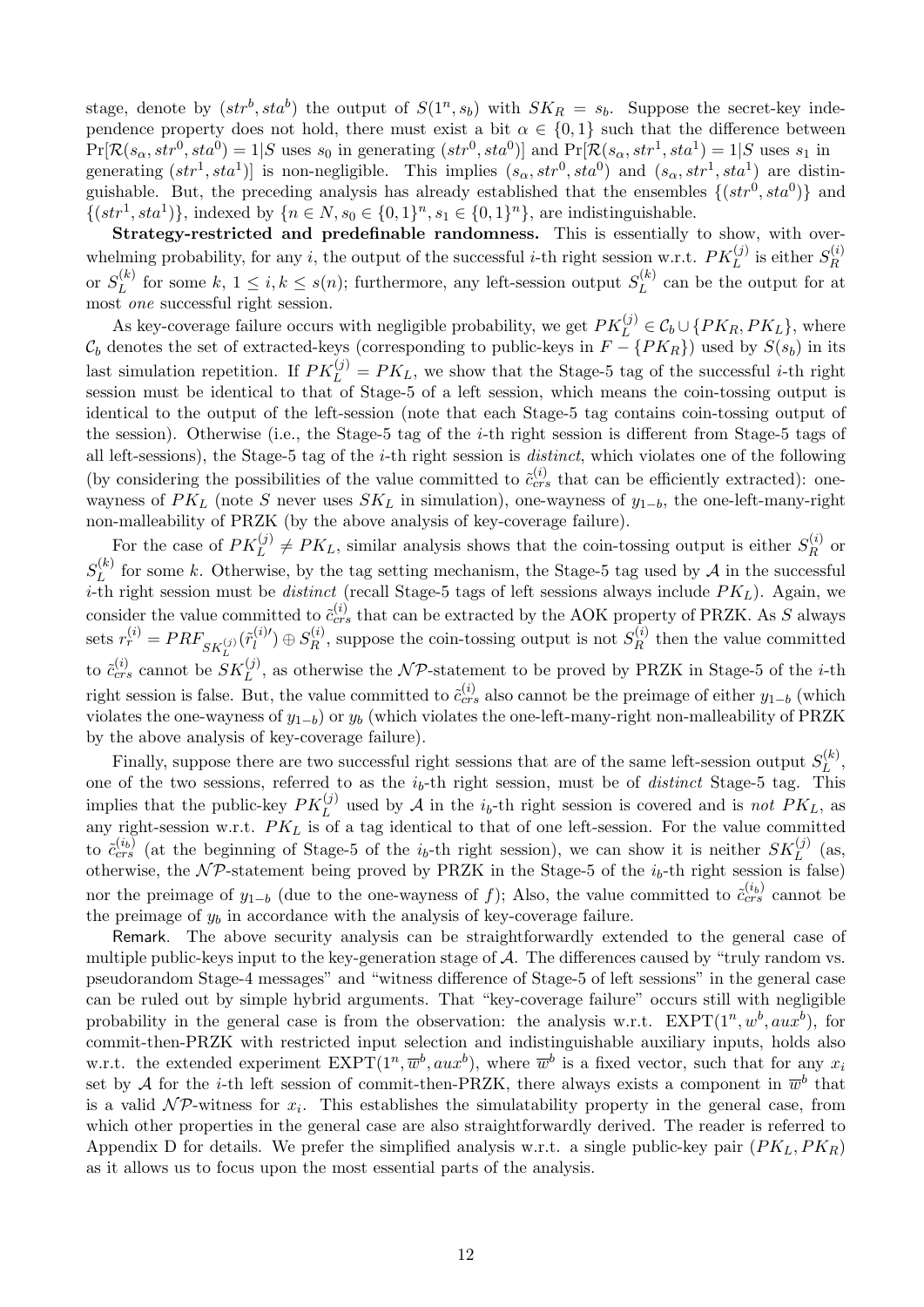### **References**

- [1] B. Barak. How to Go Beyond the Black-Box Simulation Barrier. In *IEEE Symposium on Foundations of Computer Science*, pages 106-115, 2001.
- [2] B. Barak. Constant-Round Coin-Tossing With a Man in the Middle or Realizing the Shared Random String Model. In *IEEE Symposium on Foundations of Computer Science*, pages , 2002.
- [3] B. Barak, R. Canetti, J. B. Nielsen and R. Pass. Universally Composable Protocols with Relaxed Set-Up Assumptions. In *IEEE Symposium on Foundations of Computer Science*, pages 186-195, 2004.
- [4] B. Barak and O. Goldreich. Universal Arguments and Their Applications. In*IEEE Conference on Computational Complexity*, pages 194-203, 2002.
- [5] B. Barak, O. Goldreich, S. Goldwasser and Y. Lindell. Resettably-Sound Zero-Knowledge and Its Applications. In *IEEE Symposium on Foundations of Computer Science*, pages 116-125, 2001.
- [6] B. Barak and Y. Lindell. Strict Polynomial-Time in Simulation and Extraction. newblock*SIAM Journal on Computing*, 33(4): 783-818, 2004.
- [7] B. Barak, M. Prabhakaran and A. Sahai. Concurrent Non-Malleable Zero-Knowledge In *IEEE Symposium on Foundations of Computer Science*, 2006.
- [8] M. Bellare and O. Goldreich. On Defining Proofs of Knowledge. In *E. F. Brickell (Ed.): Advances in Cryptology-Proceedings of CRYPTO 1992, LNCS 740*, pages 390-420. Springer-Verlag, 1992.
- [9] M. Bellare and O. Goldreich. On Probabilistic versus Deterministic Provers in the Definition of Proofs Of Knowledge. Electronic Colloquium on Computational Complexity, 13(136), 2006.
- [10] M. Blum. Coin Flipping by Telephone. In *proc. IEEE Spring COMPCOM*, pages 133-137, 1982.
- [11] M. Blum. How to Prove a Theorem so No One Else can Claim It. In Proceedings of the International Congress of Mathematicians, Berkeley, California, USA, 1986, pp. 1444-1451.
- [12] R. Canetti. Universally Composable Security: A New Paradigm for Cryptographic Protocols. In *IEEE Symposium on Foundations of Computer Science*, pages 136-145, 2001.
- [13] R. Canetti and M. Fischlin. Universally Composable Commitments. CRYPTO 2001: 19-40 In *Advances in Cryptology-Proceedings of CRYPTO 1994, LNCS 2139*, pages 19-40, Springer-Verlag, 2001.
- [14] R. Canetti, O. Goldreich, S. Goldwasser and S. Micali. Resettable Zero-Knowledge. In *ACM Symposium on Theory of Computing*, pages 235-244, 2000.
- [15] R. Canetti, J. Kilian, E. Petrank and A. Rosen. Black-Box Concurrent Zero-Knowledge Requires Ω( ˜ *log n*) Rounds. In *ACM Symposium on Theory of Computing*, pages 570-579, 2001.
- [16] R. Canetti, Y. Lindell, R. Ostrovsky and A. Sahai. Universally Composable Two-Party and Multi-Party Secure Computation. In *ACM Symposium on Theory of Computing*, pages 494-503, 2002.
- [17] R. Cramer, I. Damgard and B. Schoenmakers. Proofs of Partial Knowledge and Simplified Design of Witness Hiding Protocols. In *Y. Desmedt (Ed.): Advances in Cryptology-Proceedings of CRYPTO 1994, LNCS 839*, pages 174-187. Springer-Verlag, 1994.
- [18] I. Damgård. On the Existence of Bit Commitment Schemes and Zero-Knowledge Proofs. In G. *Brassard (Ed.): Advances in Cryptology-Proceedings of CRYPTO 1989, LNCS 435*, pages 17-27. Springer-Verlag, 1989.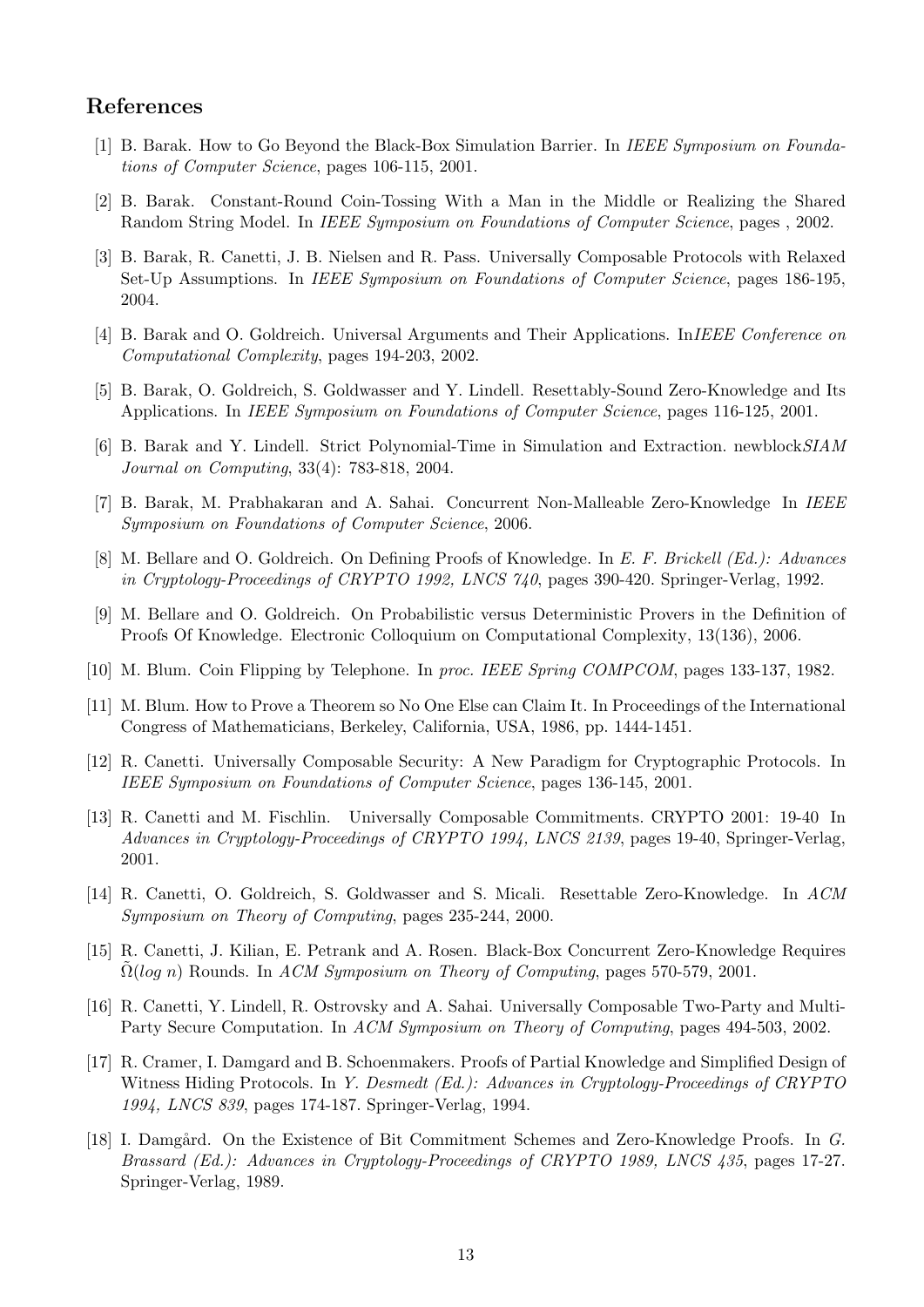- [19] I. Damgard. Efficient Concurrent Zero-Knowledge in the Auxiliary String Model. In *B. Preneel (Ed.): Advances in Cryptology-Proceedings of EUROCRYPT 2000, LNCS 1807*, pages 418-430. Springer-Verlag, 2000.
- [20] I. Damgard. On Σ-protocols. A lecture note for the course of Cryptographic Protocol Theory at Aarhus University, 2003. Available from: http://www.daimi.au.dk/*∼*ivan/CPT.html
- [21] I. Damgard and J. Groth. Non-interactive and reusable non-malleable commitment schemes. In *ACM Symposium on Theory of Computing*, pages 426-437, 2003.
- [22] I. Damgard, T. Pedersen and B. Pfitzmann. On the Existence of Statistically Hiding Bit Commitment Schemes and Fail-Stop Signatures. *Journal of Cryptology*, 10(3): 163-194, 1997. Preliminary version appears in Crypto 1993.
- [23] A. De Santis, G. Di Crescenzo, R. Ostrovsky, G. Persiano and A. Sahai. Robust Non-Interactive Zero-Knowledge. In *J. Kilian (Ed.): Advances in Cryptology-Proceedings of CRYPTO 2001, LNCS 2139*, pages 566-598. Springer-Verlag, 2001.
- [24] Y. Deng, G. Di Crescenzo, D. Lin and D. Feng. Concurrently Non-Malleable Black-Box Zero-Knowledge in the Bare Public-Key Model. *CSR 2009, LNCS 5675*, pages 80-91, 2009. Full version available from Cryptology ePrint Archive, Report No. 2006/314, September, 2006.
- [25] G. Di Crescenzo and I. Visconti. Concurrent Zero-Knowledge in the Public-Key Model. In *L. Caires et al. (Ed.): ICALP 2005, LNCS 3580*, pages 816-827. Springer-Verlag, 2005.
- [26] G. Di Crescenzo and I. Visconti. On Defining Proofs of Knowledge in the Bare Public-Key Model. In *ICTCS*, 2007.
- [27] G. Di Crescenzo, Y. Ishai and R. Ostrovsky. Non-Interactive and Non-Malleable Commitment. In *ACM Symposium on Theory of Computing*, pages 141-150, 1998.
- [28] G. Di Crescenzo, J. Katz, R. Ostrovsky and A. Smith. Efficient and Non-Interactive Non-Malleable Commitments. In *B. Pfitzmann (Ed.): Advances in Cryptology-Proceedings of EUROCRYPT 2001, LNCS 2045*, pages 40-59. Springer-Verlag, 2001.
- [29] G. Di Crescenzo and R. Ostrovsky. On Concurrent Zero-Knowledge with Pre-Processing. In *M. J. Wiener (Ed.): Advances in Cryptology-Proceedings of CRYPTO 1999, LNCS 1666*, pages 485-502. Springer-Verlag, 1999.
- [30] D. Dolev, C. Dwork and M. Naor. Non-Malleable Cryptography. In *ACM Symposium on Theory of Computing*, pages 542-552, 1991.
- [31] C. Dwork, M. Naor and A. Sahai. Concurrent Zero-Knowledge. In *ACM Symposium on Theory of Computing*, pages 409-418, 1998.
- [32] C. Dwork and A. Sahai. Concurrent Zero-Knowledge: Reducing the Need for Timing Constraints. In *H. Krawczyk (Ed.): Advances in Cryptology-Proceedings of CRYPTO 1998, LNCS 1462*, pages 442-457. Springer-Verlag, 1998.
- [33] T. El Gamal. A Public-Key Cryptosystem and Signature Scheme Based on Discrete Logarithms. *IEEE Transactions on Information Theory*, 31: 469-472, 1985.
- [34] U. Feige. Alternative Models for Zero-Knowledge Interactive Proofs. Ph.D. Thesis, Department of Computer Science and Applied Mathematics, Weizmann Institute of Science, Rehovot, Israel, 1990. Available from: http://www.wisdom.weizmann.ac.il/∼feige.
- [35] U. Feige and Shamir. Zero-Knowledge Proofs of Knowledge in Two Rounds. In *G. Brassard (Ed.): Advances in Cryptology-Proceedings of CRYPTO 1989, LNCS 435*, pages 526-544. Springer-Verlag, 1989.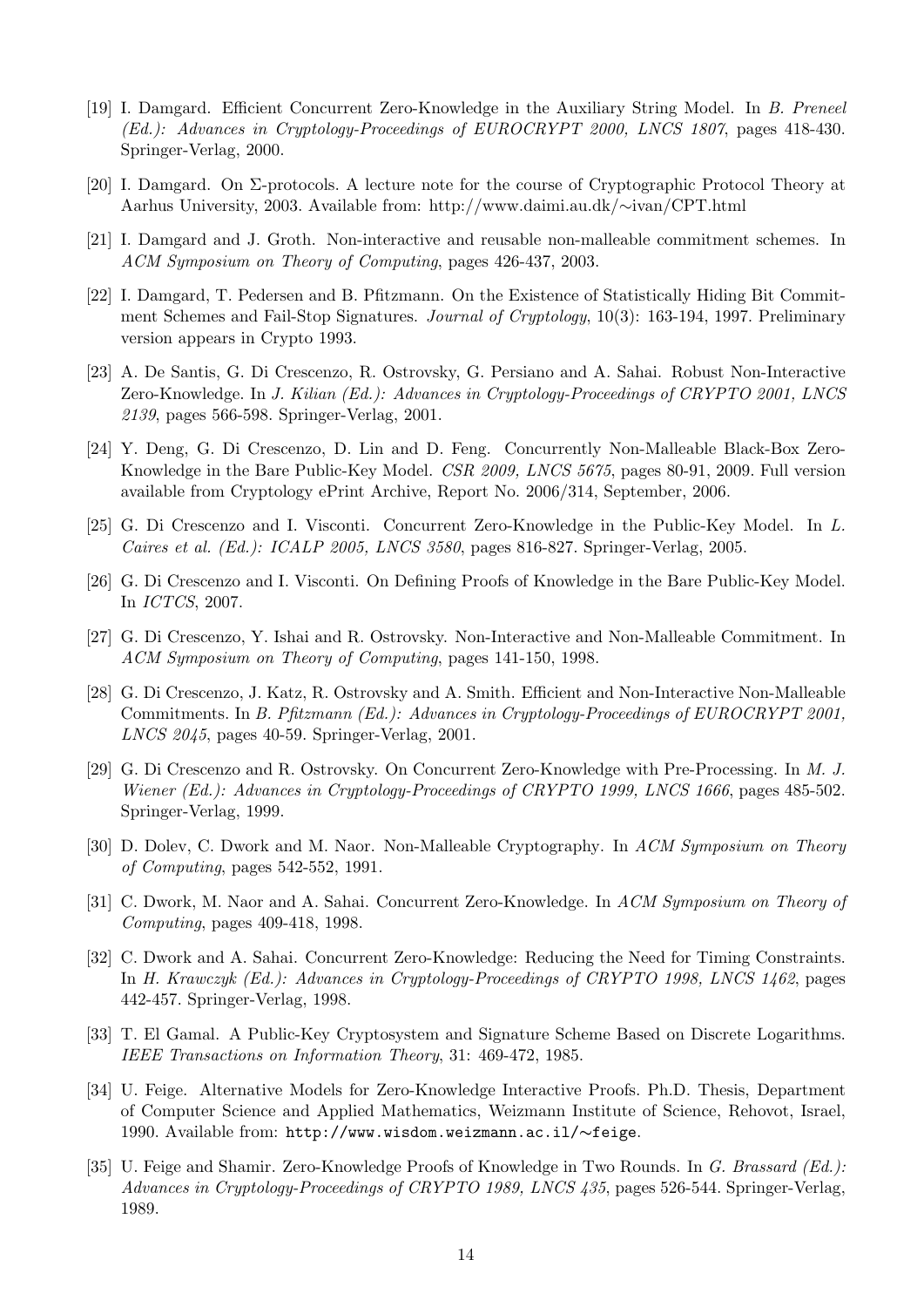- [36] U. Feige. Alternative Models for Zero-Knowledge Interactive Proofs. Ph.D Thesis, Weizmann Institute of Science, 1990.
- [37] U. Feige and A. Shamir. Witness Indistinguishable and Witness Hiding Protocols. In *ACM Symposium on Theory of Computing*, pages 416-426, 1990.
- [38] U.Feige, D. Lapidot and A. Shamir. Multiple Non-Interactive Zero-Knowledge Proofs Under General Assumptions. *SIAM Journal on Computing*, 29(1): 1-28, 1999.
- [39] M. Fischlin and R. Fischlin. Efficient Non-Malleable Commitment Schemes. In *M. Bellare (Ed.): Advances in Cryptology-Proceedings of CRYPTO 2000, LNCS 1880*, pages 413-431. Springer-Verlag, 2000.
- [40] O. Goldreich. *Foundation of Cryptography-Basic Tools*. Cambridge University Press, 2001.
- [41] O. Goldreich. *Foundations of Cryptography-Basic Applications*. Cambridge University Press, 2002.
- [42] O. Goldreich, S. Goldwasser and S. Micali. How to Construct Random Functions. *Journal of the Association for Computing Machinery*, 33(4):792–807, 1986.
- [43] O. Goldreich and A. Kahan. How to Construct Constant-Round Zero-Knowledge Proof Systems for *N P*. *Journal of Cryptology*, 9(2): 167-189, 1996.
- [44] O. Goldreich, S. Micali and A. Wigderson. Proofs that Yield Nothing But Their Validity or All language in  $\mathcal{NP}$  Have Zero-Knowledge Proof Systems. *Journal of the Association for Computing Machinery*, 38(1): 691-729, 1991.
- [45] S. Goldwasser, S. Micali and R. L. Rivest. A Digital Signature Scheme Secure Against Adaptive Chosen Message Attacks. *SIAM Journal on Computing*, 17(2): 281-308, 1988.
- [46] S. Goldwasser, S. Micali and C. Rackoff. The Knowledge Complexity of Interactive Proof System. *SIAM Journal on Computing*, 18(1): 186-208, 1989.
- [47] I. Haitner and O. Reingold. Statistically-Hiding Commitment from Any One-Way Function. Cryptology ePrint Archive, Report No. 2006/436.
- [48] I. Haitner, O. Horvitz, J. Katz, C. Koo, R. Morselli and R. Shaltiel. Reducing Complexity Assumptions for Statistically-Hiding Commitments. In *R. Cramer (Ed.): Advances in Cryptology-Proceedings of EUROCRYPT 2005, LNCS 3494*, pages 58-77. Springer-Verlag, 2005.
- [49] S. Halevi and S. Micali. Practical and Provably-Secure Commitment Schemes From Collision-Free Hashing. In *N. Koblitz (Ed.): Advances in Cryptology-Proceedings of CRYPTO 1996, LNCS 1109*, pages 201-215. Springer-Verlag, 1996.
- [50] J. Håstad, R. Impagliazzo, L. A. Levin and M. Luby. Construction of a Pseudorandom Generator from Any One-Way Function. *SIAM Journal on Computing*, 28(4): 1364-1396, 1999.
- [51] Y. T. Kalai, Y. Lindell and M. Prabhakaran. Concurrent Composition of Secure Protocols in the Timing Model. In *ACM Symposium on Theory of Computing*, pages 644-653, 2005.
- [52] J. Katz, R. Ostrovsky, and A. Smith. Round Efficiency of Multi-party Computation with a Dishonest Majority. In *Advances in Cryptology-Proceedings of EUROCRYPT 2003, LNCS 2656*, pages 578-595, Springer-Verlag, 2003.
- [53] K. Kidron and Y. Lindell. Impossibility Results for Universal Composability in Public-Key Models and with Fixed Inputs. *Cryptology ePrint Archive*, Report No. 2007/478.
- [54] D. Lapidot and A. Shamir. Publicly-Verifiable Non-Interactive Zero-Knowledge Proofs. In *A.J. Menezes and S. A. Vanstone (Ed.): Advances in Cryptology-Proceedings of CRYPTO 1990, LNCS 537*, pages 353-365. Springer-Verlag, 1990.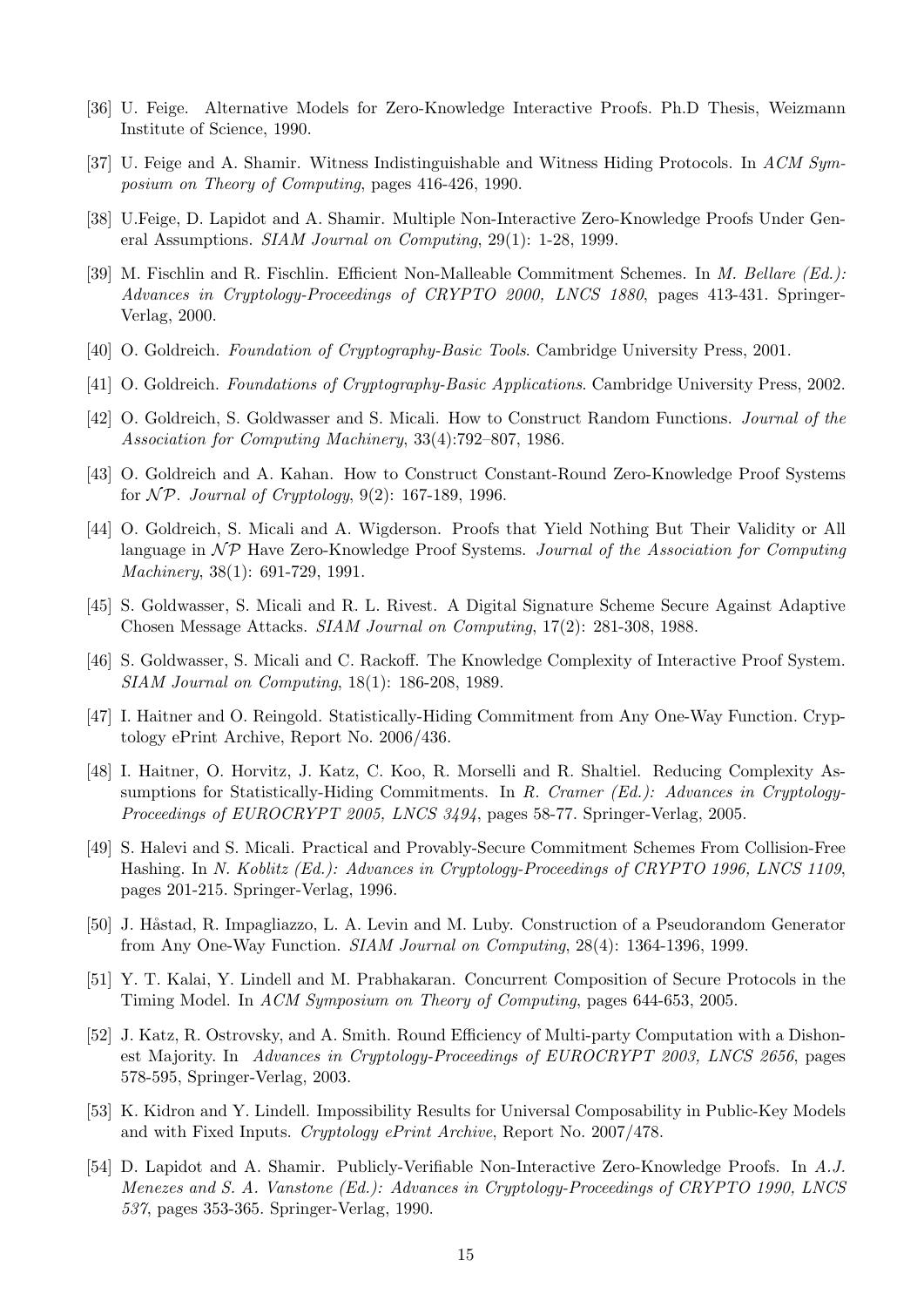- [55] H. Lin and R. Pass. Concurrent Non-Malleable Zero-Knowledge with Adaptive Inputs. TCC 2011, to appear.
- [56] H. Lin, R. Pass, W.L. Tseng, and M. Venkitasubramaniam. Concurrent Non-Malleable Zero-Knowledge Proofs. In *Advances in Cryptology-Proceedings of CRYPTO 2010*, LNCS 6223, pages 429-446, Springer-Verlag, 2010.
- [57] H. Lin, R. Pass, and M. Venkitasubramaniam. A Unified Framework for Concurrent Security: Universal Composability from Stand-alone Non-malleability. In *ACM Symposium on Theory of Computing*, 2009.
- [58] Y. Lindell. Parallel Coin-Tossing and Constant-Round Secure Two-Party Computation. *Journal of Cryptology*, 16(3): 143-184, 2003.
- [59] Y. Lindell. Bounded-Concurrent Secure Two-Party Computation Without Setup Assumptions. In *ACM Symposium on Theory of Computing*, pages 683-692, 2003.
- [60] Y. Lindell. General Composition and Universal Composability in Secure Multi-Party Computation. In *IEEE Symposium on Foundations of Computer Science*, pages 394-403, 2003.
- [61] Y. Lindell. Lower Bounds for Concurrent Self Composition. In Theory of Cryptography (TCC) 2004, LNCS 2951, pages 203-222, Springer-Verlag, 2004.
- [62] Y. Lindell. Lower Bounds and Impossibility Results for Concurrenet Self Composition. *Journal of Cryptology*, 21(2): 200-249, 2008. Preliminary versions appear in [59] and [61].
- [63] D. Micciancio and E. Petrank. Simulatable Commitments and Efficient Concurrent Zero-Knowledge. In *E. Biham (Ed.): Advances in Cryptology-Proceedings of EUROCRYPT 2003, LNCS 2656* , pages 140-159. Springer-Verlag, 2003.
- [64] S. Micali, R. pass and A. Rosen. Input-Indistinguishable Computation. In *IEEE Symposium on Foundations of Computer Science*, pages 3136-145, 2006.
- [65] S. Micali and L. Reyzin. Soundness in the Public-Key Model. In *J. Kilian (Ed.): Advances in Cryptology-Proceedings of CRYPTO 2001, LNCS 2139*, pages 542–565. Springer-Verlag, 2001.
- [66] M. Naor. Bit Commitment Using Pseudorandomness. *Journal of Cryptology*, 4(2): 151-158, 1991.
- [67] M. Naor, R. Ostrovsky, R. Venkatesan and M. Yung. Perfect Zero-Knowledge Arguments for NP Using Any One-Way Permutation. *Journal of Cryptology*, 11(2): 87-108, 1998.
- [68] M. Naor and O. Reingold. Number-Theoretic Constructions of Efficient Pseudo-Random Functions. *Journal of the ACM*, 1(2): 231-262 (2004).
- [69] M. Naor and M. Yung. Public-Key Cryptosystems Provably Secure Against Chosen Ciphertext Attacks. In *ACM Symposium on Theory of Computing*, pages 427-437, 1990.
- [70] R. Ostrovsky, G. Persiano and I. Visconti. Constant-Round Concurrent Non-malleable Zero Knowledge in the Bare Public-Key Model. *ICALP(2) 2008, LNCS 5126*, pages 548-559, 2008. Full version available from ECCC Report No. 2006/095.
- [71] R. Ostrovsky, O. Pandey and I. Visconti. Efficiency Preserving Transformations for Concurrent Non-Malleable Zero-Knowledge. In *Theory of Cryptography (TCC), 2010*, LNCS 5978, pages 535- 552, 2010.
- [72] R. Pass and A. Rosen. New and Improved Constructions of Non-Malleable Cryptographic Protocols. In *ACM Symposium on Theory of Computing*, pages 533-542, 2005.
- [73] R. Pass and A. Rosen. Concurrent Non-Malleable Commitments. In *IEEE Symposium on Foundations of Computer Science*, pages 563-572, 2005.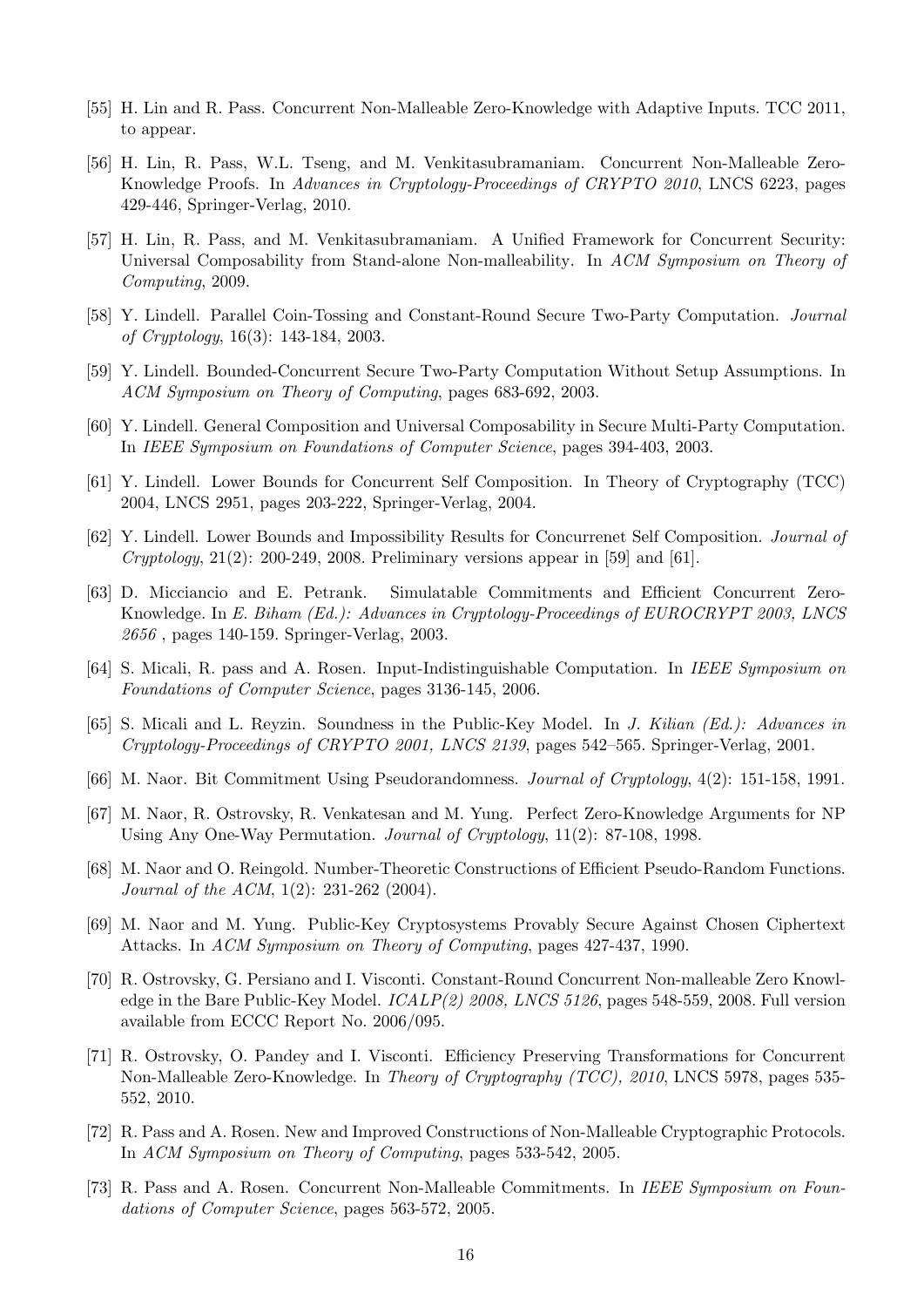- [74] A. C. Yao. How to Generate and Exchange Secrets. In *IEEE Symposium on Foundations of Computer Science*, pages 162-167, 1986.
- [75] M. Yung and Y. Zhao. Interactive Zero-Knowledge with Restricted Random Oracles. In *S. Halevi and T. Rabin (Ed.): Theory of Cryptography (TCC) 2006, LNCS 3876*, pages 21-40, Springer-Verlag, 2006.
- [76] M. Yung and Y. Zhao. Generic and Practical Resettable Zero-Knowledge in the Bare Public-Key Model. In *M. Naor (Ed.): Advances in Cryptology-Proceedings of EUROCRYPT 2007, LNCS 4515*, pages 116-134. Springer-Verlag, 2007.
- [77] Y. Zhao, J. B. Nielsen, R. Deng and D. Feng. Generic yet Practical ZK Arguments from any Public-Coin HVZK. Electronic Colloquium on Computational Complexity, 12(162), 2005.
- [78] A. C. Yao, M. Yung and Y. Zhao. Concurrent Knowledge-Extraction in the Public-Key Model. *ICALP 2010, Part I, LNCS 6198*, pages 702-714. Full version available at ECCC Report No. 2007/002.

### **A Related Works**

The concept of non-malleability is introduced by Dolve, Dwork and Naor in the seminal work of [30]. The work of [30] also presents non-constant-round non-malleable commitment and zero-knowledge protocols. CNMZK with a poly-logarithmic round complexity is achieved in the plain model [7]. Constant-round non-malleable coin-tossing protocol in the plain model (and accordingly, constant-round non-malleable zero-knowledge arguments for  $\mathcal{NP}$  and commitment schemes by combining the result of [23]) is achieved by Barak [2]. The non-malleable coin-tossing protocol of [2] employs non-black-box techniques (introduced in [1]) in a critical way. Parallel coin-tossing, which can be viewed as a restricted version of concurrent non-malleable coin-tossing, was studied in [58, 52] in the plain model. In particular, parallel non-malleable coin-tossing (PNMCT) was studied in [52]. We were ever informed of the work [52] only after our this work is finished. In backward comparison, the work [52] considers parallel non-malleable coin-tossing in the setting of secure multi-party computation, assuming *synchronous* network and *perfectly secure* communication channels. For our CNMCT formulation and the PNMCT formulation of [52], besides the secret-key independence property formulated for CNMCT in the public-key model, we also strengthen the "strategy-restricted randomness" property by requiring that each left-session output can appear as session output in *at most* one right-session. The work [52] only formalizes that the right-session output may be one left-session output, without forbidding multiple right-sessions have the same session output identical to one left-session output (see more detailed discussion in Section 3).

A large number of concurrent non-malleable (and the strongest, universal composable) cryptographic protocols are developed in the common reference/random string model, where a common reference/random string is selected trustily by a trusted third party and is known to all players (e.g., [27, 39, 28, 23, 16, 21], etc). In particular, concurrent non-malleability for any functionality can be implemented in the common random string (CRS) model [23, 16].

There are some works that deal with the specific CNMZK protocols in the plain model or in the BPK model [7, 70, 71, 56, 55]. In particular, (non-constant round) CNMZK with adaptive input selection is recently achieved in [55]. But, no previous protocols in the BPK model or the plain model are known to be CNM secure against even CMIM with predetermined left-session inputs but *full* adaptive input selection on the right (where the statements to left sessions are predetermined and the CMIM adversary can only set statements to right sessions in the manner of *full* adaptive input selection, particularly not necessarily at the beginning of each right session), needless to say to be CNM secure against CMIM with *full* adaptive input selection. Also, the more basic CNMCT protocols were not studied there.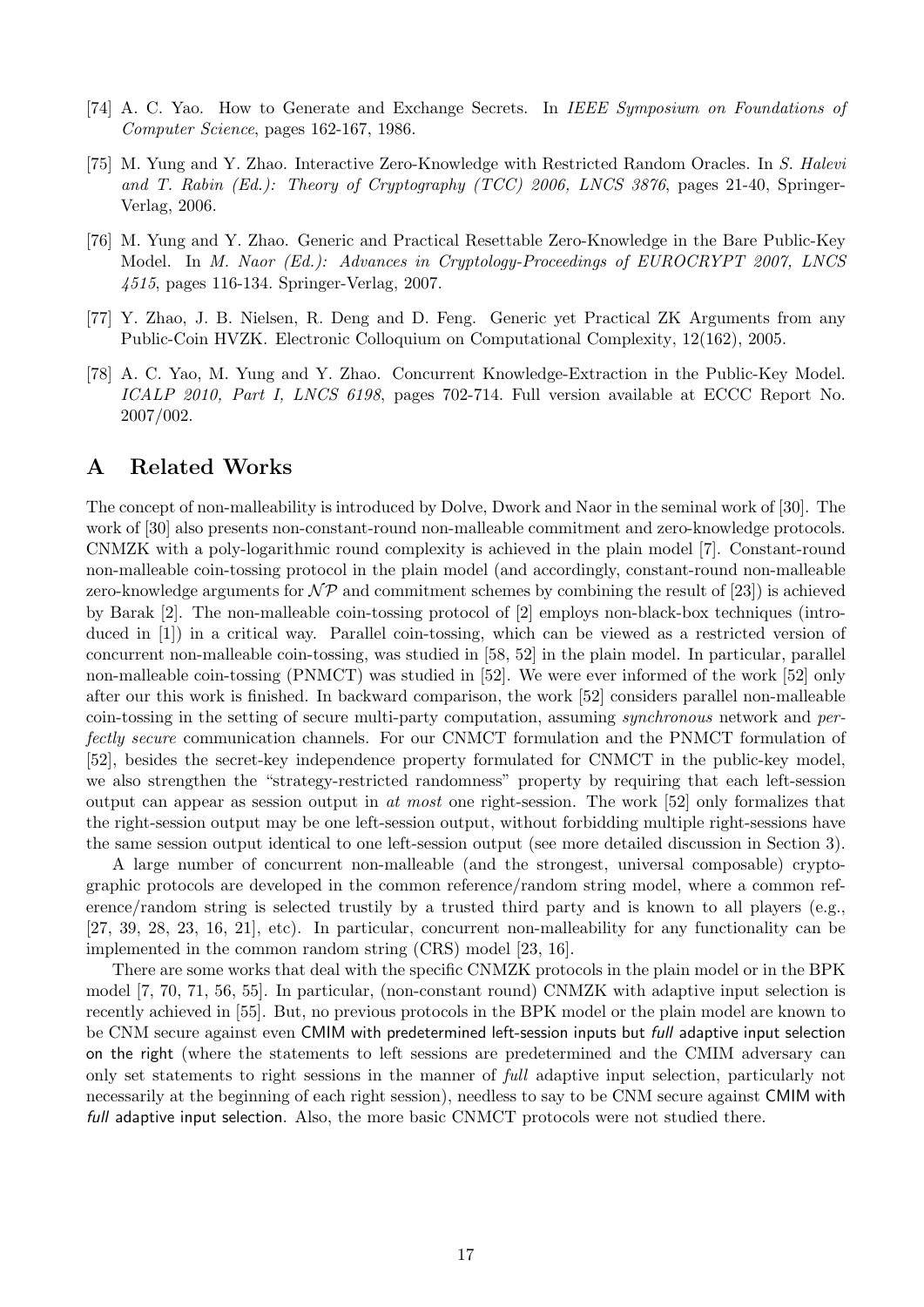### **B Basic Definitions and Tools**

We use standard notations and conventions below for writing probabilistic algorithms, experiments and interactive protocols. If *A* is a probabilistic algorithm, then  $A(x_1, x_2, \dots; r)$  is the result of running *A* on inputs  $x_1, x_2, \cdots$  and coins *r*. We let  $y \leftarrow A(x_1, x_2, \cdots)$  denote the experiment of picking *r* at random and letting *y* be  $A(x_1, x_2, \dots; r)$ . If *S* is a finite set then  $x \leftarrow S$  is the operation of picking an element uniformly from *S*. If  $\alpha$  is neither an algorithm nor a set then  $x \leftarrow \alpha$  is a simple assignment statement. By  $[R_1; \dots; R_n : v]$  we denote the set of values of v that a random variable can assume, due to the distribution determined by the sequence of random processes  $R_1, R_2, \cdots, R_n$ . By  $Pr[R_1; \cdots; R_n : E]$ we denote the probability of event *E*, after the ordered execution of random processes  $R_1, \dots, R_n$ .

Let  $\langle P, V \rangle$  be a probabilistic interactive protocol, then the notation  $(y_1, y_2) \leftarrow \langle P(x_1), V(x_2) \rangle(x)$ denotes the random process of running interactive protocol  $\langle P, V \rangle$  on common input x, where P has private input  $x_1$ , *V* has private input  $x_2$ ,  $y_1$  is *P*'s output and  $y_2$  is *V*'s output. We assume w.l.o.g. that the output of both parties *P* and *V* at the end of an execution of the protocol  $\langle P, V \rangle$  contains a transcript of the communication exchanged between *P* and *V* during such execution.

The security of cryptographic primitives and tools, presented throughout this work, is defined with respect to uniform polynomial-time algorithms (equivalently, polynomial-size circuits). When it comes to non-uniform security, we refer to non-uniform polynomial-time algorithms (equivalently, families of polynomial-size circuits).

On a security parameter *n* (also written as  $1^n$ ), a function  $\mu(\cdot)$  is negligible if for every polynomial  $p(\cdot)$ , there exists a value N such that for all  $n > N$  it holds that  $\mu(n) < 1/p(n)$ . Let  $X = \{X(n, z)\}_{n \in N, z \in \{0, 1\}^*}$ and  $Y = \{Y(n,z)\}_{n \in N, z \in \{0,1\}^*}$  be distribution ensembles. Then we say that X and Y are computationally (resp., statistically) indistinguishable, if for every probabilistic polynomial-time (resp., any, even powerunbounded) algorithm *D*, for all sufficiently large *n*'s, and every  $z \in \{0,1\}^*$ ,  $|\Pr[D(n,z,X(n,z))|$ 1] *−* Pr[*D*(*n, z, Y* (*n, z*)) = 1]*|* is negligible in *n*.

**Definition B.1 (one-way function)** *A function*  $f: \{0,1\}^* \longrightarrow \{0,1\}^*$  *is called a one-way function (OWF) if the following conditions hold:*

- *1. Easy to compute: There exists a (deterministic) polynomial-time algorithm A such that on input x* algorithm *A* outputs  $f(x)$  (i.e.,  $A(x) = f(x)$ ).
- *2. Hard to invert: For every probabilistic polynomial-time PPT algorithm A′ , every positive polyno*mial  $p(\cdot)$ , and all sufficiently large n's, it holds  $Pr[A'(f(U_n), 1^n) \in f^{-1}(f(U_n))] < \frac{1}{p(n)}$  $\frac{1}{p(n)}$ *, where*  $U_n$ *denotes a random variable uniformly distributed over*  $\{0,1\}^n$ .

**Definition B.2 (interactive argument/proof system)** *A pair of interactive machines, ⟨P, V ⟩, is called an interactive argument system for a language*  $\mathcal{L}$  *if both are probabilistic polynomial-time (PPT) machines and the following conditions hold:*

- *Completeness. For every*  $x \in \mathcal{L}$ *, there exists a string w such that for every string*  $z$ *,*  $Pr[\langle P(w), V(z) \rangle (x) = 1] = 1.$
- *• Soundness. For every polynomial-time interactive machine P ∗ , and for all sufficiently large n's* and every  $x \notin \mathcal{L}$  of length n and every w and z,  $Pr[\langle P^*(w), V(z) \rangle (x) = 1]$  is negligible in n.

*An interactive protocol is called a* proof *for L, if the soundness condition holds against any (even powerunbounded*)  $P^*$  (rather than only PPT  $P^*$ ). An interactive system is called a public-coin system if at *each round the prescribed verifier can only toss coins and send their outcome to the prover.*

**Definition B.3 (witness indistinguishability WI [37])** *Let*  $\langle P, V \rangle$  *be an interactive system for a language*  $\mathcal{L} \in \mathcal{NP}$ , and let  $\mathcal{R}_{\mathcal{L}}$  be the fixed  $\mathcal{NP}$  witness relation for  $\mathcal{L}$ . That is,  $x \in \mathcal{L}$  if there exists *a w* such that  $(x, w) \in \mathcal{R}_\mathcal{L}$ . We denote by  $view_{V^*(z)}^{P(w)}(x)$  *a random variable describing the transcript of all messages exchanged between a (possibly malicious) PPT verifier V <sup>∗</sup> and the honest prover P in an execution of the protocol on common input x, when P has auxiliary input w and V <sup>∗</sup> has auxiliary input z.* We say that  $\langle P, V \rangle$  *is witness indistinguishable for*  $\mathcal{R}_\mathcal{L}$  *if for every PPT interactive*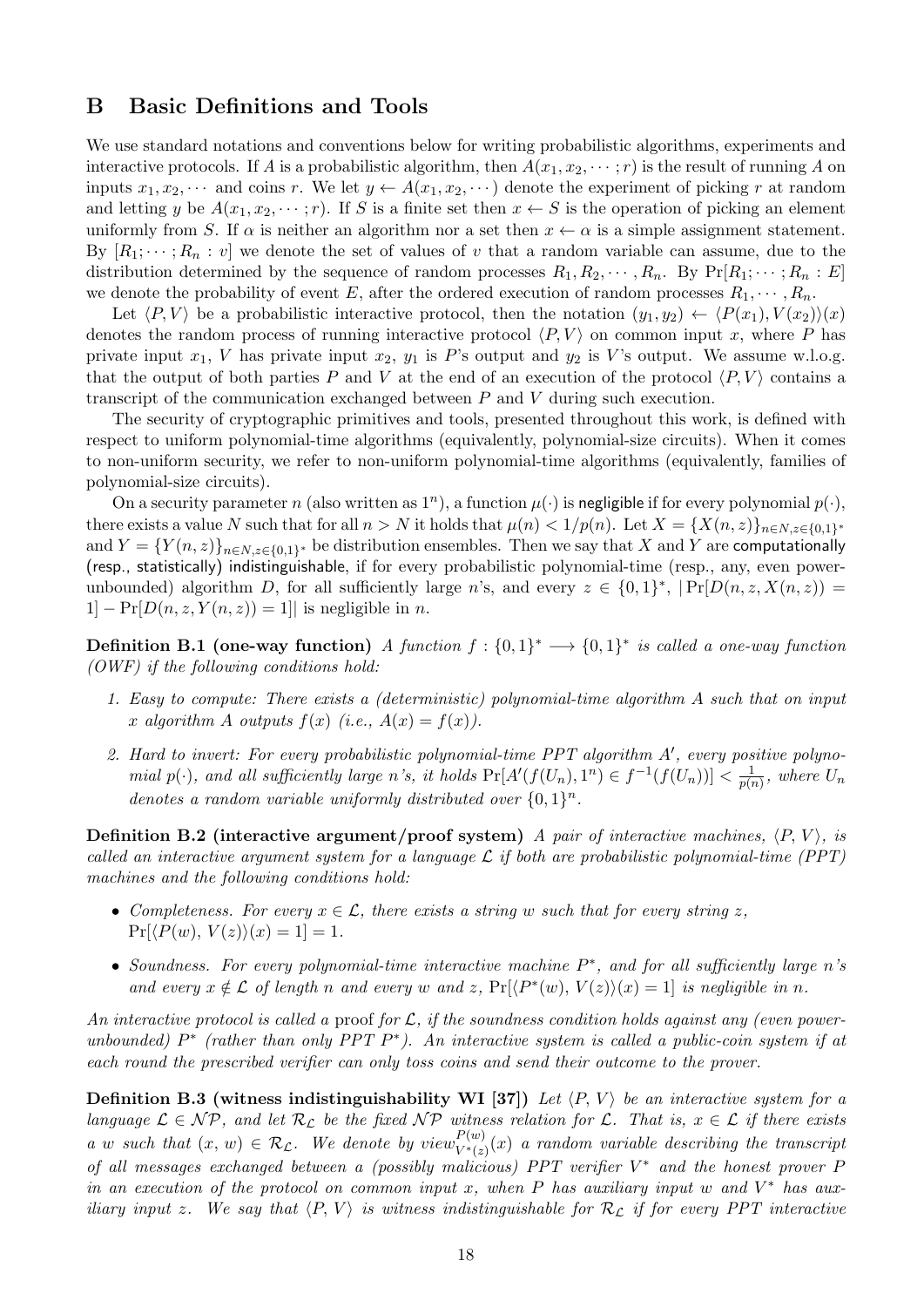machine  $V^*$ , and every two sequences  $W^1 = \{w_x^1\}_{x \in L}$  and  $W^2 = \{w_x^2\}_{x \in L}$  for sufficiently long x, *so that*  $(x, w_x^1) \in \mathcal{R}_\mathcal{L}$  and  $(x, w_x^2) \in \mathcal{R}_\mathcal{L}$ , the following two probability distributions are computation*ally indistinguishable by any non-uniform polynomial-time algorithm:*  $\{x, view^{P(w_x^1)}_{V^*(x)}\}$ *V ∗*(*z*) (*x*)*}x∈L, z∈{*0*,* <sup>1</sup>*} <sup>∗</sup> and*  ${x, view}_{V^*(z)}^{P(w_x^2)}$  $V^{* (w_x)}_{V^{*}(z)}(x)\}_{x\in\mathcal{L},\,z\in\{0,1\}^*}.$  Namely, for every non-uniform polynomial-time distinguishing algorithm *D*, every polynomial  $p(\cdot)$ , all sufficiently long  $x \in \mathcal{L}$ , and all  $z \in \{0,1\}^*$ , it holds that

$$
|\Pr[D(x,z,view^{P(w_x^1)}_{V^*(z)}(x)=1]-\Pr[D(x,z,view^{P(w_x^2)}_{V^*(z)}(x)=1]|<\frac{1}{p(|x|)}
$$

It is interesting to note that the WI property preserves against adaptive concurrent composition [37, 36, 38, 23].

**Definition B.4 (strong witness indistinguishability SWI [40])** *Let ⟨P, V ⟩ and all other notations be as in Definition B.3. We say that*  $\langle P, V \rangle$  *is* strongly witness-indistinguishable for  $\mathcal{R}_\mathcal{L}$  *if for every PPT* interactive machine  $V^*$  and for every two probability ensembles  $\{X_n^1, Y_n^1, Z_n^1\}_{n\in N}$  and  $\{X_n^2, Y_n^2, Z_n^2\}_{n\in N}$ , such that each  $\{X_n^i, Y_n^i, Z_n^i\}_{n \in \mathbb{N}}$  ranges over  $(\mathcal{R}_{\mathcal{L}} \times \{0,1\}^*) \cap (\{0,1\}^n \times \{0,1\}^* \times \{0,1\}^*)$ , the following holds: If  $\{X_n^1, Z_n^1\}_{n\in\mathbb{N}}$  and  $\{X_n^2, Z_n^2\}_{n\in\mathbb{N}}$  are computationally indistinguishable, then so are  $\{\langle P(Y_n^1), V^*(Z_n^1)\rangle(X_n^1)\}_{n\in\mathbb{N}}\ and\ \{\langle P(Y_n^2), V^*(Z_n^2)\rangle(X_n^2)\}_{n\in\mathbb{N}}.$ 

WI vs. SWI: It is clarified in [41] that the notion of SWI actually refers to issues that are fundamentally different from WI. Specifically, the issue is whether the interaction with the prover helps *V*<sup>∗</sup> to distinguish some auxiliary information (which is indistinguishable without such an interaction). Significantly different from WI, SWI does *not* preserve under concurrent composition. More details about SWI are referred to [41]. An interesting observation, as clarified later, is: the protocol composing commitments and SWI can be itself regular WI. Also note that any zero-knowledge protocol is itself SWI [41].

**Definition B.5 (zero-knowledge ZK [46, 40])** Let  $\langle P, V \rangle$  be an interactive system for a language  $\mathcal{L} \in \mathcal{NP}$ , and let  $\mathcal{R}_{\mathcal{L}}$  be the fixed  $\mathcal{NP}$  witness relation for  $\mathcal{L}$ . That is,  $x \in \mathcal{L}$  if there exists a *w* such *that*  $(x, w) \in \mathcal{R}_\mathcal{L}$ . We denote by  $view_{V^*(z)}^{P(w)}(x)$  a random variable describing the contents of the random *tape of V <sup>∗</sup> and the messages V ∗ receives from P during an execution of the protocol on common input x*, when P has auxiliary input w and  $V^*$  has auxiliary input *z*. Then we say that  $\langle P, V \rangle$  is zero*knowledge if for every probabilistic polynomial-time interactive machine V ∗ there exists a probabilistic (expected) polynomial-time oracle machine S, such that for all sufficiently long*  $x \in \mathcal{L}$  *the ensembles*  $\{view_{V^*}^{P(w)}(x)\}_{x\in\mathcal{L}}$  and  $\{S^{V^*}(x)\}_{x\in\mathcal{L}}$  are computationally indistinguishable. Machine S is called a ZK *simulator for*  $\langle P, V \rangle$ *. The protocol is called statistical ZK if the above two ensembles are statistically close (i.e., the variation distance is eventually smaller than*  $\frac{1}{p(|x|)}$  *for any positive polynomial p). The protocol is called perfect ZK if the above two ensembles are actually identical (i.e., except for negligible probabilities, the two ensembles are equal).*

**Definition B.6 (system for argument/proof of knowledge [40, 9])** *Let R be a binary relation and*  $\kappa : N \to [0,1]$ *. We say that a probabilistic polynomial-time (PPT) interactive machine V is a knowledge verifier for the relation R with knowledge error κ if the following two conditions hold:*

- *• Non-triviality: There exists an interactive machine P such that for every* (*x, w*) *∈ R all possible interactions of V with P on common input x and auxiliary input w are accepting.*
- *• Validity (with error κ): There exists a polynomial q*(*·*) *and a probabilistic oracle machine K such that for every interactive machine*  $P^*$ *, every*  $x \in \mathcal{L}_{\mathcal{R}}$ *, and every*  $w, r \in \{0,1\}^*$ *, machine*  $K$  *satisfies the following condition:*

*Denote by*  $p(x, w, r)$  *the probability that the interactive machine V accepts, on input x, when interacting with the prover specified by*  $P_{x,w,r}^*$  *(where*  $P_{x,w,r}^*$  *denotes the strategy of*  $P^*$  *on common input x*, *auxiliary input w and random-tape r*). If  $p(x, w, r) > \kappa(|x|)$ , *then, on input x and with*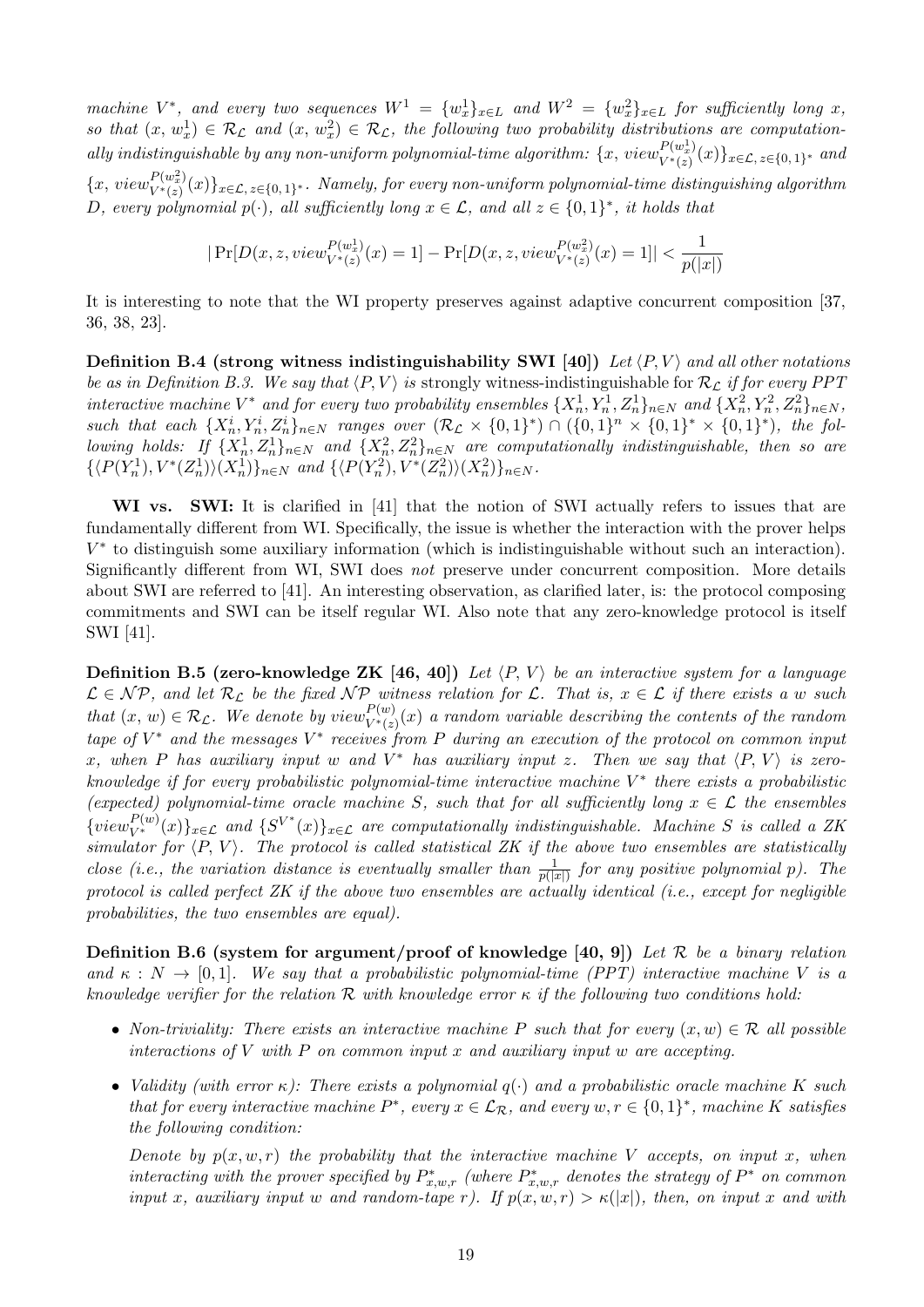*oracle access to*  $P_{x,w,r}^*$ *, machine K outputs a solution*  $w' \in \mathcal{R}(x)$  *within an expected number of steps bounded by*

$$
\frac{q(|x|)}{p(x,w,r)-\kappa(|x|)}
$$

*The oracle machine K is called a knowledge extractor.*

*An interactive argument/proof system ⟨P, V ⟩ such that V is a knowledge verifier for a relation R and P is a machine satisfying the non-triviality condition (with respect to V and R) is called a system for argument/proof of knowledge (AOK/POK) for the relation R.*

The above definition of POK is with respect to *deterministic* prover strategy. POK also can be defined with respect to *probabilistic* prover strategy. It is recently shown that the two definitions are equivalent for all natural cases (e.g., POK for  $N\mathcal{P}$ -relations) [9].

Σ-protocols are very useful cryptographic tools that are 3-round public-coin protocols satisfying a special honest-verifier zero-knowledge (SHVZK) property and a special soundness property in the sense of knowledge extraction.

**Definition B.7 (**Σ**-protocol [20])** *A 3-round public-coin protocol ⟨P, V ⟩ is said to be a* Σ*-protocol for an N P-language with relation R<sup>L</sup> if the following hold:*

- *• Completeness. If P, V follow the protocol, the verifier always accepts.*
- *• Special soundness. From any common input x of length poly*(*n*) *and any pair of accepting conversations on input x*,  $(a, e, z)$  *and*  $(a, e', z')$  *where*  $e \neq e'$ , *one can efficiently compute w such that*  $(x, w) \in R_L$ *. Here a*, *e*, *z stand for the first, the second and the third message respectively and <i>e is* assumed to be a string of length  $k$  (such that  $1^k$  is polynomially related to the security parameter  $1^n$ ) selected uniformly at random in  $\{0,1\}^k$ .
- *• Special honest verifier zero-knowledge (SHVZK). There exists a probabilistic polynomial-time (PPT) simulator S*, which on input *x* (where there exists a *w* such that  $(x, w) \in R_L$ ) and a random *challenge string*  $\hat{e}$ *, outputs an accepting conversation of the form*  $(\hat{a}, \hat{e}, \hat{z})$ *, with the probability distribution that is indistinguishable from that of the real conversation* (*a, e, z*) *between the honest*  $P(w)$  *and*  $V$  *on input*  $x$ *.*

A very large number of Σ-protocols have been developed in the literature. Most Σ-protocols for number-theoretical languages are practical and without going through general  $N\mathcal{P}$ -reductions. For a good survey of  $\Sigma$ -protocols and their applications, the reader is referred to [20].

**Definition B.8 (pseudorandom functions PRF)** *On a security parameter n, let d*(*·*) *and r*(*·*) *be two positive polynomials in n. We say that*

$$
\{f_s: \{0,1\}^{d(n)} \longrightarrow \{0,1\}^{r(n)}\}_{s \in \{0,1\}^n}
$$

*is a pseudorandom function ensemble if the following two conditions hold:*

- *1. Efficient evaluation: There exists a polynomial-time algorithm that on input s and*  $x \in \{0,1\}^{d(|s|)}$ *returns*  $f_s(x)$ *.*
- *2. Pseudorandomness: For every probabilistic polynomial-time oracle machine A, every polynomial p*(*·*)*, and all sufficiently large n's, it holds:*

$$
|\Pr[A^{F_n}(1^n) = 1] - \Pr[A^{H_n}(1^n) = 1]| < \frac{1}{p(n)}
$$

*where*  $F_n$  *is a random variable uniformly distributed over the multi-set*  $\{f_s\}_{s\in\{0,1\}^n}$ , and  $H_n$  *is uniformly distributed among all functions mapping*  $d(n)$ *-bit-long strings to*  $r(n)$ *-bit-long strings.*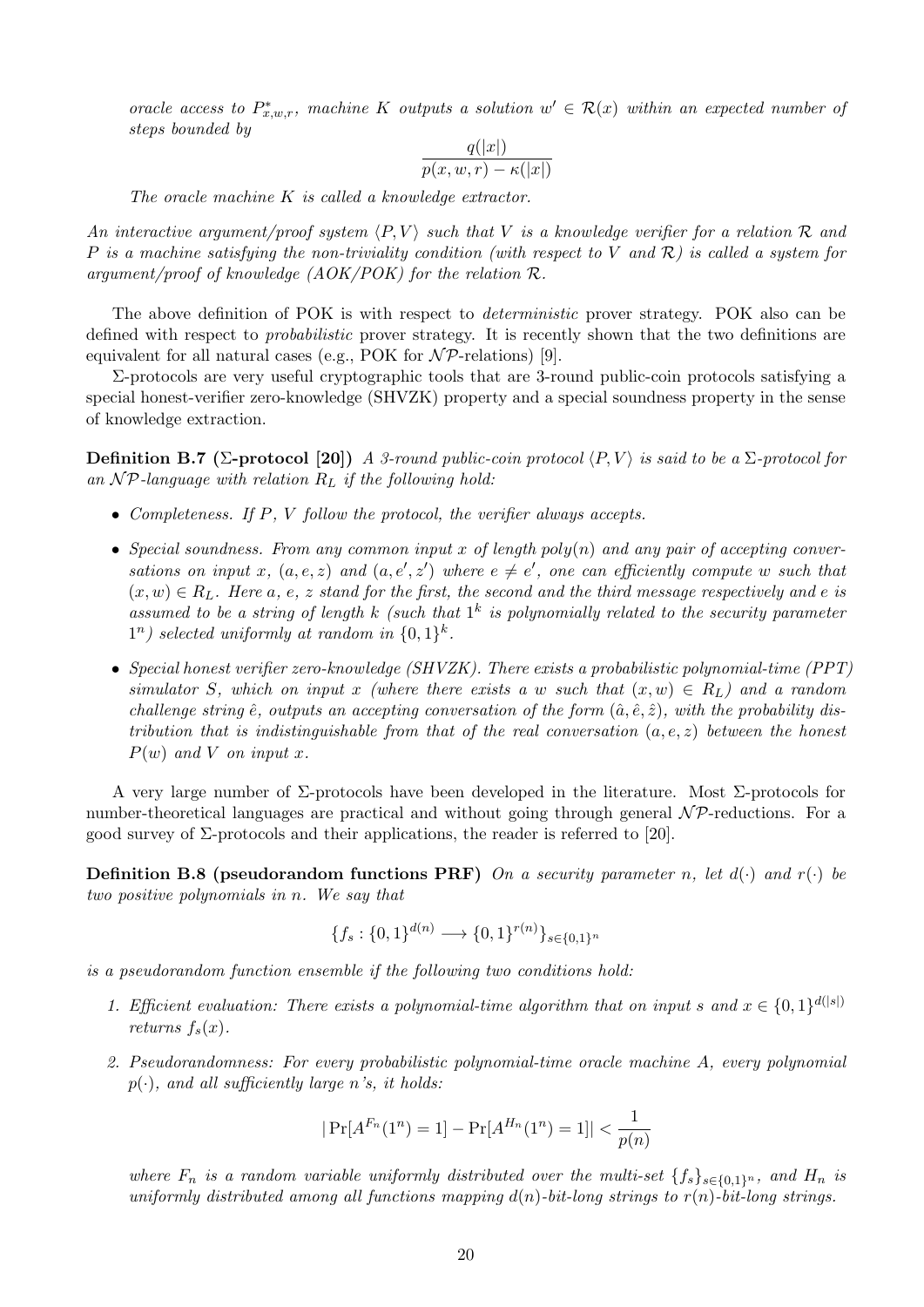PRFs can be constructed under any one-way function [42, 40]. The current most practical PRFs are the Naor-Reingold implementations under the factoring (Blum integers) or the decisional Diffie-Hellman hardness assumptions [68]. The computational complexity of computing the value of the Naor-Reingold functions at a given point is about two modular exponentiations and can be further reduced to only two multiple products modulo a prime (without any exponentiations!) with natural preprocessing, which is great for practices involving PRFs.

**Definition B.9 (statistically/perfectly binding bit commitment scheme)** *A pair of PPT interactive machines,*  $\langle P, V \rangle$ *, is called a perfectly binding bit commitment scheme, if it satisfies the following:*

- **Completeness.** For any security parameter *n*, and any bit  $b \in \{0, 1\}$ , it holds that  $\Pr[(\alpha, \beta) \leftarrow \langle P(b), V \rangle (1^n); (t, (t, v)) \leftarrow \langle P(\alpha), V(\beta) \rangle (1^n): v = b] = 1.$
- **Computationally hiding.** *For all sufficiently large n's, any PPT adversary V ∗ , the following two probability distributions are computationally indistinguishable:*  $[(\alpha, \beta) \leftarrow \langle P(0), V^* \rangle (1^n) : \beta]$  and  $[(\alpha', \beta') \leftarrow \langle P(1), V^* \rangle (1^n) : \beta'].$
- **Perfectly Binding.** *For all sufficiently large n's, and* any *adversary P ∗ , the following probability is negligible (or equals 0 for perfectly-binding commitments):*  $Pr[(\alpha, \beta) \leftarrow \langle P^*, V \rangle (1^n); (t, (t, v)) \leftarrow$  $\langle P^*(\alpha), V(\beta) \rangle (1^n); (t', (t', v')) \leftarrow \langle P^*(\alpha), V(\beta) \rangle (1^n): v, v' \in \{0, 1\} \bigwedge v \neq v'.$

*That is, no (* even computational power unbounded*) adversary P ∗ can decommit the same transcript of the commitment stage both to 0 and 1.*

Below, we recall some classic perfectly-binding commitment schemes.

One-round perfectly-binding (computationally-hiding) commitments can be based on any one-way permutation OWP [10, 44]. Loosely speaking, given a OWP *f* with a hard-core predict *b* (cf. [40]), on a security parameter *n* one commits a bit  $\sigma$  by uniformly selecting  $x \in \{0,1\}^n$  and sending  $(f(x), b(x) \oplus \sigma)$ as a commitment, while keeping *x* as the decommitment information.

Statistically-binding commitments can be based on any one-way function (OWF) but run in two rounds [66, 50]. On a security parameter *n*, let  $PRG: \{0,1\}^n \longrightarrow \{0,1\}^{3n}$  be a pseudorandom generator, the Naor's OWF-based two-round public-coin perfectly-binding commitment scheme works as follows: In the first round, the commitment receiver sends a random string  $R \in \{0,1\}^{3n}$  to the committer. In the second round, the committer uniformly selects a string  $s \in \{0,1\}^n$  at first; then to commit a bit 0 the committer sends  $PRG(s)$  as the commitment; to commit a bit 1 the committer sends  $PRG(s) \oplus R$ as the commitment.

One-round perfectly-binding (computationally-hiding) commitments can be based on any one-way permutation OWP. Loosely speaking, given a OWP *f* with a hard-core predict *b*, on a security parameter *n* one commits a bit  $\sigma$  by uniformly selecting  $x \in \{0,1\}^n$  and sending  $(f(x), b(x) \oplus \sigma)$  as a commitment, while keeping *x* as the decommitment information.

For practical perfectly-binding commitment scheme, in this work we use the DDH-based ElGamal non-interactive commitment scheme [33]. To commit to a value  $v \in Z_q$ , the committer randomly selects  $u, r \in Z_q$ , computes  $h = g^u \mod p$  and sends  $(h, \bar{g} = g^r, \bar{h} = g^v h^r)$  as the commitment. The decommitment information is  $(r, v)$ . Upon receiving the commitment  $(h, \bar{g}, \bar{h})$ , the receiver checks that  $h, \bar{g}, \bar{h}$  are elements of order *q* in  $Z_p^*$ . It is easy to see that the commitment scheme is of perfectlybinding. The computational hiding property is from the DDH assumption on the subgroup of order *q* of  $Z_p^*$ . We also note that Micciancio and Petrank presented another implementation of DDH-based perfectly-binding commitment scheme with advanced security properties [63].

A commitment scheme *C* is called *linear*, if for sufficiently large *n* and any string  $x \in \{0,1\}^n$  both  $|C(x, s)|$  (i.e., the length of the commitment to *x* using random coins *s*) and |*s*| (i.e., the length of *s*) are bounded by  $O(n)$ .

**Commit-then-SWI:** Consider the following protocol composing a statistically-binding commitment and SWI:

**Common input:**  $x \in \mathcal{L}$  for an  $\mathcal{NP}$ -language  $\mathcal{L}$  with corresponding  $\mathcal{NP}$ -relation  $\mathcal{R}_{\mathcal{L}}$ .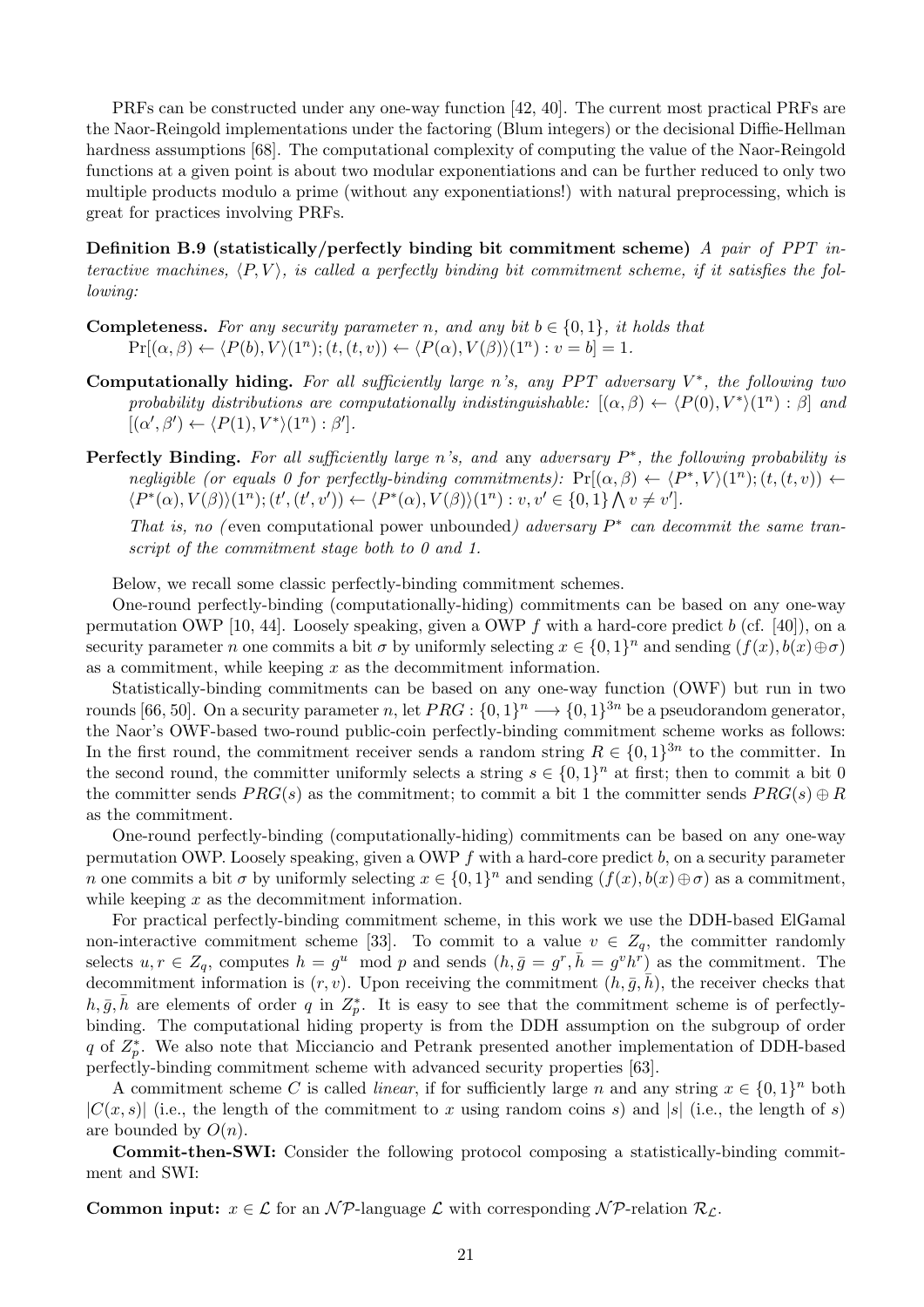### **Prover auxiliary input:** *w* such that  $(x, w) \in \mathcal{R}_\mathcal{L}$ .

**The protocol:** consisting of two stages:

- **Stage-1:** The prover *P* computes and sends  $c_w = C(w, r_w)$ , where *C* is a statistically-binding commitment and  $r_w$  is the randomness used for commitment.
- **Stage-2:** Define a new language  $\mathcal{L}' = \{(x, c_w) | \exists (w, r_w) \ s.t. \ c_w = C(w, r_w) \land \mathcal{R}_{\mathcal{L}}(x, w) = 1\}.$  Then, *P* proves to *V* that it knows a witness to  $(x, c_w) \in \mathcal{L}'$ , by running a SWI protocol for  $\mathcal{NP}$ .

One interesting observation for the above commit-then-SWI protocol is that commit-then-SWI is itself a regular WI for *L*.

**Proposition B.1** *Commit-then-SWI is itself a regular WI for the language L.*

**Proof** (of Proposition B.1). For any PPT malicious verifier *V ∗* , possessing some auxiliary input  $z \in \{0,1\}^*$ , and for any  $x \in \mathcal{L}$  and two (possibly different) witnesses  $(w_0, w_1)$  such that  $(x, w_b) \in \mathcal{R}_\mathcal{L}$  for both  $b \in \{0,1\}$ , consider the executions of commit-then-SWI:  $\langle P(w_0), V^*(z) \rangle(x)$  and  $\langle P(w_1), V^*(z) \rangle(x)$ .

Note that for  $\langle P(w_b), V^*(z)\rangle(x)$ ,  $b \in \{0,1\}$ , the input to SWI of Stage-2 is  $(x, c_{w_b} = C(w_b, r_{w_b}))$ , and the auxiliary input to  $V^*$  at the beginning of Stage-2 is  $(x, c_{w_b}, z)$ . Note that  $(x, c_{w_0}, z)$  is indistinguishable from  $(x, c_{w_1}, z)$ . Then, the regular WI property of the whole composed protocol is followed from the SWI property of Stage-2.

### **B.1 Adaptive tag-based one-left-many-right non-malleable statistical zero-knowledge argument of knowledge (SZKAOK)**

Let  $\{P_{TAG}, V_{TAG}\}(1^n)\}_{n \in N, TAG \in \{0,1\}^{O(n)}}$  be a family of argument systems for an  $\mathcal{NP}$ -language  $\mathcal{L}$  specified by NP-relation  $\mathcal{R}_{\mathcal{L}}$ . For each security parameter n and  $TAG \in \{0,1\}^{O(n)}$ ,  $\langle P_{TAG}, V_{TAG}\rangle(1^n)$  is an instance of the protocol  $\langle P, V \rangle$ , which is indexed by *TAG* and works for inputs in  $\mathcal{L} \cup \{0, 1\}^{p(n)}$ , where  $p(\cdot)$  is some polynomial.

We consider an experiment  $EXPE(1^n, x, TAG, z)$ , where  $1^n$  is the security parameter,  $x \in \mathcal{L} \cup$  $\{0,1\}^{p(n)}$ , *TAG*  $\in \{0,1\}^{O(n)}$  and  $z \in \{0,1\}^*$ . (The input  $(x, TAG)$  captures the predetermined input and tag of the prover instance in the following left MIM part, and the string  $z \in \{0,1\}^*$  captures the auxiliary input to the following MIM adversary  $A$ .) In the experiment  $\text{EXPE}(1^n, x, TAG, z)$ , on input  $(1^n, x, TAG, z)$ , an adaptive input-selecting one-left-many-right MIM adversary *A* is simultaneously participating in two interaction parts:

- **The left MIM part:** in which *A* chooses  $(\tilde{x}^l, \widetilde{TAG}^l)$  based on its view from both the left session and all right sessions, satisfying that: the membership of  $\tilde{x}^l \in \mathcal{L} \cup \{0,1\}^{p(n)}$  can be efficiently checked (otherwise, the experiment may render an *NP*-membership oracle to *A*). and  $\widetilde{TAG}^l \in \{0,1\}^{O(n)}$ ; In case  $\tilde{x}^l \in \mathcal{L} \cup \{0,1\}^{p(n)}$  (that can be efficiently checked), then a witness  $\tilde{w}^l$  such that  $(\tilde{x}^l, \tilde{w}^l) \in \mathcal{R}_\mathcal{L}$ is given to the prover instance  $P_{\widetilde{TAG}}$ , and *A* interacts, playing the role of the verifier  $V_{\widetilde{TAG}}$ , with the prover instance  $P_{\widetilde{TAG}}(\tilde{x}, \tilde{w})$  on common input  $\tilde{x}^l$ . The interactions with  $P_{\widetilde{TAG}}(\tilde{x}^l, \tilde{w}^l)$  is called the left session. Note that, *A* can just set  $(\tilde{x}^l, \widetilde{TAG}^l)$  to be  $(x, TAG)$ , which captures the case of predetermined input and tag to left session.
- **The right CMIM part:** in which *A concurrently* interacts with  $s(n)$ , for a polynomial  $s(\cdot)$ , verifier instances:  $V_{\widetilde{TAG}_1}(\tilde{x}_1^r)$ ,  $V_{\widetilde{TAG}_2}(\tilde{x}_2^r)$ ,  $\cdots$ ,  $V_{\widetilde{TAG}_{s(n)}}(\tilde{x}_{s(n)}^r)$ , where  $(\widetilde{TAG}_i^r, \tilde{x}_i^r)$ ,  $1 \leq i \leq s(n)$ , are set by *A* (at the beginning of each session) adaptively based on its view (in both the left session and all the right sessions) satisfying  $\tilde{x}_i^r \in \{0,1\}^{p(n)}$  and  $\widetilde{TAG}_i^r \in \{0,1\}^{O(n)}$ . The interactions with the instance  $V_{\widetilde{TAG}_i^r}(\tilde{x}_i^r)$  is called the *i*-th right session, in which *A* plays the role of  $P_{\widetildeTAG}_i^r$ .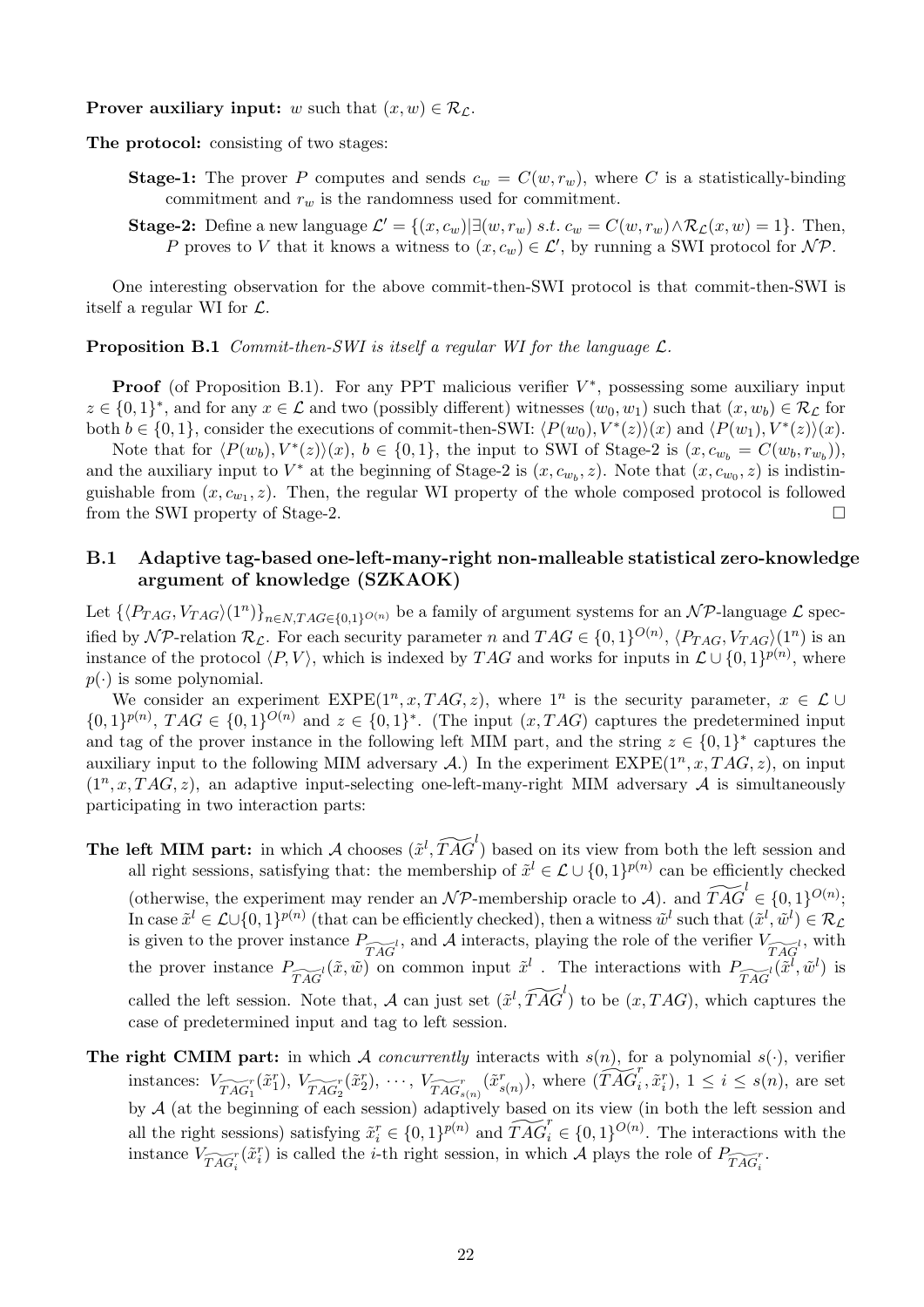Denote by  $view_{\mathcal{A}}(1^n, x, TAG, z)$  the random variable describing the view of  $\mathcal{A}$  in the above experiment  $EXPE(1^n, x, TAG, z)$ , which includes the input  $(1^n, x, TAG, z)$ , its random tape, and all messages received in the one left session and the  $s(n)$  right sessions.

Then, we say that the family of argument systems  $\{\langle P_{TAG}, V_{TAG}\rangle(1^n)\}_{n\in N, TAG \in \{0,1\}^{O(n)}}$  is adaptive tag-based one-left-many-right non-malleable SZKAOK with respect to tags of length *O*(*n*), if for any PPT adaptive input-selecting one-left-many-right MIM adversary *A* defined above, there exists an expected polynomial-time algorithm *S*, such that for any sufficiently large *n*, any  $x \in \mathcal{L} \cup \{0, 1\}^{p(n)}$  and  $TAG \in$  $\{0,1\}^{O(n)}$ , and any  $z \in \{0,1\}^*$ , the output of  $S(1^n, x, TAG, z)$  consists of two parts (*str, sta*) such that the following hold, where we denote by  $S_1(1^n, x, TAG, z)$  (the distribution of) its first output *str*.

- *•* **Statistical simulatability.** The following ensembles are statistically indistinguishable:  $\{view_{\mathcal{A}}(1^n, x, TAG, z)\}_{n \in N, x \in \mathcal{L} \cup \{0,1\}^{p(n)}, TAG \in \{0,1\}^{O(n)}, z \in \{0,1\}^*}$  and  ${S_1(1^n, x, TAG, z)}_{n \in N, x \in \mathcal{L} \cup \{0,1\}^{p(n)}, TAG \in \{0,1\}^{O(n)}, z \in \{0,1\}^*}$
- **Knowledge extraction.** *sta* consists of a set of  $s(n)$  strings,  $\{w_1, w_2, \dots, w_{s(n)}\}$ , satisfying the following:
	- **–** For any *i*, 1 *≤ i ≤ s*(*n*), if the *i*-th right session in *str* is aborted or with a tag identical to that of the left session, then  $w_i = \perp$ ;
	- $\overline{A}$   $\overline{C}$   $\overline{C}$   $\overline{C}$   $\overline{C}$   $\overline{C}$   $\overline{C}$   $\overline{C}$   $\overline{C}$   $\overline{C}$   $\overline{C}$   $\overline{C}$   $\overline{C}$   $\overline{C}$   $\overline{C}$   $\overline{C}$   $\overline{C}$   $\overline{C}$   $\overline{C}$   $\overline{C}$   $\overline{C}$   $\overline{C}$   $\overline{C}$   $\overline{C}$   $\overline{$  $\mathcal{R}_\mathcal{L}$ , where  $\tilde{x}_i^r$  is the input to the *i*-th right session in *str*.

**Pass-Rosen ZK (PRZK).** The PRZK (with some specified length parameter  $l(n) \geq O(n^3)$ ) developed in [72, 73] is the only known *constant-round* adaptive tag-based one-left-many-right nonmalleable SZKAOK. Furthermore, PRZK is *public-coin* and can be of *perfect* ZK. We note that in [72, 73], the tag length is just specified to be the security parameter *n* (in this case, the length parameter is specified as  $l(n) \geq 2n^3 + n$ , but a closer investigation shows that the PRZK can be extended to work for tags of length  $O(n)$  and inputs of length  $poly(n)$ . The works of [72, 73] do not explicitly consider adaptive input and tag selection for the one left-session, but a closer investigation shows that the security analysis presented in [72, 73] works also for this more general case.

### **C Formulation and Discussion of CNMZK in the Public-Key Model**

**Definition C.1 (CNMZK in the public-key model)** We say that a protocol  $\langle P, V \rangle$ , where P  $(P_{KEY}, P_{PROOF})$  and  $V = (V_{KEY}, V_{PROOF})$ , is concurrently non-malleable zero-knowledge *(against*) *CMIM capable of full adaptive input selection) in the BPK model w.r.t. a class of admissible languages*  $\mathcal{L}$  *and some key-validating relations*  $\mathcal{R}_{KEY}^P$  *and*  $\mathcal{R}_{KEY}^V$ *, if for any positive polynomial s*(*·*)*, any s*-CMIM adversary *A* (defined in accordance with the experiment  $\textsf{Expt}_{CMM}^{\mathcal{A}}(1^n, z)$  in Section 2), there *exist a pair of (expected) polynomial-time algorithms*  $S = (S_{KEY}, S_{PROOF})$  *(the simulator) and*  $E$  *(the extractor)* such that for any sufficiently large *n*, any auxiliary input  $z \in \{0,1\}^*$ , and any polynomial-time *computable relation*  $\mathcal{R}$  *(with components drawn from*  $\{0,1\}^* \cup \{\perp\}$ *), the following hold, in accordance with the experiment*  $\text{Expt}_{\text{CNMZK}}(1^n, z)$  *described below (page 24)*:

- *•* **Simulatability.** *The following ensembles are indistinguishable:*  $\{S(1^n, PK_P, PK_V, SK_V, z)\}_{PK_P \in \mathcal{K}_P, (PK_V, SK_V) \in \mathcal{R}_{KEY}^V, z \in \{0,1\}^*}$  and  $\{view_{\mathcal{A}}^{P(SK_{P}),V(SK_{V})}(1^{n},PK_{P},PK_{V},z)\}_{PK_{P}\in\mathcal{K}_{P},(PK,SK)\in R_{KEY},z\in\{0,1\}^{*}}$
- **Secret-key independent knowledge-extraction.** *Specifically,*  $E$  *outputs a list of strings*  $\widehat{W}$  =  $(\hat{w}_1, \hat{w}_2, \cdots, \hat{w}_{s(n)})$ *, satisfying the following:* 
	- **–** *w*ˆ*<sup>i</sup> is set to be ⊥, if the i-th right session in str is not accepting (due to abortion or verifier verification failure) or the common input of the i-th right session is identical to that of one of left sessions, where*  $1 \leq i \leq s(n)$ *.*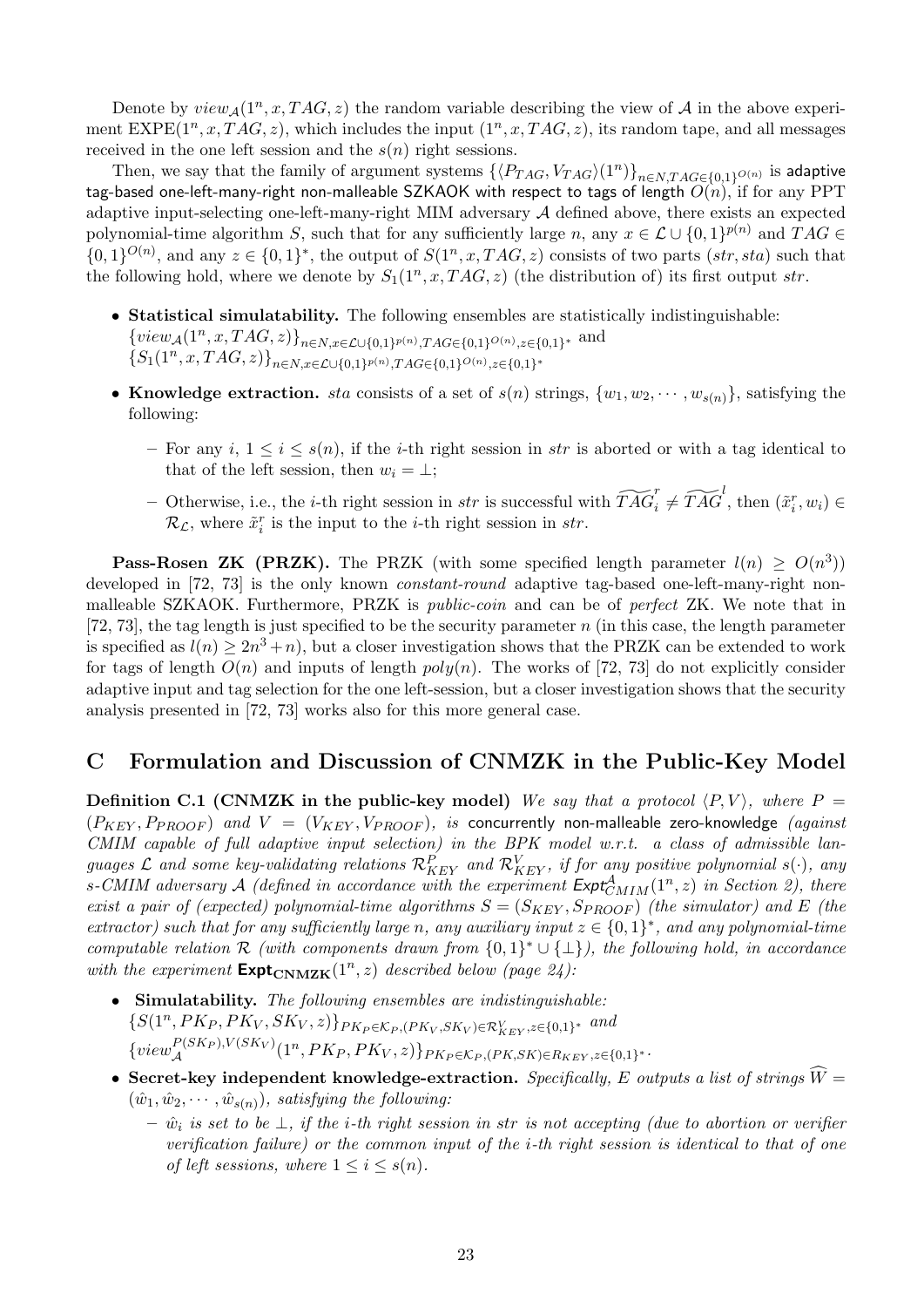# $\frac{1}{\sqrt{\text{Expt}_{\text{CNMZK}}(1^n, z)}}$

**Honest prover key-generation:**

 $(PK_P, SK_P)$  *←−*  $P_{KEY}(1^n)$ . Denote by  $K_P$  the set of all legitimate public-keys generated by  $P_{KEY}(1^n)$ .

The simulator  $S = (S_{KEY}, S_{PROOF})$ :

 $(PK_V, SK_V, SK'_V) \leftarrow S_{KEY}(1^n)$ , where the distribution of  $(PK_V, SK_V)$  is identical with that of the output of  $V_{KEY}$ ,  $\mathcal{R}_{KEY}^V(PK_V, SK_V) = \mathcal{R}_{KEY}^V(PK_V, SK_V') = 1$  and the distributions of  $SK_V$  and  $SK'_V$  are identical and *independent*.

 $(str, sta)$  $\mathcal{A}(1^n, PK_P, PK_V,z)(1^n, PK_P, PK_V, SK_V, z)$ . That is, on inputs  $(1^n, PK_P, PK_V, SK_V, z)$  and with oracle access to  $\mathcal{A}(1^n, PK_P, PK_V, z)$  (by providing random coins to *A* and running *A* as a subroutine) the simulator *S* outputs a simulated transcript *str*, and some state information *sta* to be transformed to the knowledge-extractor *E*. *Note that S does not know the secret-key SK<sup>P</sup> of honest prover, that is, S can emulate the honest prover only from its public-key PK<sup>P</sup> .*

For any  $PK_P \in \mathcal{K}_P$  and  $(PK_V, SK_V) \in \mathcal{R}_{KEY}^V$  and any  $z \in \{0,1\}^*$ , we denote by  $S(1^n, PK_P, PK_V, SK_V, z)$  the random variable describing the first output (i.e., *str*) of  $S_{PROOF}^{\mathcal{A}(1^n, PK_P, PK_V,z)}(1^n, PK_P, PK_V, SK_V,z).$ 

#### **The knowledge-extractor** *E***:**

 $\hat{W} \leftarrow E(1^n, sta, str)$ . On (*sta, str*), *E* outputs a list of witnesses to (different right) statements whose validations are successfully conveyed in right sessions in *str*, where each of these statements is different from the statements of left sessions.

- **–** Correct knowledge-extraction for (individual) statements: *In all other cases, with overwhelming*  $p$ robability  $(\hat{x}_i, \hat{w}_i) \in \mathcal{R}_L$ , where  $\hat{x}_i$  is the statement set by A for the *i*-th right session in str *and*  $\mathcal{R}_L$  *is the*  $\mathcal{NP}$ *-relation for the admissible language*  $L \in \mathcal{L}$  *(set by*  $P^*$  *for proof stages) that may be dependent upon the public-keys of honest players.*
- $-$  concurrent non-malleable knowledge extraction independence (CNMKEI):  $\Pr[\mathcal{R}(SK_V, \widehat{W}, str) =$ 1] *is negligibly close to*  $\Pr[\mathcal{R}(SK'_V, \tilde{W}, str) = 1].$

*The probabilities are taken over the randomness of*  $P_{KEY}$ , the randomness of *S*, the randomness *of E, and the randomness of A.*

The above CNMZK formulation in the BPK model implies both concurrent ZK for concurrent prover security in the BPK model (as *S* emulates the honest prover without knowing its secret-key), and concurrent knowledge-extraction (CKE) for concurrent verifier security in the public-key model formulated in [78]. The above CNMZK formulation can also be trivially extended to a tag-based formalization version.

The CNMZK formulation follows the traditional simulation-extraction approach, and extends the formulation of knowledge-extraction independence (KEI) [78] into the more complex CMIM setting. The reader is referred to [78] for detailed clarifications and justification of the KEI formulation. We remark that, as clarified, mandating the CNMKEI property is crucial for correctly formulating CNM security in the public-key model. We also remind that, as clarified in [78] for the KEI formulation, the CNMKEI formulation implicitly assumes that verifier's public-key corresponds to multiple secretkeys (in the sense protocols with a single public-key for each verifier may trivially *not* satisfy the KEI property), which however can typically be achieved with the common key-pair trick [69]. In general, cryptography literature should welcome diversified approaches for modeling and achieving security goals of cryptographic systems, particularly witnessed by the evolution history of public-key encryption.

We briefly note that no previous protocols in the BPK model were proved to be CNM-secure against even CMIM with predetermined left-session inputs but full adaptive input selection on the right (i.e., the inputs to left sessions are predetermined and the CMIM adversary only sets inputs to right sessions in the *fully* adaptive way, particularly not necessarily at the beginning of each right session), needless to say to be CNM secure against CMIM with *full* adaptive input selection. Specifically, the standard simulation-extraction paradigm for showing CNM security fails, in general, when the CMIM adversary is allowed the capability of full adaptive input selection. In particular, we show a concrete attack on the protocol proposed in [24]. This attack allows an CMIM adversary, *capable adaptive language selection*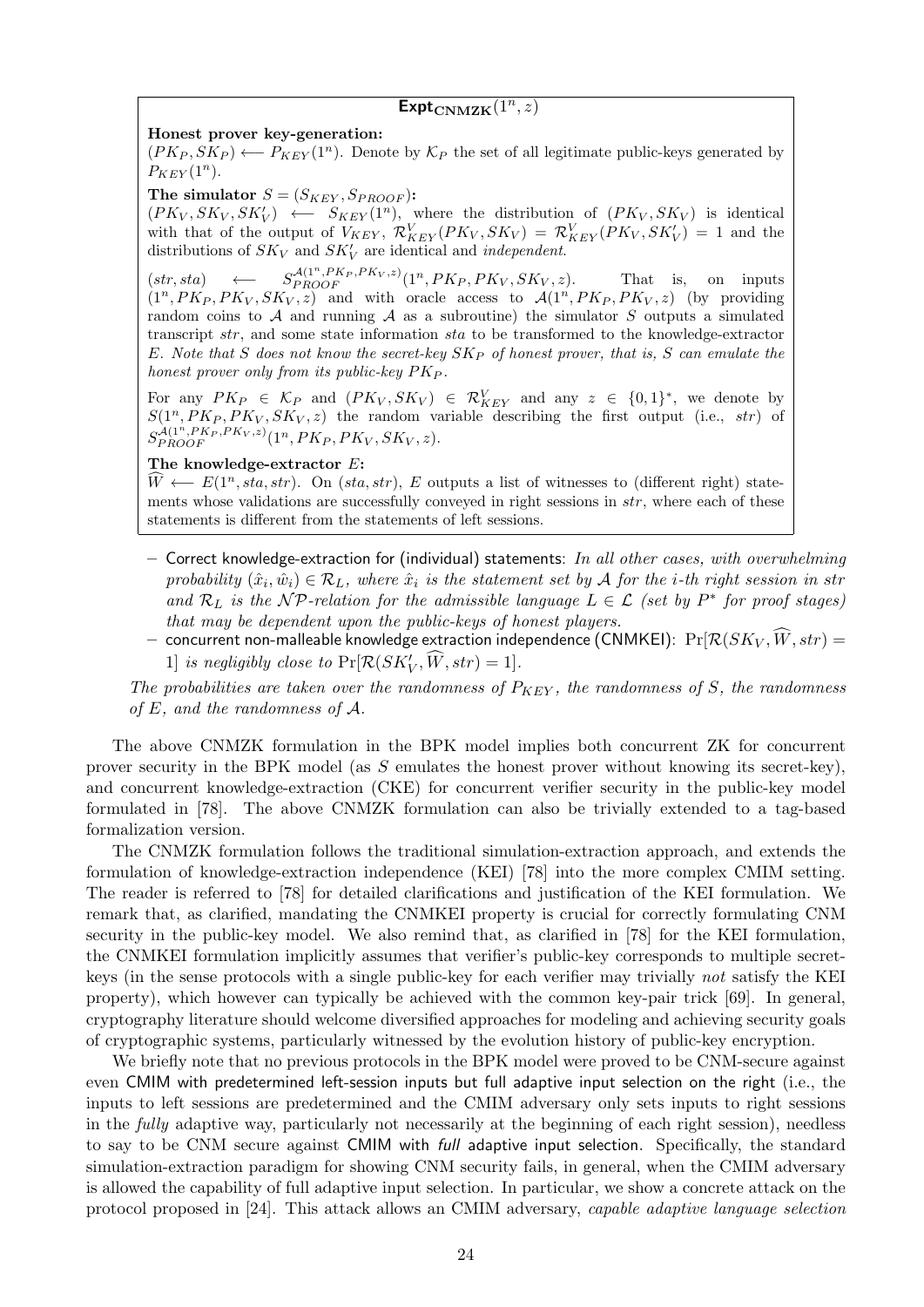*based upon the public-key of honest players*, to successfully convince the honest verifier of some *N P* statements but without knowing any witness to the statement being proved.

### **C.1 CMIM attacks on the CNMZK proposed in [24]**

Let us first recall the protocol structure of the protocol of [24].

- **Key-generation.** Let  $(KG_0, Sig_0, Ver_0)$  and  $(KG_1, Sig_1, Ver_1)$  be two signature schemes that secure against adaptive chosen message attacks. On a security parameter 1*<sup>n</sup>* , each verifier *V* randomly generates two pair  $(verk_0, sigk_0)$  and  $(verk_1, sigk_1)$  by running  $KG_0$  and  $KG_1$  respectively, where *verk* is the signature verification key and *sigk* is the signing key. *V* publishes (*verk*<sub>0</sub>*, verk*<sub>1</sub>) as its public-key while keeping  $sigk_b$  as its secret-key for a randomly chosen *b* from  $\{0,1\}$  (*V* discards *sigk*<sub>1−*b*</sub>). The prover does not possess public-key.
- **Common input.** An element  $x \in \mathcal{L}$  of length  $poly(n)$ , where  $\mathcal{L}$  is an *NP*-language that admits  $\Sigma$ protocols.
- The main-body of the protocol. The main-body of the protocol consists of the following three phases:
	- **Phase-1.** The verifier *V* proves to *P* that it knows either  $sigk_0$  or  $sigk_1$ , by executing the (partial witness-independent)  $\Sigma_{OR}$ -protocol [17] on (*verk*<sub>0</sub>, *verk*<sub>1</sub>) in which *V* plays the role of knowledge prover. Denote by  $a_V$ ,  $e_V$ ,  $z_V$ , the first-round, the second-round and the third-round message of the  $\Sigma_{OR}$ -protocol of this phase respectively. Here  $e_V$  is the random challenge sent by the prover to the verifier.

If *V* successfully finishes the  $\Sigma_{OR}$ -protocol of this phase and *P* accepts, then goto Phase-2. Otherwise, *P* aborts.

- **Phase-2.** *P* generates a key pair (*sk, vk*) for a one-time strong signature scheme. Let *COM* be a commitment scheme. The prover randomly selects random strings  $s, r \in \{0, 1\}^{poly(n)}$ , and computes  $C = COM(s, r)$  (that is, *P* commits to *s* using randomness *r*). Finally, *P* sends  $(C, vk)$  to the verifier V.
- **Phase-3.** By running a  $\Sigma_{OR}$ -protocol, *P* proves to *V* that it knows either a witness *w* for  $x \in \mathcal{L}$ OR the value committed in C is a signature on the message of *vk* under either  $verk_0$  or  $verk_1$ . Denote by *a<sup>P</sup> , e<sup>P</sup> , z<sup>P</sup>* , the first-round, the second-round and the third-round message of the  $\Sigma_{OR}$  of Phase-3. Finally, *P* computes a one-time strong signature  $\delta$  on the whole transcript with the signing key *sk* generated in Phase-2.
- **Verifier's decision.** *V* accepts if and only if the  $\Sigma_{OR}$ -protocol of Phase-3 is accepting, and  $\delta$  is a valid signature on the whole transcript under *vk*.

**Note:** The actual implementation of the DDL protocol combines rounds of the above protocol. But, it is easy to see that round-combination does not invalidate the following attacks.

### **C.1.1 The CMIM attack**

We show a special CMIM attack in which the adversary A only participate the right concurrent interactions with honest verifiers (i.e., there are no concurrent left interactions in which *A* concurrently interacts with honest provers).

The following CMIM attack enables *A* to malleate the interactions of Phase-1 of one session into a successful conversation of another concurrent session for different (but verifier's public-key related) statements without knowing any corresponding *N P*-witnesses.

Let  $\hat{L}$  be any  $\hat{N}P$ -language admitting a  $\Sigma$ -protocol that is denoted by  $\Sigma_{\hat{L}}$  (*in particular,*  $\hat{L}$  *can be an empty set*). For an honest verifier *V* with its public-key  $PK = (verk_0, verk_1)$ , we define a new language  $\mathcal{L} = \{(\hat{x}, \text{verk}_0, \text{verk}_1) | \exists w \text{ s.t. } (\hat{x}, w) \in \mathcal{R}_{\hat{L}} \text{ OR } w = \text{sigk}_b \text{ for } b \in \{0, 1\}\}.$  Note that for any string  $\hat{x}$ (whether  $\hat{x} \in \hat{L}$  or not), the statement " $(\hat{x}, verk_0, verk_1) \in \mathcal{L}$ " is always true as  $PK = (verk_0, verk_1)$  is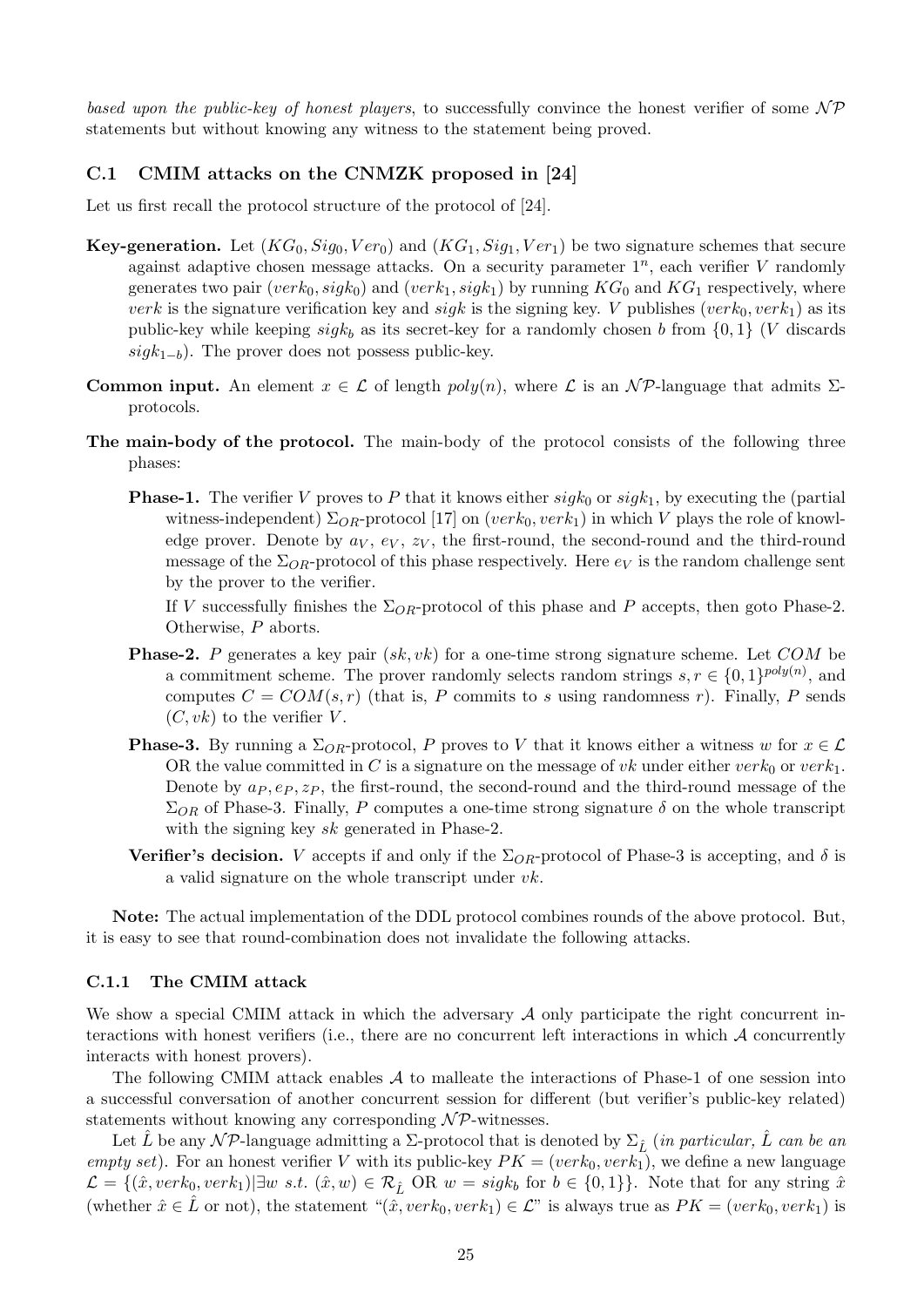honestly generated. Also note that  $\mathcal L$  is a language that admits  $\Sigma$ -protocols (as  $\Sigma_{OR}$ -protocol is itself a Σ-protocol). Now, we describe the concurrent interleaving and malleating attack, in which *A* successfully convinces the honest verifier of the statement " $(\hat{x}, verk_0, verk_1) \in \mathcal{L}$ " for *any arbitrary poly*(*n*)-bit string  $\hat{x}$  (*even when*  $\hat{x} \notin L$ ) by concurrently interacting with *V* (with public-key (*verk*<sub>0</sub>*, verk*<sub>1</sub>)) in two sessions as follows.

- 1. *A* initiates the first session with *V*. After receiving the first-round message, denoted by  $a'_{V}$ , of the  $\Sigma_{OR}$ -protocol of Phase-1 of the first session on common input (*verk*<sub>0</sub>, *verk*<sub>1</sub>) (i.e., *V*'s public-key), *A* suspends the first session.
- 2. *A* initiates a second session with *V* , and works just as the honest prover does in Phase-1 and Phase-2 of the second session. We denote by *C*, *vk* the Phase-2 message of the second session, where  $C$  is the commitment to a random string and  $vk$  is the verification key of the one-time strong signature scheme generated by *A* (*note that A knows the corresponding signing key sk as* (*vk, sk*) *is generated by itself* ). When *A* moves into Phase-3 of the second session and needs to send *V* the first-round message, denoted by  $a_P$ , of the  $\Sigma_{OR}$ -protocol of Phase-3 of the second session *on common input*  $(\hat{x}, \text{verk}_0, \text{verk}_1)$ , *A* does the following:
	- *A* first runs the SHVZK simulator of  $\Sigma_{\hat{L}}$  (i.e., the Σ-protocol for *L*) [20] on  $\hat{x}$  to get a simulated conversation, denoted by  $(a_{\hat{x}}, e_{\hat{x}}, z_{\hat{x}})$ , for the (*possibly false*) statement " $\hat{x} \in \hat{L}$ ".
	- *• A* runs the SHVZK simulator of the Σ-protocol for showing that the value committed in *C* is a signature on *vk* under one of  $(verk_0, verk_1)$  to get a simulated conversation, denoted by  $(a_C, e_C, z_C)$ .
	- *A* sets  $a_P = (a_{\hat{x}}, a'_V, a_C)$  and sends  $a_P$  to *V* as the first-round message of the  $\Sigma_{OR}$ -protocol of Phase-3 of the second session, where  $a'_V$  is the one received by  $A$  in the first session.
	- After receiving the second-round message of Phase-3 of the second session, i.e., the random challenge  $e_P$  from  $V$ ,  $A$  suspends the second session.
- 3. *A* continues the first session, and sends  $e'_V = e_P \oplus e_{\hat{x}} \oplus e_C$  as the second-round message of the Σ*OR*-protocol of Phase-1 of the first session.
- 4. After receiving the third-round message of the Σ*OR*-protocol of Phase-1 of the first session, denoted by  $z'_{V}$ ,  $A$  suspends the first session again.
- 5. A continues the execution of the second session again, sends to  $z_P = ((e_{\hat{x}}, z_{\hat{x}}), (e'_V, z'_V), (e_C, z_C))$ to *V* as the third-round message of the  $\Sigma_{OR}$ -protocol of the second session.
- 6. Finally, *A* applies *sk* on the whole transcript *of the second session* to get a (one-time strong) signature  $\delta$ , and sends  $\delta$  to *V*

Note that  $(a_{\hat{x}}, e_{\hat{x}}, z_{\hat{x}})$  is an accepting conversation for the (possibly false) statement " $\hat{x} \in \hat{L}$ ",  $(a'_V, e'_V, z'_V)$  is an accepting conversation for showing the knowledge of either  $sigk_0$  or  $sigk_1$ ,  $(a_C, e_C, z_C)$ is an accepting conversation for showing that the value committed in *C* is a signature on *vk* under one of  $(verk_0, verk_1)$ . Furthermore,  $e_{\hat{x}} \oplus e'_{V} \oplus e_{C} = e_{P}$ , and  $\delta$  is a valid (one-time strong) signature on the transcript of the second session. This means that, from the viewpoint of  $V$ ,  $A$  successfully convinced  $V$ of the statement " $(\hat{x}, verk_0, verk_1) \in \mathcal{L}$ " in the second session *but without knowing any corresponding N P-witness*!

### **D Proof Details of Theorem 4.1**

**The description of the simulator.** On security parameter  $1^n$ , for any positive polynomial  $s(\cdot)$ and any PPT  $s(n)$ -CMIM adversary *A* in the BPK model with auxiliary information  $z \in \{0,1\}^*$ , the simulator  $S = (S_{KEY}, S_{PROOF})$ , with respect to the honest left-player key-registration algorithm  $L_{KEY}$ and a CRS simulating algorithm  $\mathcal{M}_{CRS}$ , is re-depicted in Figure 2 (page 11) in order to ease reference.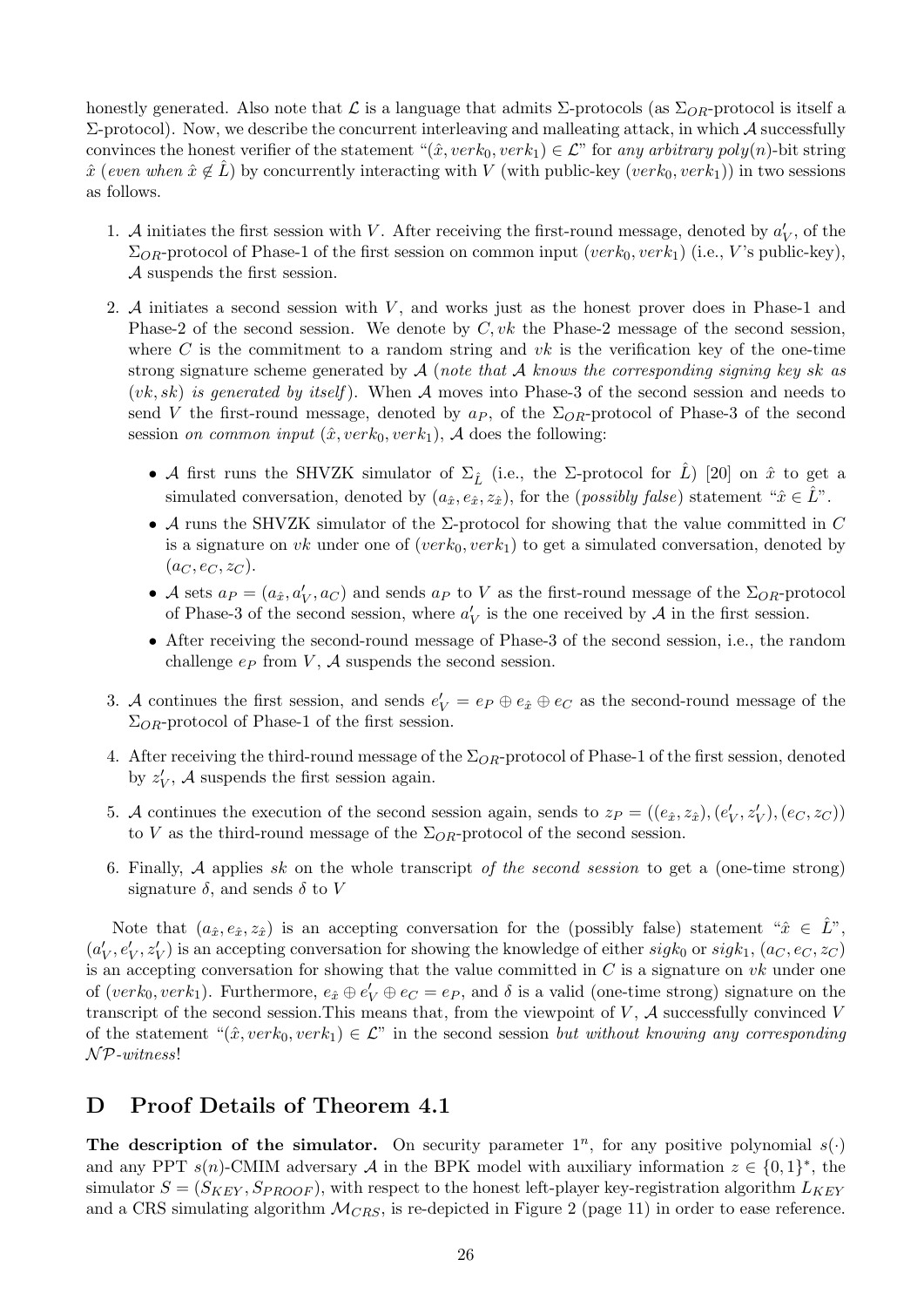In the description, the notation of *m* denotes a message sent by the simulator (emulating honest players), and  $\tilde{m}$  denotes the arbitrary message sent by the CMIM-adversary  $\mathcal{A}$ .

**Notes on the CNM simulation:** For any  $i, 1 \leq i \leq s(n)$ , if in the *i*-th left (resp., right) session of the simulation *A* does not act accordingly or fails to provide a valid proof, then *S* aborts that session, and sets the output just to be  $S_L^{(i)}$  $L^{(i)}$  (resp.,  $S_R^{(i)}$  $\binom{n}{R}$ ) and the state information to be  $\tau_L^{(i)}$  $\tau_L^{(i)}$  (resp.,  $\tau_R^{(i)}$  $\binom{l}{R}$ .

Note that in the right-session simulation, when a successful right-session is w.r.t. a left-player key  $PK_L^{(j)} = PK_L$  the simulator does not try to extract the secret-key of  $PK_L$ . In the following analysis, we show that in this case, with overwhelming probability, the tag of Stage-5 of this successful right session is identical to that of Stage-5 of a left-session. As the tag of Stage-5 of a session consists of the session output (i.e., the coin-tossing output), this implies that the session output of this right-session is identical to that of one of left-sessions. Moreover, we show that with overwhelming probability each left-session output can appear, as session output, in at most one successful right-session.

In the unlikely event that A finishes a right session and the Stage-1 of a left-session simultaneously, both of which are w.r.t. uncovered public-keys, extracting *SK<sup>R</sup>* in left simulation part takes priority (in this case, *SK<sup>L</sup>* extraction in right simulation part is ignored in the current simulation repetition).

During any (of the at most  $s(n) + 1$ ) simulation repetition, if *S* does not encounter secret-key extraction and does not stop due to Case-R1 failure or Case-R2 failure, then *S* stops whenever *A* stops, and sets *str* to be F and the view of A in this simulation repetition and  $sta = (sta_L, sta_R)$  to be the according state-information.

#### **Analysis of the CNM simulation**

In order to establish the CNM security of the coin-tossing protocol depicted in Figure 1, according to the CNMCT definition of Definition 3.1, we need to show the following properties of the CNM simulator *S* described in Figure 2:

- *• S* works in expected polynomial-time.
- *•* The simulatability property, i.e., the output of *S* is computationally indistinguishable from the view of *A* in real CMIM attack.
- *•* The property of strategy-restricted and predefinable randomness.
- *•* The secret-key independence property.

In the following, we analyze the above four properties of the CNM simulator *S* case by case.

*• S* works in expected polynomial-time

Note that *S* works for at most  $s(n) + 1$  repetitions. Then, pending on the ability of *S* to extract secret-key of uncovered public-keys in expected polynomial-time during each repetition (equivalently, within running-time inversely propositional to the probability of secret-key extraction event occurs), *S* will work in expected polynomial-time. The technique for covering public-keys follows that of [14, 5]. Below, we specify the secret-key extraction procedures in more details.

**Right-player key coverage.** Whenever *S* needs to extract the secret-key  $SK_R^{(j)}$  corresponding to an uncovered public-key  $PK_R^{(j)}$ , due to successful Stage-1 of the *i*-th left session during the *k*-th simulation repetition w.r.t. covered key set  $\mathcal{S}^{(k)}$ ,  $1 \leq i, j \leq s(n)$  and  $1 \leq k \leq s(n) + 1$ , we combine the CMIM adversary *A* and the simulation other than Stage-1 of the *i*-th left session (i.e., the public file F, the covered key set  $S^{(k)}$ , the randomness  $r_A$  of A, and the randomness  $r_S$  used by S except for that to be used in Stage-1 of the *i*-th left session) into an imaginary (deterministic) knowledge prover  $\hat{P}^{(i,j)}_{\zeta \in (k)}$  $(S^{(k)},r_A,r_S)$ . Note that, by the description of the CNM simulation depicted in Figure 2, the Stage-1 of the *i*-th left session is the *first successful* Stage-1 of a left session finished by *A* (during the *k*-th simulation repetition) with respect to an uncovered public-key not in  $\mathcal{S}^{(k)}$ . The knowledge-prover  $\hat{P}^{(i,j)}$ (*i,j*)  $(S^{(k)},r_A,r_S)$  only interacts with a stand-alone knowledge-verifier of commit-then-PRZK, by running A internally and mimicking *S* with respect to  $\mathcal{S}^{(k)}$  but with the following exceptions: (1) the messages belonging to the Stage-1 of the *i*-th left session are relayed between the internal *A* and the external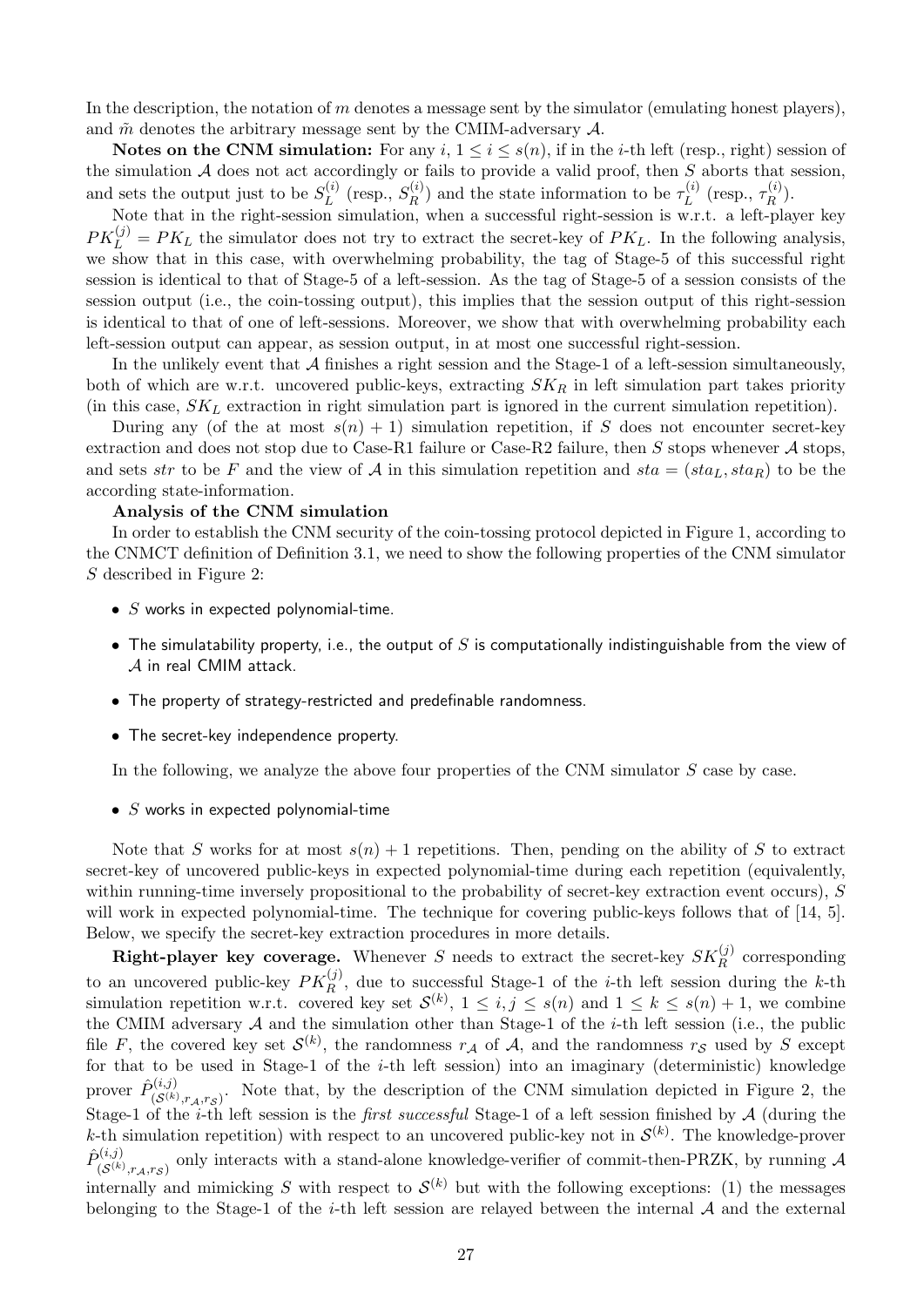stand-alone knowledge-verifier of PRZK; (2)  $\hat{P}^{(i,j)}_{c\leq k}$  $(S^{(k)},r_A,r_S)$  ignores the events of secret-key extraction in right simulation part, i.e., successful right sessions with respect to uncovered (left-player) public-keys; (3) whenever *A* (run internally by  $\hat{P}^{(i,j)}_{\zeta \zeta (k)}$  $(S^{(k)},r_A,r_S)$  successfully finishes, *for the first time*, Stage-1 of a left session w.r.t. an uncovered (right-player) public-key not in  $\mathcal{S}^{(k)}$ ,  $\hat{P}^{(i,j)}_{\zeta \zeta (k)}$  $(\mathcal{S}^{(k)}, r_{\mathcal{A}}, r_{\mathcal{S}})$  just stops.

For any intermediate  $\mathcal{S}^{(k)}$  used in the *k*-th simulation repetition, any  $PK_R^{(j)} \notin \mathcal{S}^{(k)}$ , any randomness *r<sup>A</sup>* of *A* and any randomness *r<sup>S</sup>* used by *S* except for that to be used in Stage-1 of the *i*-th left session, denote by  $p$  the probability (taken over the coins used by  $S$  for Stage-1 of the *i*-th left session) that the public-key used by  $A$  in Stage-1 of the *i*-th left session is  $PK_R^{(j)}$ , and furthermore, the Stage-1 of the *i*-th left session is the *first* successful execution of PRZK w.r.t. an uncovered public-key during the simulation of *S* w.r.t. covered-key set  $S^{(k)}$ . That is, *p* is the probability, taken over the coins used by *S* for Stage-1 of the *i*-th left session (but for fixed other coins), of the event that *S* needs to cover  $PK_R^{(j)} \notin S^{(k)}$  in the *i*-th left session in its simulation w.r.t.  $S^{(k)}$ . Clearly, with probability at least *p*, the knowledge prover  $\hat{P}^{(i,j)}_{\zeta \in (k)}$  $(S^{(k)}, r_A, r_S)$  successfully convinces the stand-alone knowledge verifier of  $PK_R^{(j)}$ . By the AOK property of PRZK and applying the knowledge-extractor on  $\hat{P}^{(i,j)}_{c\leq k}$  $(S^{(i,j)}_{\mathcal{S}^{(k)},r_A,r_S)}$ , the secret-key  $SK_R^{(j)}$ will be extracted within running-time inversely propositional to  $p$ . Here, when  $p$  is negligible, standard technique, originally proposed in [43] and then deliberated in [58], has to be applied here (to estimate the value of  $p$ ) in order to make sure expected polynomial-time knowledge-extraction. In more detail, the running-time of the naive approach to directly applying knowledge-extractor whenever such events occur is bounded by  $T(n) = p \cdot \frac{q(n)}{n - \kappa(n)}$  $\frac{q(n)}{p-\kappa(n)}$ , where  $\kappa(n)$  is the knowledge-error and  $q(\cdot)$  is the polynomial related to the running time of the knowledge-extractor that is  $\frac{q(n)}{p-\kappa(n)}$ . The subtle point is: when *p* is negligible,  $T(n)$  is not necessarily to be polynomial in *n*. The reader is referred to [43, 58] for the technical details of dealing with this issue.

### **Left-player key coverage.**

The coverage procedure for uncovered (left-player) public-keys used by *A* in successful Stage-5 of right sessions can be described accordingly, similar to above right-player key coverage. The key point to note here is: for a successful right session with respect to an uncovered (left-player) public-key  $PK_L^{(j)}$ , the value extracted in expected polynomial-time is not necessarily to be the secret-key  $SK_L^{(j)}$ , though the value extracted must be either  $SK_L^{(j)}$  or  $SK_R$  (i.e., the preimage of either  $y_0$  or  $y_1$ ), where  $PK_R = (y_0, y_1)$  is the simulated (right-player) public-key. That is, *S* may abort due to Case-R2 failure (*though it works in expected polynomial-time*). We show, in the following analysis of the simulatability property, Case-R2 failure occurs with at most negligible probability.

### *•* Simulatability

For presentation simplicity, in the following analysis of simulatability we assume the first output of  $M_{CRS}$  is truly random string of length *n*, i.e., all  $S_L^{(i)}$  $L^{(i)}$ 's and  $S_R^{(i)}$  $R^{(v)}$ 's are truly random strings. The extension of the simulatability analysis to the case of pseudorandom output of *MCRS* is direct.

Assuming truly random output of *MCRS*, there are three differences between the simulated transcript output by *S* and the view of *A* in real CMIM attack against the honest left-player of *PK<sup>L</sup>* and the honest right-player of *PKR*:

- **Truly random vs. pseudorandom Stage-4 messages:** In simulation, the simulator *S* sends truly random string  $r^{(i)} = S_L^{(i)}$  $L^{(i)}$  at Stage-4 of the *i*-th left session, for any *i*,  $1 \leq i \leq s(n)$ . But, the honest left-player sends a pseudorandom Stage-4 message, i.e.,  $r^{(i)} = PRF_{\sigma}(r_i^{(i)}')$  $\tilde{r}^{(i)}_l$   $\oplus$   $\tilde{r}^{(i)}_r$ , where  $r_l^{(i)\prime}$  $\tilde{r}_{l}^{(i)}$  and  $\tilde{r}_{r}^{(i)}$  are the Stage-2 and Stage-3 messages of the *i*-th left session.
- **Witness difference of Stage-5 of left sessions:** For any *i*-th left session w.r.t. a public-key  $PK_R^{(j)}$   $\in$ *S*, the witness used by *S* in the commit-then-PRZK of Stage-5 is always the extracted secret-key  $SK_R^{(j)}$ , while the witness used by the honest left-player is always its secret-key  $SK_L$ .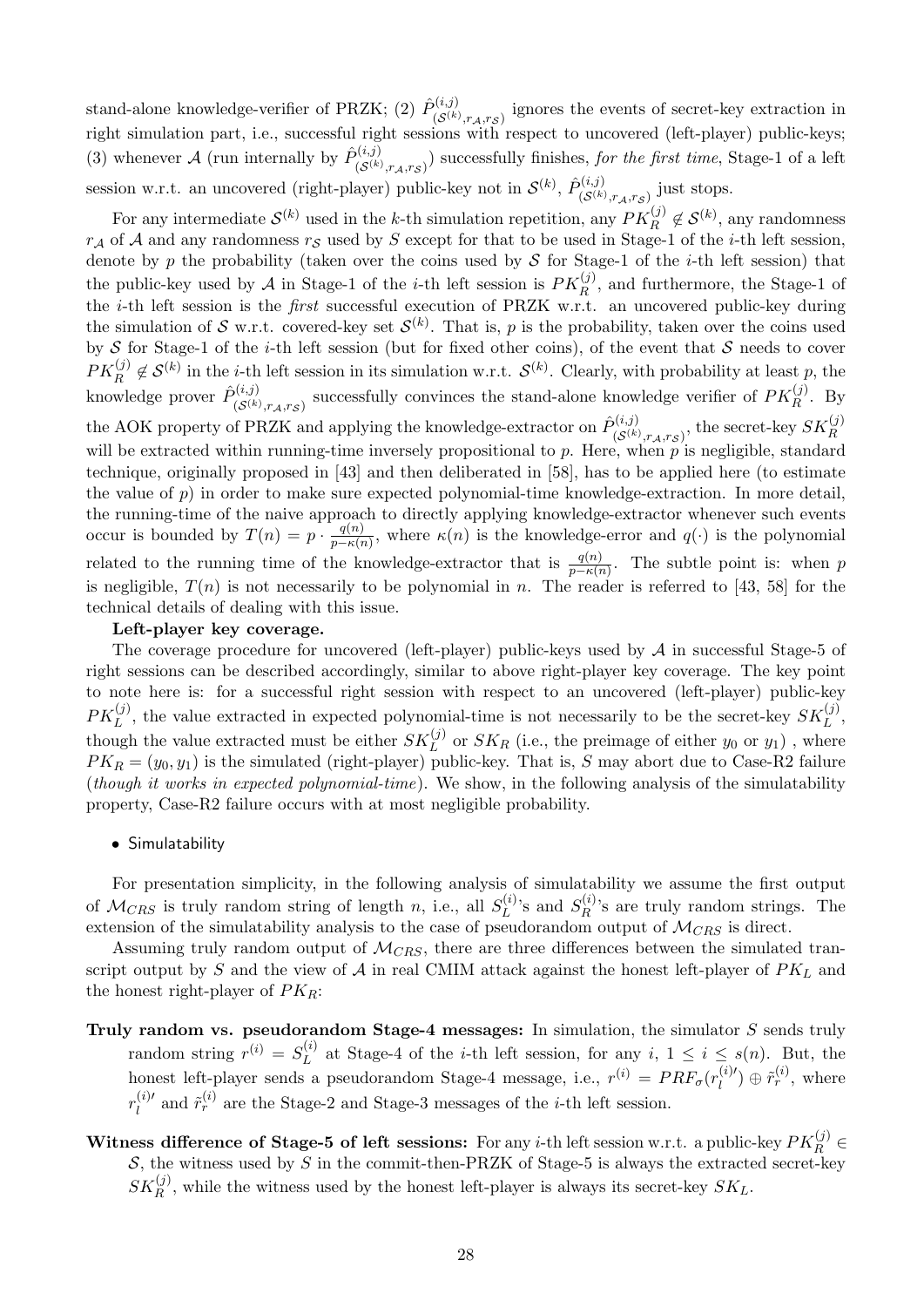**Case-R2 failure:** *S* may stop with simulation failure, due to invalid secret-key extraction in Case-R2 in the right simulation part.

We first show that, conditioned on Case-R2 failure does not occur, the output of *S* is indistinguishable from the real view of *A*. Specifically, we have the following lemma:

**Lemma D.1** *Conditioned on Case-R2 failure does not occur, the following ensembles are indistin*guishable:  $\{S(1^n, z, PK_L, PK_R, SK_R)\}_{1^n, PK_L \in \mathcal{K}_L, (PK_R, SK_R) \in \mathcal{R}_{KEY}^R, z \in \{0,1\}^*}$  (defined in Definition 3.1) and  $\{view_{\mathcal{A}}^{L(SK_L),R(SK_R)}(1^n,z,PK_L,PK_R)\}_{1^n,PK_L \in \mathcal{K}_L, (PK_R, SK_R) \in \mathcal{R}_{KEY}^R, z \in \{0,1\}^*}$  (defined in accordance with the experiment  $\text{Expt}_{CMM}^{\mathcal{A}}(1^n, z)$  described in Section 2).

Proof (of Lemma D.1). We first note that, conditioned on Case-R2 failure does not occur and assuming the truly random output of  $\mathcal{M}_{CRS}$ , *S* perfectly emulates the honest right-player of  $PK_R$  in right simulation part.

The left two differences all are w.r.t. left session simulation. Intuitively, in real interaction the seed  $\sigma$  of *PRF* is committed into left-player public-key  $PK_L$  and is re-committed and proved concurrently in Stage-5 of left sessions, the CMIM adversary may potentially gain some knowledge about the random seed  $\sigma$  by concurrent interaction, which enabling it to set its Stage-3 messages of left sessions maliciously depending on the output of  $PRF_\sigma$ . Note that in real interaction, the Stage-4 messages sent by honest left-player are determined by the PRF seed and the Stage-2 messages. Thus, the Stage-4 messages of left sessions in real interaction may be distinguishable from truly random strings as sent by the simulator *S* in simulation. The still indistinguishability between the simulated transcript and the real view of *A* is proved by hybrid arguments.

We consider a hybrid mental experiment  $H$ .  $H$  mimics  $S(1^n, z, PK_L, PK_R, SK_R)$ , with additionally possessing  $SK_L = (\sigma, s_{\sigma})$  and with the following exception: At Stage-4 of any left session, *H* just emulates the honest left-player by setting the Stage-4 message  $r^{(i)}$  to be  $PRF_{\sigma}(r_i^{(i)})$  $\tilde{r}_r^{(i)}$  (rather than sending  $S_L^{(i)}$  $L_L^{(i)}$  as *S* does); In Stage-5 of any left session w.r.t. a covered key  $PK_R^{(j)}$  (for which *H* has already learnt the corresponding secret-key  $SK_L^{(j)}$ ),  $\mathcal{H}$  still emulates *S* by using the extracted secretkey  $SK_R^{(j)}$  as the witness (specifically, it commits to  $SK_R^{(j)}||0^t$  and finishes PRZK accordingly as the simulator *S* does).

The difference between the view of  $A$  in  $H$  and the view of  $A$  in the simulation of  $S$  lies in the difference of Stage-4 messages of left sessions. Suppose that the view of *A* in *H* is distinguishable from the view of  $A$  in the simulation of  $S$ , then it implies that there exists a PPT algorithm  $D$  that, given the commitment of the PRF seed, i.e.,  $PK_L = C(\sigma, s_{\sigma})$ , can distinguish the output of  $PRF_{\sigma}$  from truly random strings. Specifically, on input  $PK_L$ ,  $D$  emulates  $H$  or  $S$  by having oracle access to  $PRF_{\sigma}$  or a truly random function; Whenever it needs to send Stage-4 message in a left session, it just queries its oracle with the Stage-2 message. Clearly, if the oracle is  $PRF_{\sigma}$ , then *D* perfectly emulates *H*, otherwise (i.e., the oracle is a truly random function), it perfectly emulates the simulation of *S*.

So, we conclude that if the view of  $\mathcal A$  in  $\mathcal H$  is distinguishable from the view of  $\mathcal A$  in the simulation of *S*, then the PPT algorithm *D* that, given the commitment of the PRF seed  $\sigma$ , can distinguish the output of  $PRF_{\sigma}$  from that of truly random function. Consider the case that *D*, given the commitment  $c = C(\sigma)$ , has oracle access to an independent *PRF<sub>σ</sub><sup><i>'*</sup></sup> of an independent random seed  $\sigma'$  or a truly random function. Due to the pseudorandomness of  $PRF$ , the output of  $D(c)$  with oracle access to  $PRF_{\sigma}$ <sup>*'*</sup> is indistinguishable from the output of *D*(*c*) with oracle access to a truly random function. It implies that *D*, given the commitment  $c = C(\sigma)$ , can distinguish the output of  $PRF_{\sigma}$  and the output of  $PRF_{\sigma'}$ , where  $\sigma$  and  $\sigma'$  are independent random seeds. But, this violates the computational hiding property of the commitment scheme *C*. Specifically, given two random strings of length *n*,  $(s_0, s_1)$ , and a commitment  $c_b = C(s_b)$  for a random bit *b*, the algorithm *D* can be used to distinguish the value committed in *cb*, which violates the computational hiding property of *C*.

Now, we consider the difference between the output of *H* and the view of *A* in real execution. Recall that, as we have shown the view of  $\mathcal A$  in  $\mathcal H$  is indistinguishable from that in the simulation and we have assumed Case-R2 failure does not occur in the simulation of  $S$ , Case-R2 failure can occur in  $H$  with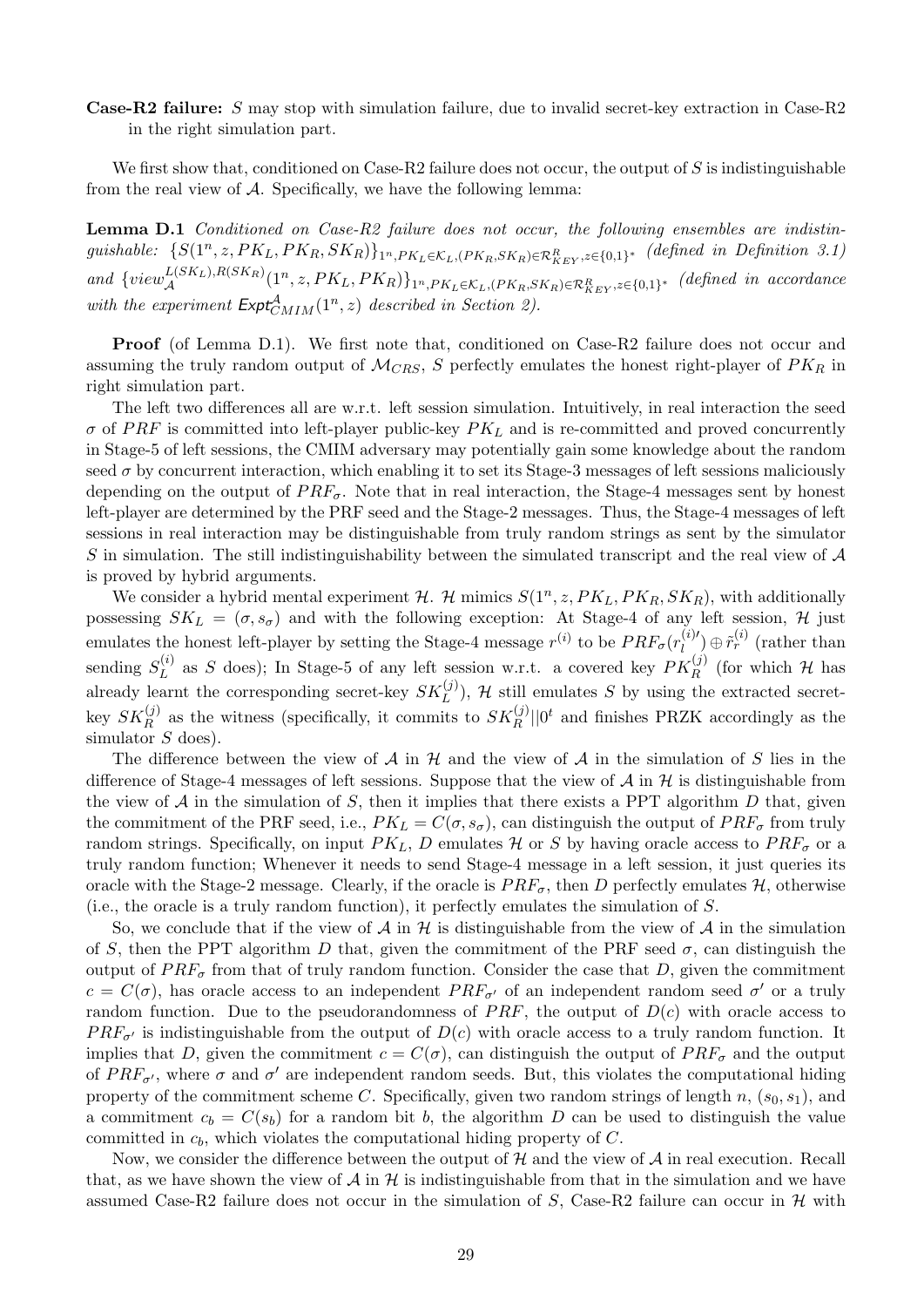at most negligible probability. Then, the difference between the output of *H* and the view of *A* in real execution lies in the witnesses used in Stage-5 of left sessions. Specifically, *H* still uses the extracted right-player secret-keys in Stage-5 of left sessions, while the honest left-player always uses its secret-key  $SK_L$  in Stage-5 of left sessions in real execution. By hybrid arguments, the difference can be reduced to violate the regular WI property of commit-then-PRZK. Note that commit-then-PRZK is itself regular WI for  $\mathcal{NP}$  (actually, any commit-then-SWI is itself regular WI).

In more detail, we consider the mental experiment  $M_b$ ,  $b \in \{0, 1\}$ . On input  $\{(PK_L, SK_L), (PK_R, SK_R)\}$ and public file F, and auxiliary information z to the CMIM adversary  $A^{-1}$ , the mental  $M_b$  also takes as input all secret-keys corresponding to right-player public-keys in the public file *F* (in case the corresponding secret-keys exist).  $M_b$  runs the CMIM adversary  $A$  as follows:

- 1. *M<sup>b</sup>* emulates the honest right-player of *PK<sup>R</sup>* (with *SK<sup>R</sup>* as the witness) in right sessions. In particular, *M* just sends truly random Stage-3 messages in all right sessions, and ignores knowledgeextraction of left-player secret-keys in right sessions (i.e., in case *A* successfully finishes a right session w.r.t an uncovered public-key  $PK_L^{(j)}$ ,  $M_b$  ignores the need of secret-key extraction and just moves on);
- 2. For any  $i, j, 1 \leq i \leq s(n)$  and  $1 \leq j \leq s(n)+1$ , in the *i*-th left session w.r.t. right-player public-key  $PK_R^{(j)}$ ,  $M_b$  emulates the honest left-player of  $PK_L$  until Stage-4 (in particular, it sets the Stage-4  $\text{message } r^{(i)}$  to be  $PRF_{\sigma}(r_l^{(i) \prime})$  $\tilde{r}_l^{(i)}$   $\oplus$   $\tilde{r}_r^{(i)}$ , but with the following exception in Stage-5:
	- If  $b = 0$ , then  $M_b$  just emulates the honest left-player in Stage-5 of the left session, with  $SK_L$ as its witness.
	- If  $b = 1$ ,  $M_b$  still emulates the simulator by using the secret-key  $SK_R^{(j)}$ , for which we assume it exists and *M* knows, as the witness in Stage-5. Specifically, it commits to  $SK_R^{(j)}||0^t$  and finishes PRZK accordingly as the simulator *S* does.

It's easy to see that the output of  $M_0$  is identical to the real view of  $A$  in real execution, and the output of  $M_1$  is indistinguishable from the output of  $H$ . Then, suppose the real view of  $A$  in real execution is distinguishable from the output of  $H$ , by hybrid arguments we can break the regular WI of commit-then-PRZK.

Now, we show that Case-R2 failure indeed occurs with negligible probability, from which the simulatability of the CNM simulation is established.

### **Lemma D.2** *Case-R2 failure occurs with negligible probability.*

**Proof** (of Lemma D.2). Suppose Case-R2 failure occurs with non-negligible probability. That is, for some polynomial  $p(n)$  and infinitely many *n*'s, with probability of  $\frac{1}{p(n)}$  there exist  $k, i, j, 1 \leq k \leq s(n)+1$ and  $1 \leq i, j \leq s(n)$ , such that in the *k*-th simulation repetition  $\mathcal{A}$  successfully finishes the *i*-th right session with respect to an uncovered public-key  $PK_L^{(j)} \notin \mathcal{S} \cup \{PK_L\}$ , furthermore, the *k*-th simulation repetition is the *first* one encountering Case-R2 failure and the *i*-th right session is the *first* successful session w.r.t. an uncovered public-key not in *S ∪ {PKL}* during the *k*-th simulation repetition, but the simulator fails in extracting the corresponding secret-key  $SK_L^{(j)}$ . Recall that *S* makes at most  $s(n) + 1$ simulation trials (repetitions) and each simulation trial uses fresh randomness in the proof stages; *S* starts knowledge-extraction whenever it encounters a successful session w.r.t. an uncovered public-key different from  $PK_L$ ; Whenever Case-R2 failure occurs *S* aborts the whole simulation, which implies that the *k*-th simulation repetition is also the *last* simulation trial.

Note that, *by the AOK property of PRZK* (we can combine the *k*-th simulation repetition except for the Stage-5 of the *i*-th right session into a stand-alone knowledge prover of the PRZK), in this case the simulator still extracts some value that is determined by the statistically-binding commitment  $\tilde{c}_{crs}^{(i)}$ at the start of Stage-5 of the *i*-th right session. According to the AOK property of PRZK, there are two possibilities for the value committed to  $\tilde{c}_{crs}^{(i)}$  and extracted by *S* assuming Case-R2 failure.

<sup>&</sup>lt;sup>1</sup>Recall that, in accordance with the definition of CNMCT, *z* is a priori information of *A* that is independent from the public file  $F$  (in particular,  $PK_L$  and  $PK_R$ ).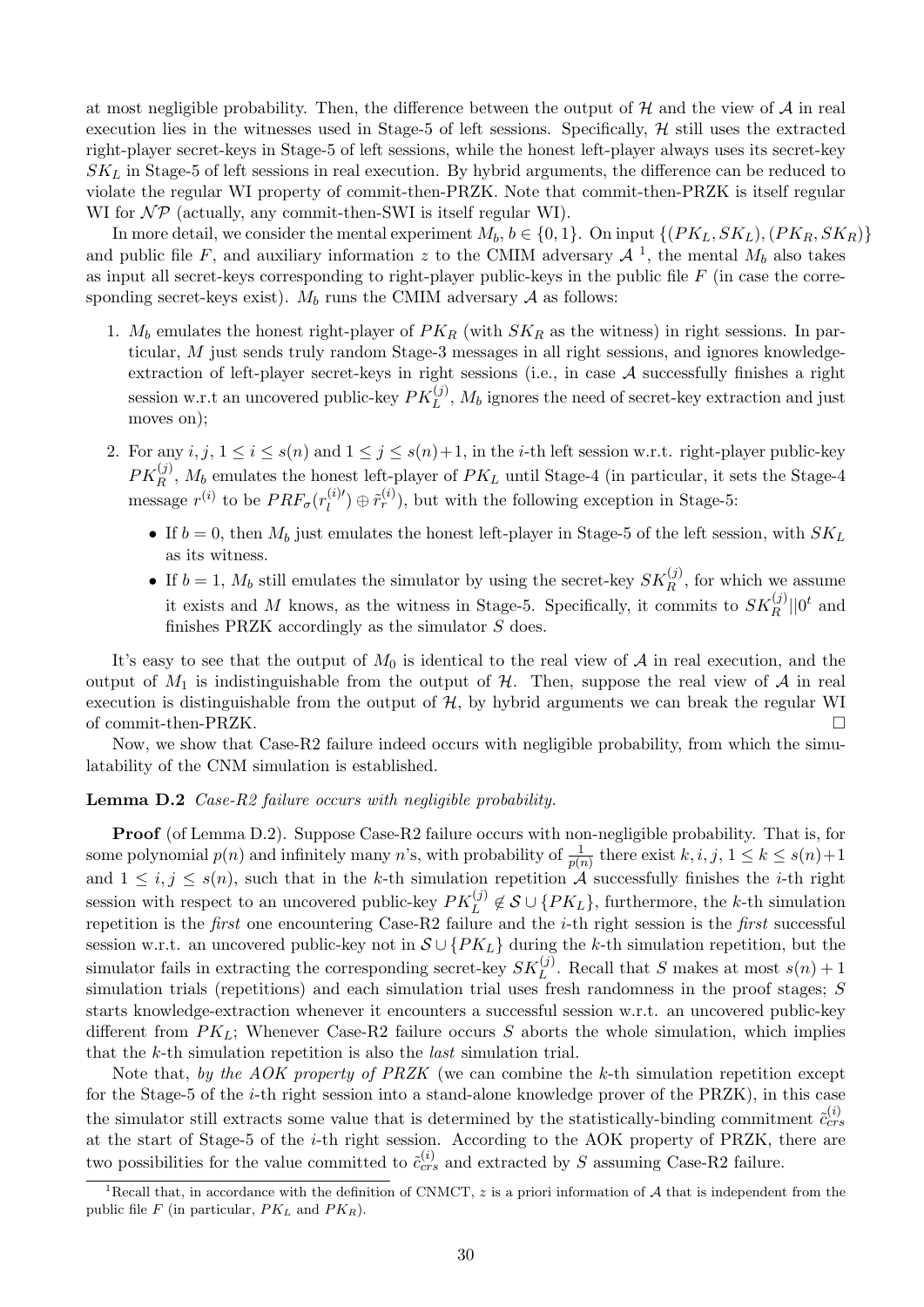**Case-1.** The value committed is the preimage of  $y_{1-b}$ . Recall that  $PK_R = (y_0, y_1)$  is the simulated public-key of honest right player, with  $SK_R = s_b$  for a random bit *b* such that  $y_b = f(s_b)$ .

**Case-2.** The value committed is the preimage of *yb*.

Due to the one-wayness of the OWF *f*, it is easy to see that Case-1 can occur only with negligible probability. Specifically, consider the case that *y*1*−<sup>b</sup>* is given to the simulator, rather than generated by the simulator itself.

Below, we show that Case-2 occurs also with negligible probability, from which Lemma D.2 is then established.

We consider the following two experiments:  $E(1^n, z, PK_L, PK_R, s_b)$ , where  $s_b = SK_R$  and  $b \in \{0, 1\}$ . The experiment  $E(1^n, z, PK_L, PK_R, s_b)$  consists of two phases (or algorithms), denoted by  $E_1$  and  $E_2$ : In the first phase,  $E_1$  just runs  $S(1^n, z, PK_L, PK_R, s_b)$  until *S* stops. Denote by  $C_b$  the set of extractedkeys, corresponding to public-keys in *F−{PKR}*, which are extracted and used by *S* in its *last* simulation trial (recall that the *first* simulation repetition encountering Case-R2 failure is also the last simulation repetition). Specifically, suppose *S* uses  $SK_R = s_b$  in the simulation and stops in the *k*-th simulation repetition with respect to covered-key set, denoted  $S_h^{(k)}$  $\mathcal{C}_b^{(k)}$ , then  $\mathcal{C}_b = \mathcal{S}_b^{(k)} - \{(PK_R, SK_R)\}$ . Note that  $\mathcal{C}_b$  does not include  $(PK_R, SK_R)$  now. The set  $\mathcal{C}_b$ , the public-key file  $F = F' \cup \{PK_L, PK_R\}$  and the state information  $\tau$  are passed on to  $E_2$ , where  $(F', \tau)$  is the output of (the key-generation stage of) the underlying CMIM adversary  $\mathcal{A}(1^n, z, PK_L, PK_R)$  (run by *S*).

Then, in the second phase of the experiment *E*, a PPT algorithm  $E_2(1^n, \mathcal{C}_b, F, \tau)$  runs (the proofstage of) the CMIM adversary  $\mathcal{A}(1^n, F, \tau)$  and (re)mimics the simulation of *S* (to be precise,  $S_{PROOF}$ ) at its last simulation trial w.r.t. the set of covered-keys  $C_b$ , but with the following exceptions (note that  $E_2$  does not take  $s_b = SK_R$  as input): (1)  $E_2$  externally interacts with the prover of commit-then-PRZK  $P(1^n, s_b)$ : Whenever *S* needs to give a Stage-1 proof of a right session on  $PK_R = (y_0, y_1)$ , or needs to give a Stage-5 proof of a left session with respect to  $PK_R$ <sup>2</sup> on input  $(PK_L, PK_R, (r_l^{(i)})$  $\tilde{r}_l^{(i)}$ <sup>*,*  $\tilde{r}_r^{(i)}$ *,*  $r^{(i)}$ )),  $E_2$ </sup> just sets the corresponding input, i.e.,  $PK_R$  or  $(PK_L, PK_R, (r_l^{(i)})$  $\tilde{r}^{(i)\prime}_l,\tilde{r}^{(i)}_r,r^{(i)}_l$  $\binom{n}{l}$ ),<sup>3</sup> as well as the according left or right tag, to  $P(1^n, s_b)$ , and then relays messages between  $P(1^n, S_b)$  and the CMIM adversary A; (2) In case *A* successfully finishes Stage-1 of a left session with respect to an uncovered public-key not in  $\mathcal{C}_b \cup \{PK_R\}$  in the run of  $E_2(1^n, \mathcal{C}_b, F, \tau)$ ,  $E_2$  just stops.

Now, suppose Case-2 of Case-R2 failure occurs with non-negligible probability. That is, with nonnegligible probability, the simulator *S* aborts due to Case-R2 failure in its last simulation trial with respect to the covered public-key set  $\mathcal{C}_b$ , and the value committed in  $\tilde{c}_{crs}^{(i)}$  (in the successful *i*-th right session, for some  $i, 1 \leq i \leq s(n)$ , w.r.t. an uncovered public-key  $PK_L^{(j)} \notin C_b \cup \{PK_L, PK_R\}$  during the simulation trial w.r.t.  $\mathcal{C}_b$  is the preimage of  $y_b$ . Recall that, the successful *i*-th right session is also the first successful session w.r.t. an uncovered public-key different from *PK<sup>L</sup>* during the simulation trial w.r.t.  $\mathcal{C}_b$ . It is easy to see that, with also non-negligible probability, the value committed in  $\tilde{c}_{crs}^{(i)}$  in the *i*th right successful session (which is also the first successful session w.r.t. an uncovered public-key not in  $\mathcal{C}_b \cup \{PK_L, PK_R\}$ ) under the run of  $E_2(1^n, \mathcal{C}_b, F, \tau)$  is the preimage of  $y_b$ . We will use this fact to violate the one-left-many-right simulation/extraction of commit-then-PRZK with adaptively setting input and tag for the one left-session, where the simulator/extractor of commit-then-PRZK first commits to 0 and then runs the one-left-many-right simulator/extractor of PRZK.

Before proceeding the analysis, we first present some observations on commit-then-PRZK with restricted input selection and indistinguishable auxiliary information. Consider the following experiments:  $\text{EXPT}(1^n, w^b, aux^b),$  where  $w^b \in \{0, 1\}^n$  for  $b \in \{0, 1\}.$  In  $\text{EXPT}(1^n, w^b, aux^b),$  the commit-then-PRZK for *N P* is run concurrently, and a many-left-many-right CMIM adversary *A*, possessing auxiliary information *aux*<sup>*b*</sup> and involving at most  $m(n)$  left-sessions and at most  $m(n)$  right-sessions simultaneously where  $m(\cdot)$  is a positive polynomial, can set the inputs and tags to prover instances of left sessions

<sup>&</sup>lt;sup>2</sup>Note that left sessions may be with respect to the simulated public-key  $PK_R$ , i.e., the CMIM adversary may impersonate the honest right-player of *PK<sup>R</sup>* in left sessions.

 $3$ Actually, the  $N\mathcal{P}$ -statements reduced from them for the  $N\mathcal{P}$ -Complete language for which commit-then-PRZK actually works.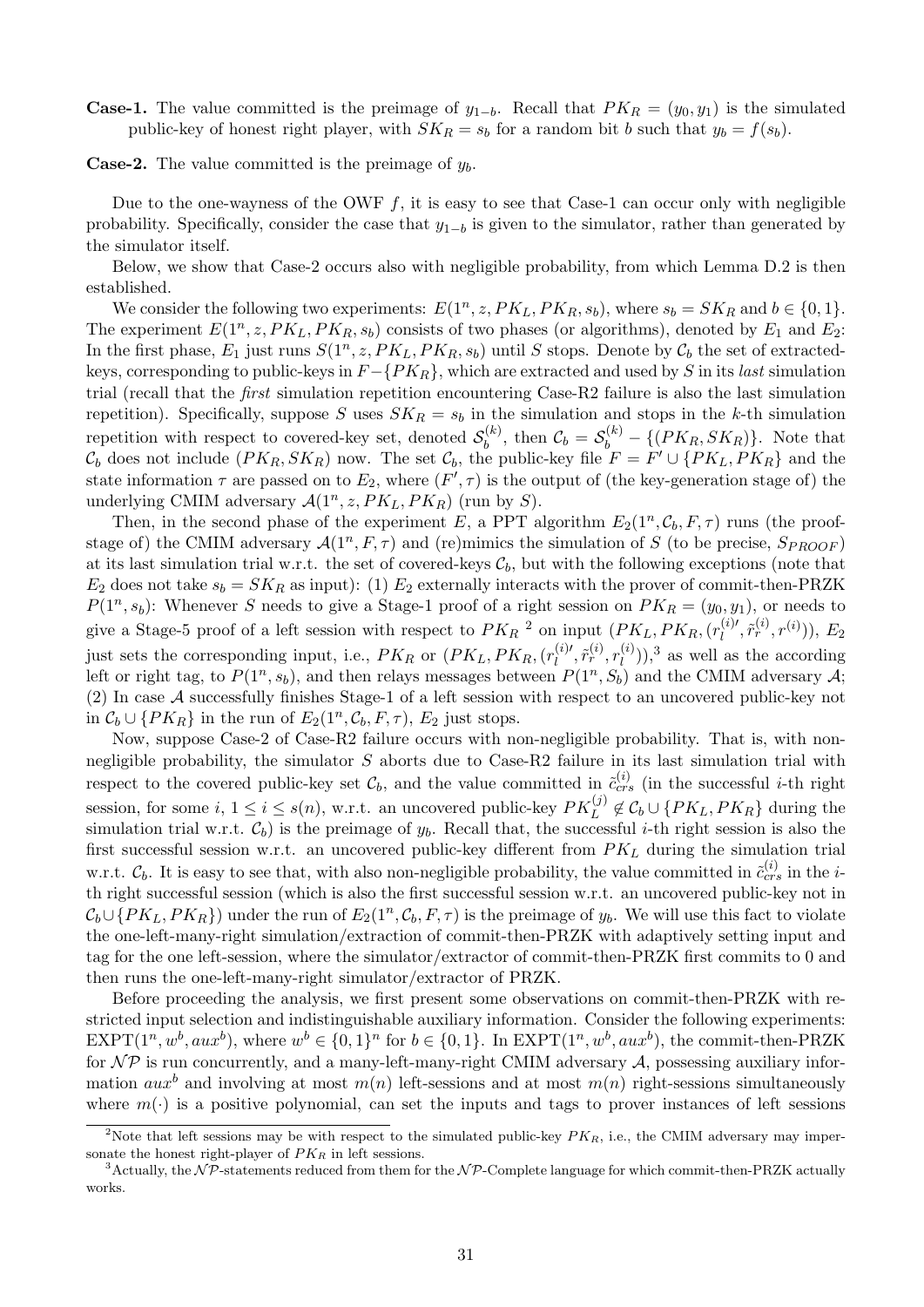with the following restriction: for any  $x_i$ ,  $1 \leq i \leq m(n)$ , set by *A* for the *i*-th left session of committhen-PRZK, the fixed value  $w^b$  is always a valid  $N \mathcal{P}$ -witness. In other words, although *A* has the power of adaptive input selection for provers, but there exists fixed witness-pair  $(w^0, w^1)$  for all inputs selected by *A*. Such adversary is called *restricted* input-selecting CMIM-adversary. Denote by *trans<sup>b</sup>* the transcript of the experiment  $\text{EXPT}(1^n, w^b, aux^b)$  (i.e., the view of *A* in  $\text{EXPT}(1^n, w^b, aux^b)$ ), and by  $\widehat{W}^b = \{\hat{w}_1^b, \cdots, \hat{w}_{m(n)}^b\}$  the witnesses encoded (determined) by the statistically-binding commitments (at the beginning) of successful right sessions in *trans<sup>b</sup>* (as in [73], in the unlikely event that a statistically-binding commitment does not uniquely determine a witness, the corresponding witness is set to be "*⊥*"); For a right session that aborts or the tag of the underlying PRZK is identical to that in one of left sessions,  $\hat{w}_i^b$  is set to be a special symbol  $\perp$ . We want to show the following proposition:

**Proposition D.1** If the ensembles  $\{aux^0\}_{n\in N,w^0\in\{0,1\}^n,w^1\in\{0,1\}^n}$  and  $\{aux^1\}_{n\in N,w^0\in\{0,1\}^n,w^1\in\{0,1\}^n}$  are indistinguishable, then the ensembles  $\{(trans^0, \widehat{W}^0)\}_{n\in N, w^0\in\{0,1\}^n, w^1\in\{0,1\}^n}$  in accordance with  $\text{EXPT}(1^n,$  $w^0, aux^0)$  and  $\{(trans^1, \widehat{W}^1)\}_{n \in N, w^0 \in \{0,1\}^n, w^1 \in \{0,1\}^n}$  in accordance with  $\text{EXPT}(1^n, w^1, aux^1)$  are also in*distinguishable.*

**Proof** (of Proposition D.1): This is established by investigating a series of experiments.

First consider two experiments  $\text{EXPT}_1^n(1^n, w^b, aux^b)$ , where  $b \in \{0, 1\}$ . In  $\text{EXPT}_1^n(1^n, w^b, aux^b)$ , a *one-left-many-right* restricted input-selecting MIM adversary *A*, possessing auxiliary information *aux<sup>b</sup>* , interacts with the prover instance of commit-then-PRZK in one left session and sets the input *x* of the left session such that  $(x, w^b) \in \mathcal{R}_\mathcal{L}$ , and concurrently interacts with many honest verifier instances on the right. From the one-many simulation/extraction SZKAOK property of PRZK (with adaptively setting input and tag for the one left session) and computational-hiding property of the underlying statisticallybinding commitments, by hybrid arguments, we can conclude that if  $aux^0$  is indistinguishable from  $aux^1$ , then *A*'s views and the witnesses encoded (actually *extracted*) in the two experiments, i.e.,  $(trans^0, \widehat{W}^0)$ and  $(trans<sup>1</sup>, \widehat{W}<sup>1</sup>)$ , are indistinguishable.

In more details (as shown in [73]), due to the one-many simulation/extraction perfect ZKAOK property of PRZK, for any bit  $b \in \{0,1\}$   $(trans^b, \widehat{W}^b)$  in  $\text{EXPT}_1^n(1^n, w^b, aux^b)$  is identical to  $(trans^b, \widehat{W}^b)$ in a modified version of  $\text{EXPT}_1^n(1^n, w^b, aux^b)$ , called commit $(w^b)$ -then-simulatedPRZK, in which the one left-session and many right-sessions are emulated by a PPT algorithm (i.e., the one-left-many-right simulator/extractor guaranteed by PRZK) with witness extraction for successful right-sessions of different tags (but the witness  $w^b$  is still committed to the statistically-binding commitment of the left session). Then, for this experiment, due to the computational hiding property of the statistically-binding commitment scheme used in commit-then-PRZK,  $(trans^b, \widehat{W}^b)$  of the commit $(w^b)$ -then-simulatedPRZK experiment is computationally indistinguishable from that of the commit(0)-then-simulatedPRZK experiment in which " $0$ " (rather than  $w<sup>b</sup>$ ) is committed to the statistically-binding commitment of the one left session. Note that the commit(0)-then-simulatedPRZK experiment can be performed by a merely PPT algorithm. The reader is referred to [73] for more details of the hybrid arguments of this step. Here, we point out that the hybrid arguments of [73] is actually w.r.t. a *strengthened* version of commit-then-PRZK, which is referred as *signed* commit-then-PRZK here. Roughly speaking, the tag of the underlying PRZK is set to be the public-key of a signature scheme, and the protocol transcript of commit-then-PRZK is in turn signed by the prover. Some advantages of signed commit-then-PRZK are: it can work for tags of length  $poly(n)$  (rather than  $O(n)$  as required by the underlying PRZK), and it can satisfy some stronger non-malleability requirements w.r.t. session transcripts (rather than only session tags or inputs). We note this signature-based trick is unnecessary for our purpose in this work. In particular, the tags of the underlying PRZK in our CNMCT constructions are indeed of length  $O(n)$ , and our CNM definitions (for ZK and CT) are based on the normal formulation approach that is not w.r.t. session transcripts.<sup>4</sup>

Now we consider the following two experiments:  $EXPT(1^n, w, aux^b)$ , where  $b \in \{0, 1\}$  and  $w \in$  $\{w^0, w^1\}$ . In EXPT(1<sup>n</sup>, w, aux<sup>b</sup>), a many-left-many-right restricted input-selecting MIM adversary *A*,

<sup>4</sup>The extension to session-transcript based formulations and protocol implementations of CNMCT and CNMZK are left for future explorations.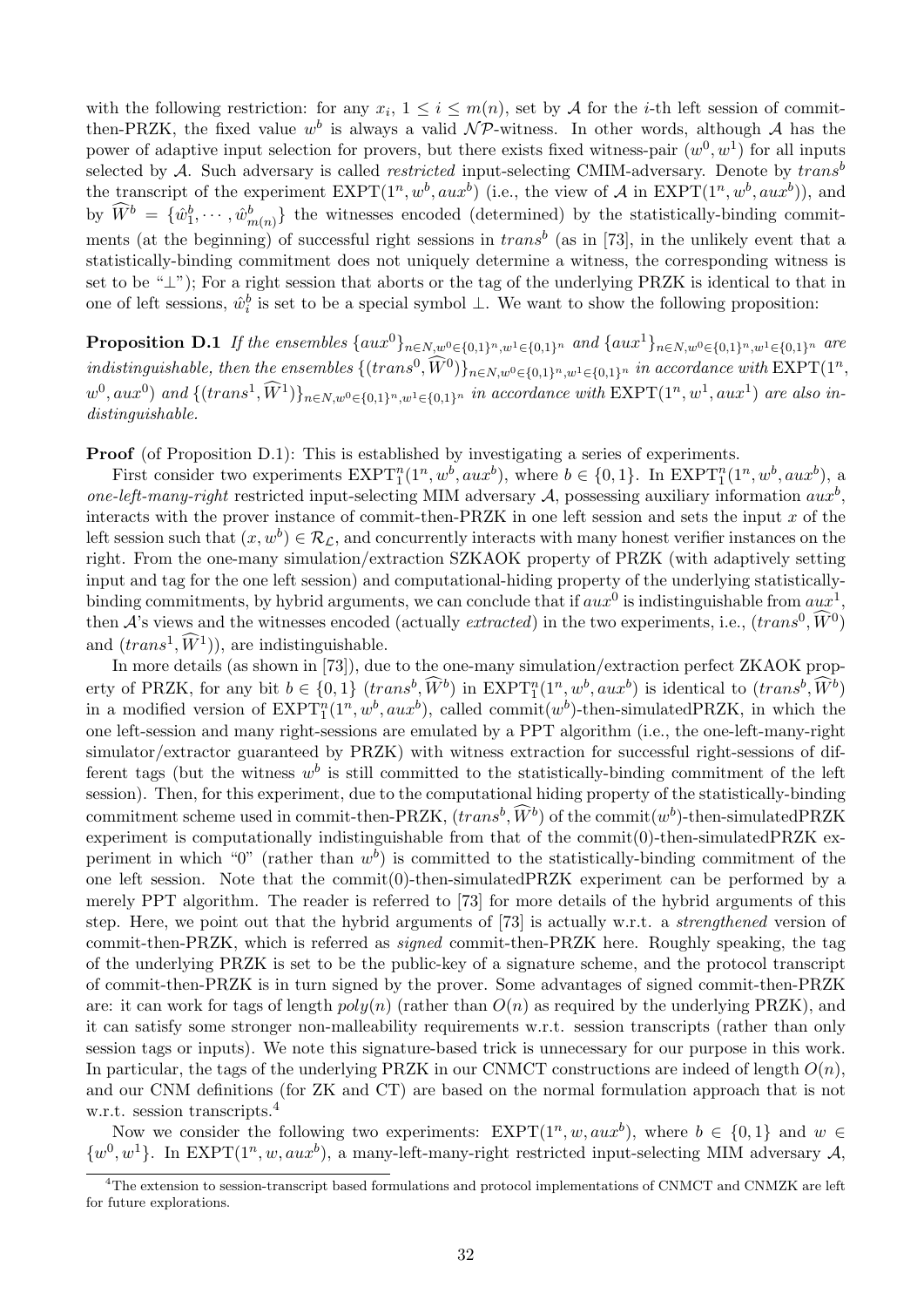possessing auxiliary information *aux<sup>b</sup>* , interacts concurrently with many prover instances on the left (such that *w* is always a witness for inputs selected adaptively by *A* for left sessions), and interacts with many honest verifier instances on the right. Then, the indistinguishability between the ensembles  $\{(trans^0, \widehat{W}^0)\}_{n\in N, w^0\in\{0,1\}^n, w^1_0\in\{0,1\}^n}$  and  $\{(trans^1, \widehat{W}^1)\}_{n\in N, w^0\in\{0,1\}^n, w^1\in\{0,1\}^n}$  is direct from the indistinguishability between  $\{aux^0\}_{n\in N,w^0\in\{0,1\}^n,w^1\in\{0,1\}^n}$  and  $\{aux^1\}_{n\in N,w^0\in\{0,1\}^n,w^1\in\{0,1\}^n}$  and the adaptive one-left-many-right simulation-extractability of PRZK. Specifically, this is derived by a simple reduction to the above one-left-many-right case. Note that according to the definition of indistinguishability between *ensembles*,  $(w, aux^0)$  and  $(w, aux^1)$  are indistinguishable. Actually,  $(w^0, w^1, aux^0)$  and  $(w^0, w^1, aux^1)$  *are indistinguishable.* Also, note that all sessions in EXPT(1<sup>n</sup>, w, aux<sup>b</sup>) can be emulated internally by a PPT algorithm given (*w, aux<sup>b</sup>* ).

In more details, we consider the experiments  $\text{EXPT}_{1}^{n}(1^{n}, w, aux^{b}),$  where  $b \in \{0, 1\}$  and  $w \in$  $\{w^0, w^1\}$ . In the experiment  $\mathrm{EXPT}_1^n(1^n, w, aux^b)$ , a one-left-many-right MIM adversary *A'* that on auxiliary input  $(w, aux^b)$  mimics the CMIM adversary  $A$  (of the auxiliary input  $aux^b$ ) in the above experiment  $\text{EXPT}(1^n, w, aux^b)$ , with the following modifications: all left-sessions except for the first left-session are perfectly emulated by  $A'$  by using *w* as the witness, and  $A'$  externally interacts with the commit-then-PRZK prover in the first left-session;  $A'$  outputs a simulated view of  $A$  that is identical to the view of *A* in the experiment  $\text{EXPT}(1^n, w, aux^b)$ . By the adaptive one-left-many-right simulation-extractability of PRZK, the view of *A* and the corresponding witnesses encoded by the statistically-binding commitments under the run of  $\mathcal{A}'(w, aux^b)$  are indistinguishable from the outputs of the PPT simulator/extractor guaranteed by PRZK, with auxiliary input  $(w, aux^b)$ , in the commit $(0)$ then-simulatedPRZK experiment. As  $(w, aux^0)$  and  $(w, aux^1)$  are indistinguishable, we conclude that  $\{(trans^0, \widehat{W}^0)\}_{n\in N, w^0\in\{0,1\}^n, w^1\in\{0,1\}^n}$  in accordance with the experiment  $\text{EXPT}(1^n, w, aux^0)$  and  $\{(trans^1,\widehat{W}^1)\}_{n\in N,w^0\in\{0,1\}^n,w^1\in\{0,1\}^n}$  in accordance with  $\text{EXPT}(1^n,w,aux^1)$  are indistinguishable.

We return back to investigate the experiments:  $EXPT(1^n, w^b, aux^b)$  with respect to many-left-manyright restricted input-selecting MIM adversary *A*. Firstly, the distribution ensemble of  $\{(trans^0, \widehat{W}^0)\}_{n\in N, w^0\in\{0,1\}^n, w^1\in\{0,1\}^n}$  in accordance with  $\text{EXPT}(1^n, w^0, aux^0)$  and the distribution ensemble of  $\{(trans^0, \widetilde{W}^0)\}_{n\in N, w^0\in\{0,1\}^n, w^1\in\{0,1\}^n}$  in accordance with  $\text{EXPT}(1^n, w^0, aux^1)$  are indistinguishable, if  $\{aux_0\}_{n\in N,w^0\in\{0,1\}^n,w^1\in\{0,1\}^n}$  and  $\{aux_1\}_{n\in N,w^0\in\{0,1\}^n,w^1\in\{0,1\}^n}$  are indistinguishable, where  $\text{EXPT}(1^n, w^0, aux^1)$  denotes a hybrid experiment in which the CMIM adversary possesses auxiliary information *aux*<sup>1</sup> while concurrently interacting on the left with many prover instances of the fixed witness  $w^0$ . Then, by a simple hybrid argument to the one-left-many-right case, we get that the distribution ensemble  $\{(trans^0, \widehat{W}^0)\}_{n\in N,w^0\in\{0,1\}^n,w^1\in\{0,1\}^n}$  in accordance with  $\text{EXPT}(1^n, w^0, aux^1)$  is indistinguishable from the distribution ensemble of  $\{(trans^1,\widehat{W}^1)\}_{n\in N,w^0\in\{0,1\}^n,w^1\in\{0,1\}^n}$  in accordance with  $\text{EXPT}(1^n, w^1, aux^1)$ . In more detail, if the above ensembles are distinguishable, then the difference can be reduced, by hybrid arguments, to the difference of witnesses used in only one left session. Note that, all sessions other than the one left session can be emulated internally by a PPT algorithm given  $(w^0, w^1, aux^1)$ . We remark that, here, posing the *restricted* input selection requirement in EXPT( $1^n, w^b, aux^b$ ), i.e., the fixed  $w_0$  and  $w_1$  are always the valid witnesses to all statements set by the CMIM adversary for left-sessions, is critical for the above hybrid arguments to go through.

Proposition D.1 follows.

Now, we return back to the experiment  $E(1^n, z, PK_L, PK_R, s_b)$  for finishing the proof of Lemma D.2. We first prove that  $\{\mathcal{C}_0\}_{n \in N, s_0 \in \{0,1\}^n, s_1 \in \{0,1\}^n}$  is indistinguishable from  $\{\mathcal{C}_1\}_{n \in N, s_0 \in \{0,1\}^n, s_1 \in \{0,1\}^n}$ according to the analysis of Proposition D.1, where  $C_b$ ,  $b \in \{0,1\}$ , is the set of extracted-keys (corresponding to public-keys in  $F - \{PK_R\}$ ) that is used by the simulator *S* in its last simulation repetition. Equivalently,  $\mathcal{C}_b$  is generated by  $E_1$  and is passed on to  $E_2$ . Note that  $s_b = SK_R$  is the simulated secret-key used by *S* (equivalently, *E*1). For presentation simplicity, in the following description we simply refer to *S*,  $E_1$  and  $E_2$  as  $S(1^n, s_b)$ ,  $E_1(1^n, s_b)$  and  $E_2(1^n, \mathcal{C}_b)$ . Actually, we can show that for any  $k, 1 \leq k \leq s(n) + 1$ , if the distribution ensemble of the set of extracted-keys used in the  $(k-1)$ -th simulation repetition of  $S(1^n, s_0)$  using  $SK_R = s_0$ , denoted  $\{\mathcal{C}_0^{k-1}\}_{n \in N, s_0 \in \{0,1\}^n, s_1 \in \{0,1\}^n}$ , is indistinguishable from that of  $\{\mathcal{C}_{1}^{k-1}\}_{n\in N,s_0\in\{0,1\}^n,s_1\in\{0,1\}^n}$  (the set of extracted-keys used in the  $(k-1)$ -th simulation repetition of  $S(1^n, s_1)$ , then the distribution ensembles of  $\{\mathcal{C}_0^k\}_{n \in N, s_0 \in \{0,1\}^n, s_1 \in \{0,1\}^n}$  and  ${C_1^k}_{n \in N, s_0 \in \{0,1\}^n, s_1 \in \{0,1\}^n}$  are also indistinguishable.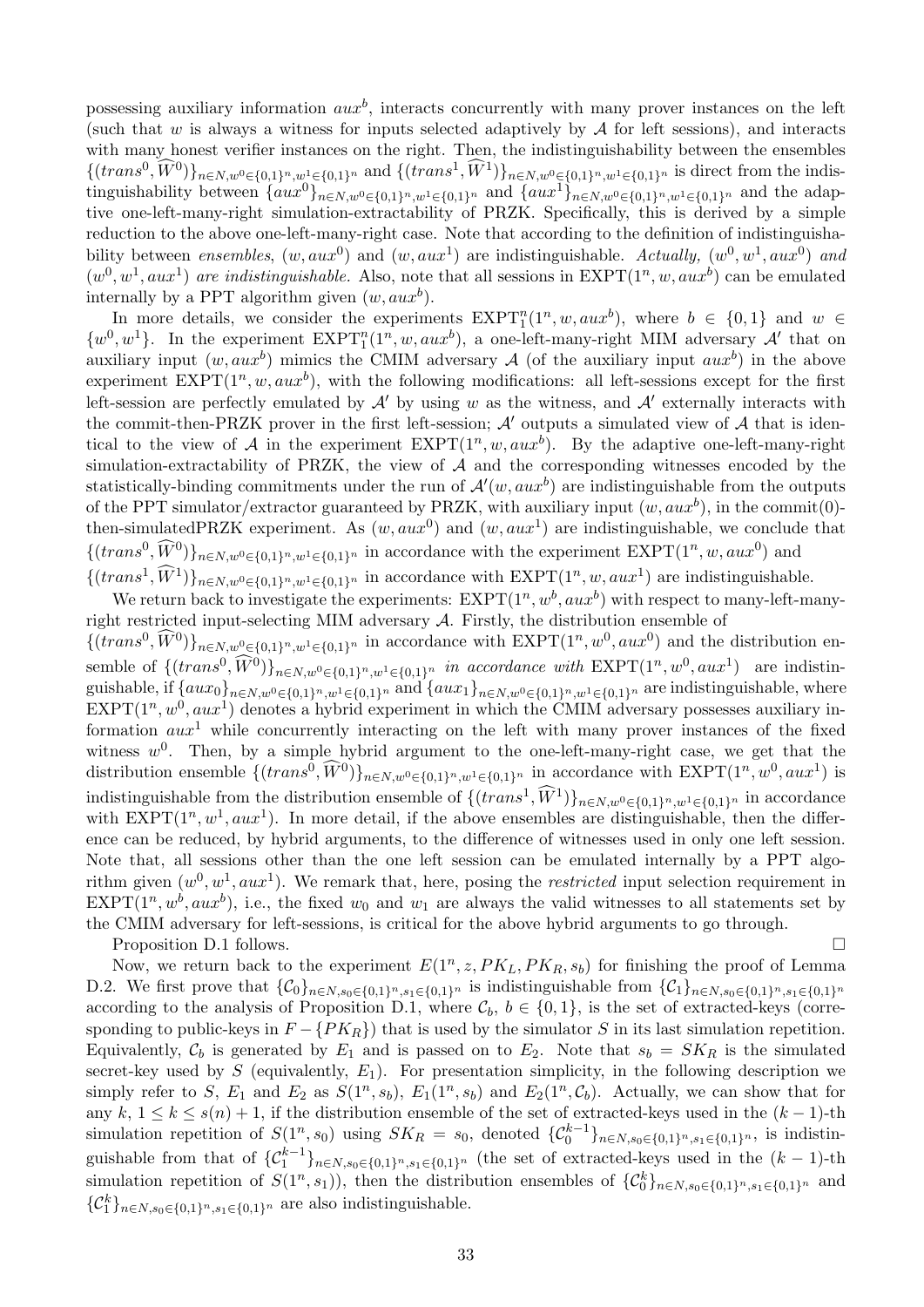We consider another PPT algorithm  $\hat{S}(1^n, \mathcal{C}_b^{k-1})$  that mimics  $E_2(1^n, \mathcal{C}_b^{k-1})$  (with externally interacting with the commit-then-PRZK prover  $P(1^n, s_b)$  but with the following modifications: the interactions of Stage-1 of left-sessions and Stage-5 of right-sessions, in which the underlying CMIM adversary *A* serves as the prover of commit-then-PRZK, are relayed by *S*ˆ between the underlying CMIM adversary *A* and external commit-then-PRZK verifiers (who actually just send random coins, as PRZK is actually *public-coin*). We remark that the run of  $\hat{S}(1^n, C_b^{k-1})$  actually amounts to the experiment EXPT $(1^n, w^b, aux^b)$  defined in Proposition D.1, where  $2s(n)$  amounts to  $m(n)$  as  $\hat{S}$  can involve at most  $2s(n)$  sessions in each (left or right) CMIM interaction part,  $s_b$  amounts to  $w^b$ ,  $C_b^{k-1}$  amounts to *aux*<sup>*b*</sup> and the interactions with the at most  $2s(n)$  instances of the commit-then-PRZK prover  $P(1^n, s_b)$ amount to the left-sessions and the interactions between  $\hat{S}$  (actually  $\mathcal{A}$ ) and the at most  $2s(n)$  instances of the commit-then-PRZK verifier amount to right-sessions. Here, a point of worthy noting is: though commit-then-PRZK is composed with other interactions (say, the interactions at Stage-2, Stage-3 and Stage-4), all interactions other than the interactions with the prover  $P(s_b)$  of committhen-PRZK (i.e., the left-sessions of  $\hat{S}$ ) can be internally emulated by  $\hat{S}$ , though Stage-1 interactions of left-sessions and Stage-5 interactions of right-sessions (which correspond to the right-sessions of  $\hat{S}$ and are just public coins) are not internally emulated by  $\hat{S}$ . By applying Proposition D.1, we get that if the ensembles  $\{\mathcal{C}_{0}^{k-1}\}_{n \in N, s_0 \in \{0,1\}^n, s_1 \in \{0,1\}^n}$  and  $\{\mathcal{C}_{1}^{k-1}\}_{n \in N, s_0 \in \{0,1\}^n, s_1 \in \{0,1\}^n}$  are distinguishable,  $\{\mathcal{C}_0^k\}_{n\in N, s_0\in \{0,1\}^n, s_1\in \{0,1\}^n}$  and  $\{\mathcal{C}_1^k\}_{n\in N, s_0\in \{0,1\}^n, s_1\in \{0,1\}^n}$  are also distinguishable. Finally, note that  $\mathcal{C}_0^0$ and  $\mathcal{C}_1^0$  (the set of extracted-keys corresponding to  $\mathcal{F} - \{PK_R\}$  at the beginning of the simulation) are identical, i.e., both of them are the empty set. By inductive steps, we get that the distribution ensembles of  $\{\mathcal{C}_{0}^{k}\}_{n\in N,s_{0}\in\{0,1\}^{n},s_{1}\in\{0,1\}^{n}}$  and  $\{\mathcal{C}_{1}^{k}\}_{n\in N,s_{0}\in\{0,1\}^{n},s_{1}\in\{0,1\}^{n}}$  are indistinguishable for any k,  $1 \leq k \leq s(n) + 1$ . Here, we note that the above analysis (for showing the indistinguishability between  $\{\mathcal{C}_0^k\}_{n\in N, s_0\in\{0,1\}^n, s_1\in\{0,1\}^n}$  and  $\{\mathcal{C}_1^k\}_{n\in N, s_0\in\{0,1\}^n, s_1\in\{0,1\}^n}$ , for any  $k, 1 \leq k \leq s(n)+1$ ) works also for the case that  $\mathcal{C}_0^0 = \mathcal{C}_1^0 = \{s_\alpha\}$ , where  $\alpha \in \{0,1\}$  and  $s_\alpha \in \{s_0,s_1\}$  is a fixed value and is independent of *sb. This property will be used in the subsequent analysis of secret-key independence.*

But, suppose Case-2 of Case-R2 failure occurs with non-negligible probability. Then, with also nonnegligible probability, the value committed to the statistically-binding commitment (at the beginning) of a (actually the first) successful right-session of commit-then-PRZK w.r.t. an uncovered public-key not in  $\mathcal{C}_b \cup \{PK_L, PK_R\}$  under the run of the CMIM algorithm  $\hat{S}$  (equivalently,  $E_2(1^n, \mathcal{C}_b)$ ), with auxiliary input  $C_b$  where  $b \in \{0, 1\}$  and  $C_0$  and  $C_1$  are indistinguishable, is the preimage of  $y_b$ . Suppose this rightsession is the *i*-th right-session run by  $\hat{S}(1^n, s_b)$ ,  $1 \leq i \leq 2s(n)$ , it can be directly checked that, with overwhelming probability, the tag used by Stage-5 of this *i*-th right session, denoted  $(PK_L^{(j)}, r_r^{(i)}, \tilde{r}^{(i)})$ where  $PK_L^{(j)} \notin C_b \cup \{PK_L, PK_R\}$  and  $r_r^{(i)}$  is a random *n*-bit string, must be different from the tags used by the prover *P*(1*<sup>n</sup> , sb*) of commit-then-PRZK. Recall that the tags of Stage-1 of right sessions (*run by*  $P(s_b)$  is of the form  $(\cdot, y_0, y_1)$  and the tags of Stage-5 of left sessions (*run by*  $P(s_b)$ ) is of the form  $(PK_L, \cdot, \cdot)$ . This means that, by concurrently interacting with the prover  $P(s_b)$  of commit-then-PRZK in left-sessions and with the commit-then-PRZK verifier instances in the right-sessions,  $\hat{S}(1^n, \mathcal{C}_b)$  can successfully commit the preimage of  $y<sub>b</sub>$  in a successful right session that is of a tag different from all the tags of the left-session interactions with  $P(1^n, s_b)$  and is actually the first right-session w.r.t an uncovered public-key not in  $C_b \cup \{PK_R, PK_L\}$ , which violates Proposition D.1. This shows that Case-2 of Case-R2 failure can occur also with negligible probability. Thus, Case-R2 failure can occur with at most negligible probability. This finishes the proof of Lemma D.2, from which the simulatability of the CNM simulation depicted in Figure 2 is then established.  $\square$ 

Next, before proceeding the analysis of the property of strategy-restricted and pre-definable randomness, we first investigate the property of secret-key independence which is essentially implied by the above analysis of Lemma D.2 and Proposition D.1.

#### *•* Secret-key independence

Specifically, we need to show that  $Pr[R(SK_R, str, sta) = 1]$  is negligibly close to  $Pr[R(SK'_R, str, sta)$  $= 1$  for any polynomial-time computable relation *R*. In more details, for any pair  $(s_0, s_1)$  in the (simulated right-player) key-generation stage, denote by  $(str^b, sta^b)$  the output of  $S(1^n, s_b)$  when it is using  $SK_R = s_b$ . Then,  $Pr[\mathcal{R}(SK, str, sta) = 1] = \frac{1}{2} Pr[\mathcal{R}(s_0, str^0, sta^0) = 1 | S$  uses  $SK_R =$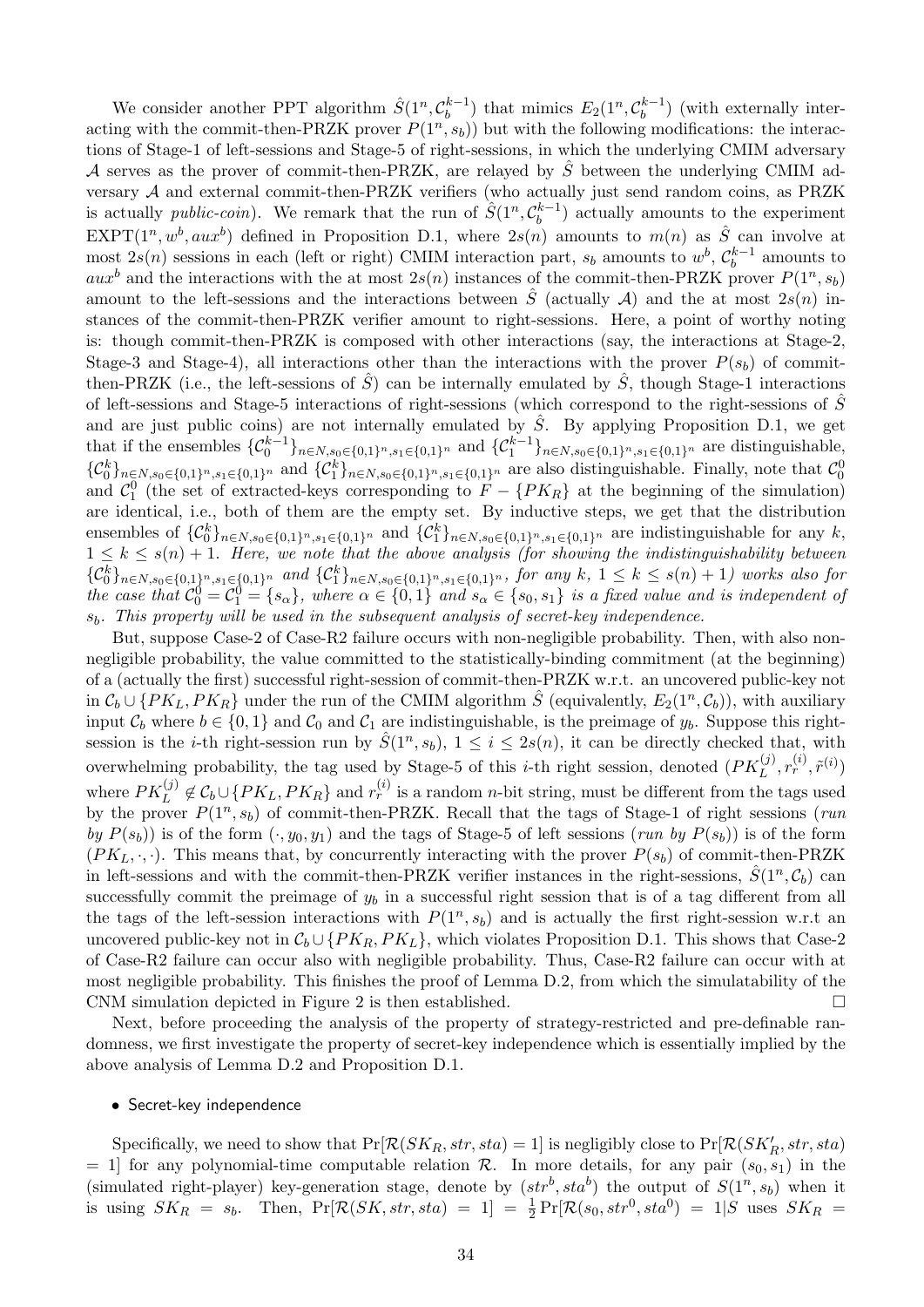$s_0$  in generating  $(str^0, sta^0] + \frac{1}{2} \Pr[\mathcal{R}(s_1, str^1, sta^1) = 1 | S \text{ uses } SK_R = s_1 \text{ in generating } (str^1, sta^1)],$ and  $\Pr[\mathcal{R}(SK_R', str, sta) = 1] = \frac{1}{2} \Pr[\mathcal{R}(s_0, str^1, sta^1) = 1 | S \text{ uses } SK_R = s_1 \text{ in generating } (str^1, sta^1)] +$ 1  $\frac{1}{2} \Pr[\mathcal{R}(s_1, str^0, sta^0) = 1 | S \text{ uses } SK_R = s_0 \text{ in generating } (str^0, sta^0)].$  Suppose the secret-key independence property does not hold, it implies that there exists a bit  $\alpha \in \{0,1\}$  such that the difference between  $\Pr[\mathcal{R}(s_\alpha, str^0, sta^0) = 1 | S \text{ uses } s_0 \text{ in generating } (str^0, sta^0)]$  and  $\Pr[\mathcal{R}(s_\alpha, str^1, sta^1) =$  $1|S$  uses  $s_1$  in generating  $(str^1, sta^1)$  is non-negligible. It implies that  $(s_\alpha, str^0, sta^0)$  and  $(s_\alpha, str^1, sta^1)$ are distinguishable. But, note that the analysis of Lemma D.2 and Proposition D.1 has already established that the distribution ensembles of  $\{S(1^n, s_0) = (str^0, sta^0)\}_{n \in N, s_0 \in \{0,1\}^n, s_1 \in \{0,1\}^n}$  and  $\{S(1^n, s_1) =$  $(str<sup>1</sup>, sta<sup>1</sup>)$ <sup>*n*</sup><sub> $n \in N$ ,s<sub>0</sub> $\in$ {0,1}<sup>*n*</sup>,s<sub>1</sub> $\in$ {0,1}<sup>*n*</sup></sub> are indistinguishable. Specifically, the distribution ensembles of the sets of extracted-keys corresponding to the public-keys in  $F - \{PK_R\}, \{C_0\}_{n \in N, s_0 \in \{0,1\}^n, s_1 \in \{0,1\}^n}$  and  $\{\mathcal{C}_1\}_{n\in N,s_0\in\{0,1\}^n,s_1\in\{0,1\}^n}$  used by  $S(1^n,s_b)$  for  $b\in\{0,1\}$  in the last simulation repetition, are indistinguishable, and then the indistinguishability between the ensembles  $\{(str^0, sta^0)\}_{n \in N, s_0 \in \{0,1\}^n, s_1 \in \{0,1\}^n\}$ and  $\{(str^1, st^1)\}_{n \in N, s_0 \in \{0,1\}^n, s_1 \in \{0,1\}^n}$  are from Proposition D.1.

### *•* Strategy-restricted and predefinable randomness

Now, we proceed to show the strategy-restricted and predefinable randomness property of the CNM simulator *S* depicted in Figure 2. Denote by  $R_L = \{R_L^{(1)}\}$  $R_L^{(1)}, R_L^{(2)}, \cdots R_L^{(s(n))}$  $L^{(s(n))}$  the coin-tossing outputs of the  $s(n)$  left sessions in str (i.e., the first output of S), and by  $sta_L = \{sta_L^{(1)}, sta_L^{(2)}, \cdots, sta_L^{(s(n))}\}\$ the state information corresponding to *R<sup>L</sup>* included in *sta* (i.e., the second output of *S*). Similarly, denote by  $R_R = \{R_R^{(1)}\}$  $R_R^{(1)}, R_R^{(2)}, \cdots R_R^{(s(n))}$  $\{R^{(s(n))}\}\$  the coin-tossing outputs of the *s*(*n*) right sessions in *str*, and by  $sta_L = \{sta_R^{(1)}, sta_R^{(2)}, \cdots, sta_R^{(s(n))}\}\$ the state information for  $R_R$ . We want to show that, with overwhelming probability, both the distribution of  $(R_L, sta_L)$  and that of  $(R_R, sta_R)$  are identical to that of  $\mathcal{M}_{CRS}^{s(n)}(1^n)$ . Recall that,  $(\{r_1, r_2, \cdot, r_{s(n)}\}, \{\tau_{r_1}, \tau_{r_2}, \cdots, \tau_{r_{s(n)}}\}) \leftarrow \mathcal{M}_{CRS}^{s(n)}(1^n)$  denotes the output of the experiment of running  $\mathcal{M}_{CRS}(1^n)$  *independently*  $s(n)$  times.

Note that, according to the CNM simulation described in Figure 2, for any  $i, 1 \leq i \leq s(n)$ , the output of the *i*-th left session, i.e.,  $R_L^{(i)}$  $L_L^{(i)}$ , in the simulation is always  $S_L^{(i)}$  $L_L^{(i)}$  and  $sta_L^{(i)}$  is always  $\tau_L^{(i)}$  $L^{(i)}$ , where  $(S^{(i)}_L)$  $\tau_L^{(i)},\tau_L^{(i)}$  $L^{(i)}$  is the output of an independent run of  $\mathcal{M}_{CRS}(1^n)$ . It is directly followed that the distribution of  $(R_L, sta_L)$  is identical to that of  $\mathcal{M}_{CRS}^{s(n)}(1^n)$ .

The complicated point here is to show that, with overwhelming probability, the distribution of  $(R_R, sta_R)$  is also identical to that of  $\mathcal{M}_{CRS}^{s(n)}(1^n)$ . According to the CNM simulation depicted in Figure 2, if we can prove that, with overwhelming probability, for any  $i, 1 \leq i \leq s(n)$ , the coin-tossing output of the successful *i*-th right session  $R_R^{(i)}$  $S_R^{(i)}$  is either  $S_R^{(i)}$  $R_R^{(i)}$  or  $R_L^{(k)} = S_L^{(k)}$  $L^{(k)}$  for some  $k, 1 \leq k \leq s(n);$ furthermore, any left-session output  $S_L^{(k)}$  $L^{(k)}$  can be the coin-tossing output for at most *one* successful right session (which implies the coin-tossing outputs of successful right sessions are independent), then the distribution of  $(R_R, sta_R)$  is also identical to that of  $\mathcal{M}_{CRS}^{s(n)}(1^n)$ . In the following description, for presentation simplicity, we sometimes omit some unlikely events occurring with negligible probability.

For any  $i, 1 \leq i \leq s(n)$ , we consider the successful *i*-th right session with respect to a public-key  $PK_L^{(j)}$ . As we have shown that Case-R2 failure occurs with negligible probability, we get  $PK_L^{(j)}$   $\in$  $\mathcal{C}_b \cup \{PK_R, PK_L\}$ , where  $\mathcal{C}_b$  is the set of extracted-keys (corresponding to public-keys in  $F - \{PK_R\}$ ) used by  $S(s_b)$  in its last simulation repetition.

We first observe that, if  $PK_L^{(j)} = PK_L$  then with overwhelming probability the tag of Stage-5 of the successful *i*-th right session must be identical to that of Stage-5 of a left session simulated by the simulator *S*. Recall that all the Stage-5 tags of right sessions are different strings, as they contain random Stage-3 strings sent by the simulator. This means that Stage-5 tags of right sessions are also different from Stage-1 tags of right sessions simulated by *S* (note that all Stage-1 tags of right sessions consist of the fixed  $PR_R$ ). Now, suppose the Stage-5 tag of the successful *i*-th right session is also different from the Stage-5 tags of all left sessions simulated by *S*, then it implies that the tag used by the CMIM adversary for Stage-5 of the *i*-th right session is different from all tags used by the simulator (particularly, the prover  $P(s_b)$  of commit-then-PRZK run by  $E_2(1^n, \mathcal{C}_b)$  or  $\hat{S}(1^n, \mathcal{C}_b)$  in the analysis of Lemma D.2).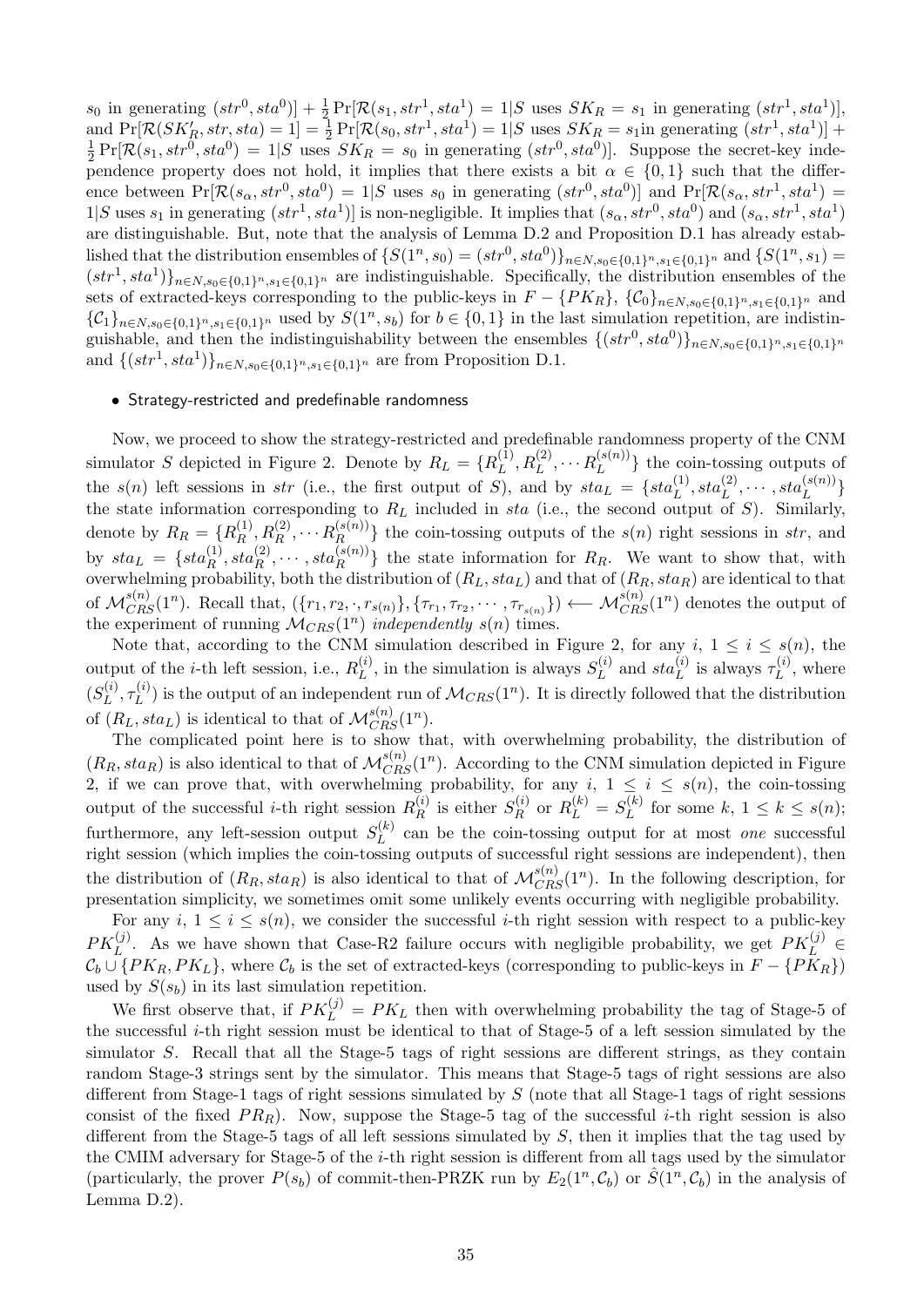By the AOK property of PRZK, it implies that the value committed to  $\tilde{c}_{crs}^{(i)}$  (sent by *A* in Stage-5 of the *i*-th right session) can be extracted. We consider the possibilities of the value committed to  $\tilde{c}_{crs}^{(i)}$ :

- By the one-wayness of  $y_{1-h}$  the value committed cannot be the preimage of  $y_{1-h}$ ;
- According to the analysis of Lemma D.2, the value also cannot be the preimage of  $y_b$ .

Thus, the value committed (that can be extracted) will be the secret-key of *PKL*, which however violates the one-wayness of *PK<sup>L</sup>* as the simulator never knows and uses the secret-key of *PK<sup>L</sup>* in its simulation. Thus, we conclude that, if a successful right session is w.r.t.  $PK_L$ , the tag used by *A* for committhen-PRZK of Stage-5 must be identical to that of one left-session simulated by *S*. As the Stage-5 tag consists of the coin-tossing output, i.e., the Stage-4 message, this means that the coin-tossing output of the *i*-th right session must be  $R_L^{(k)} = S_L^{(k)}$  $L^{(k)}$  for some  $k, 1 \leq k \leq s(n)$ .

Now, we consider the case  $PK_L^{(j)} \neq PK_L$  but  $PK_L^{(j)} \in C_b \cup \{PK_R\}$ . In this case, *S* has already learnt the corresponding secret-key  $SK_L^{(j)}$ . Now, suppose the coin-tossing output of the successful *i*-th right session is neither  $S_R^{(i)}$  $R_R^{(i)}$  nor  $R_L^{(k)} = S_L^{(k)}$  $L^{(k)}$  for all  $k, 1 \leq k \leq s(n)$ . This implies that the Stage-5 tag used by  $A$  in the successful *i*-th right session is different from Stage-5 tags of all left sessions  $^5$  as well as the Stage-1 tags of all right sessions simulated by *S*. Again, by the AOK property of PRZK, we consider the value committed to  $\tilde{c}_{crs}^{(i)}$ : According to the simulation of *S*, it always sets Stage-3 message  $r_r^{(i)}$  of right session to be  $PRF_{SK^{(j)}_L}(\tilde{r}_l^{(i) \prime})$ sent by the CMIM adversary *A*. Suppose the coin-tossing output of the successful *i*-th right session  $g^{(i)\prime}_l) \oplus S^{(i)}_R$  $\tilde{r}_l^{(i)}$ , where  $\tilde{r}_l^{(i)}$  $\frac{1}{l}$  is the Stage-2 message of the *i*-th right session is not  $S_R^{(i)}$  $R_R^{(i)}$ , then (by the AOK of PRZK) the value committed to  $\tilde{c}_{crs}^{(i)}$  cannot be  $SK_L^{(j)}$ , as otherwise (with overwhelming probability) the  $\mathcal{NP}$ -statement to be proved by PRZK in Stage-5 of the *i*-th right session is false. This means that the value committed to  $\tilde{c}_{crs}^{(i)}$  will be the preimage of either  $y_{1-b}$  or  $y_b$ . But, each case reaches the contradiction: committing to the preimage of  $y_{1−b}$  is impossible due to the one-wayness of  $y_{1-b}$ ; committing to the preimage of  $y_b$  violates the one-left-many-right non-malleability of PRZK as demonstrated in the analysis of Lemma D.2. So, we conclude that, with overwhelming probability, for any successful right session the coin-tossing output is either the independent value  $S_R^{(i)}$ *R* or  $S_L^{(k)}$  $L^{(k)}$  for some  $k, 1 \leq k \leq s(n)$  (i.e., the coin-tossing output of one left session).

To finally establish the property of strategy-restricted and predefinable randomness, we need to further show, for any  $S_L^{(k)}$  $L_L^{(k)}$  it can occur as Stage-4 message (i.e., the coin-tossing output) for *at most one successful right session.* Suppose there are  $i_0, i_1, 1 \leq i_0 \neq i_1 \leq s(n)$ , such that both of the  $i_0$ -th right session and the  $i_1$ -th right session are successful with the same Stage-4 message  $S_L^{(k)}$  $L^{(\kappa)}$ . Recall that the Stage-5 tag of each of the two right sessions includes the same  $S_L^{(k)}$  $L^{(k)}$  as well as a random Stage-3 message sent by the simulator; Also note that the  $S_L^{(k)}$  $L^{(k)}$  can appear as a part of Stage-5 tag, as well as coin-tossing output, for at most one left session, as all coin-tossing outputs (i.e., Stage-4 messages) of left sessions are independent random strings output by *MCRS*. This implies that, with overwhelming probability, there must exist a bit *b* such that the Stage-5 tag of the *ib*-th right session is different from all Stage-5 tags of left sessions (run by the simulator) and Stage-1 tags of right sessions (run by the simulator). According to above clarifications and analysis, with overwhelming probability, the (left-player) public- $\mathbb{E}[\text{E}(X|\mathcal{L})]$  are proposed by  $\mathcal{L}$  in the *i*<sub>b</sub>-th successful right session is *covered* and is *not*  $PK_L$  (as any right-session w.r.t.  $PK_L$  is of tag identical to that of one left-session), and the value committed in  $\tilde{c}_{crs}^{(i_b)}$  is neither the secret-key of the *covered* public-key  $PK_L^{(j)}$  (as, otherwise, the  $N\mathcal{P}$ -statement successfully proved by PRZK in the Stage-5 of the *ib*-th right-session is actually false) nor the preimage of *y*1*−<sup>b</sup>* (due to the one-wayness of  $f$ ); Also, the value committed cannot be the preimage of  $y<sub>b</sub>$  in accordance with the analysis of Lemma D.2. Contradiction is reached in either case.

The proof of Theorem 4.1 is finished.  $\square$ 

**On extension to multiple public-keys input to the key-generation stage of** *A***.** For the general case of multiple public-keys input to the key generation stage of *A*, in the definition

<sup>&</sup>lt;sup>5</sup>Note that all Stage-5 tags of left sessions are of the form  $(PK_L, \cdot, \cdot)$ , and the Stage-5 tag of the successful *i*-th right session is of the form  $(PK_L^{(j)}, \cdot, \cdot)$  for  $PK_L^{(j)} \neq PK_L$ .